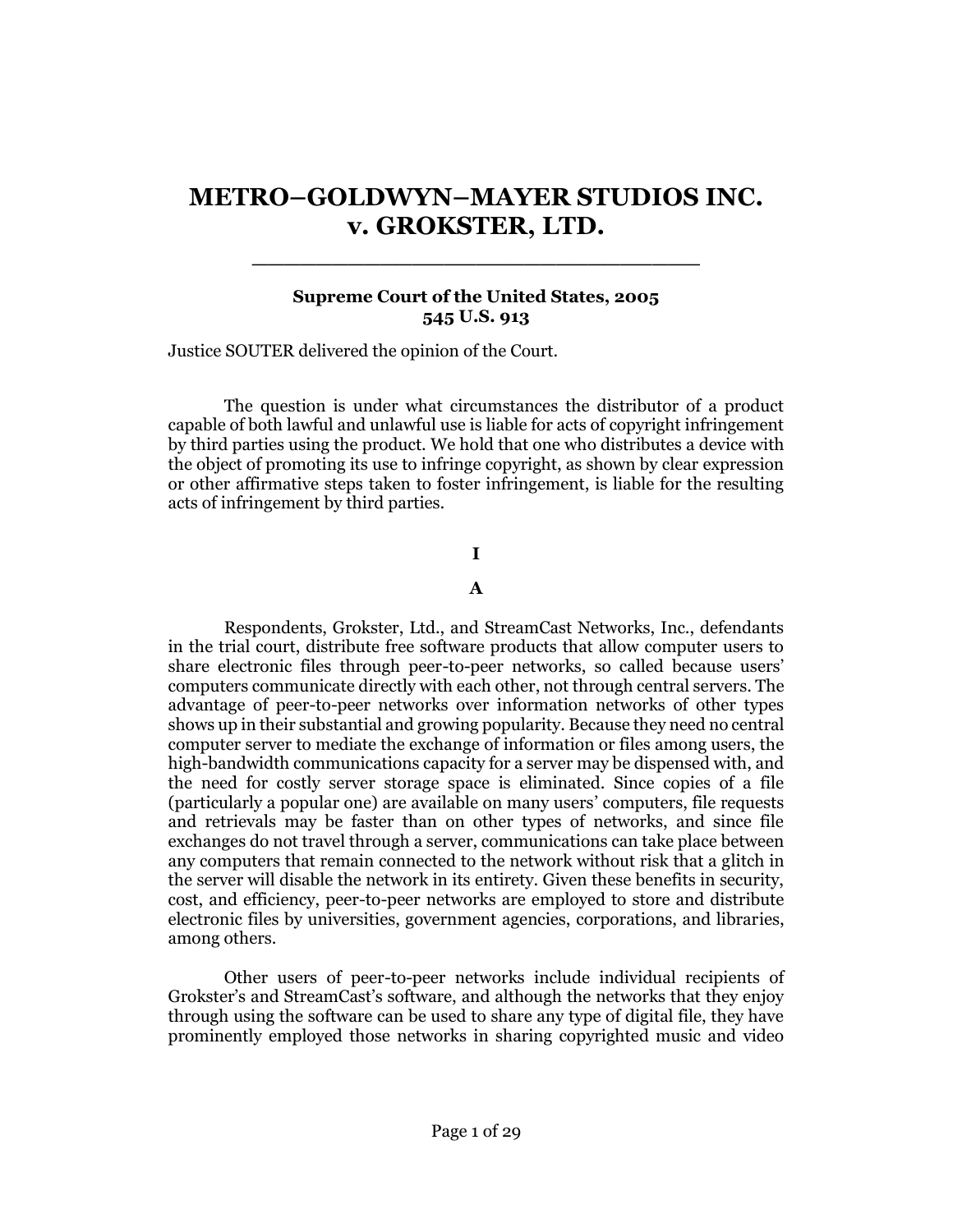files without authorization. A group of copyright holders (MGM for short, but including motion picture studios, recording companies, songwriters, and music publishers) sued Grokster and StreamCast for their users' copyright infringements, alleging that they knowingly and intentionally distributed their software to enable users to reproduce and distribute the copyrighted works in violation of the Copyright Act, [17 U.S.C. § 101](http://www.westlaw.com/Link/Document/FullText?findType=L&pubNum=1000546&cite=17USCAS101&originatingDoc=I3fb03e97e5d511d983e7e9deff98dc6f&refType=LQ&originationContext=document&vr=3.0&rs=cblt1.0&transitionType=DocumentItem&contextData=(sc.UserEnteredCitation)) *et seq.* (2000 ed. and Supp. II). MGM sought damages and an injunction.

Discovery during the litigation revealed the way the software worked, the business aims of each defendant company, and the predilections of the users. Grokster's eponymous software employs what is known as FastTrack technology, a protocol developed by others and licensed to Grokster. StreamCast distributes a very similar product except that its software, called Morpheus, relies on what is known as Gnutella technology. A user who downloads and installs either software possesses the protocol to send requests for files directly to the computers of others using software compatible with FastTrack or Gnutella. On the FastTrack network opened by the Grokster software, the user's request goes to a computer given an indexing capacity by the software and designated a supernode, or to some other computer with comparable power and capacity to collect temporary indexes of the files available on the computers of users connected to it. The supernode (or indexing computer) searches its own index and may communicate the search request to other supernodes. If the file is found, the supernode discloses its location to the computer requesting it, and the requesting user can download the file directly from the computer located. The copied file is placed in a designated sharing folder on the requesting user's computer, where it is available for other users to download in turn, along with any other file in that folder.

In the Gnutella network made available by Morpheus, the process is mostly the same, except that in some versions of the Gnutella protocol there are no supernodes. In these versions, peer computers using the protocol communicate directly with each other. When a user enters a search request into the Morpheus software, it sends the request to computers connected with it, which in turn pass the request along to other connected peers. The search results are communicated to the requesting computer, and the user can download desired files directly from peers' computers. As this description indicates, Grokster and StreamCast use no servers to intercept the content of the search requests or to mediate the file transfers conducted by users of the software, there being no central point through which the substance of the communications passes in either direction.

Although Grokster and StreamCast do not therefore know when particular files are copied, a few searches using their software would show what is available on the networks the software reaches. MGM commissioned a statistician to conduct a systematic search, and his study showed that nearly 90% of the files available for download on the FastTrack system were copyrighted works. Grokster and StreamCast dispute this figure, raising methodological problems and arguing that free copying even of copyrighted works may be authorized by the rightholders.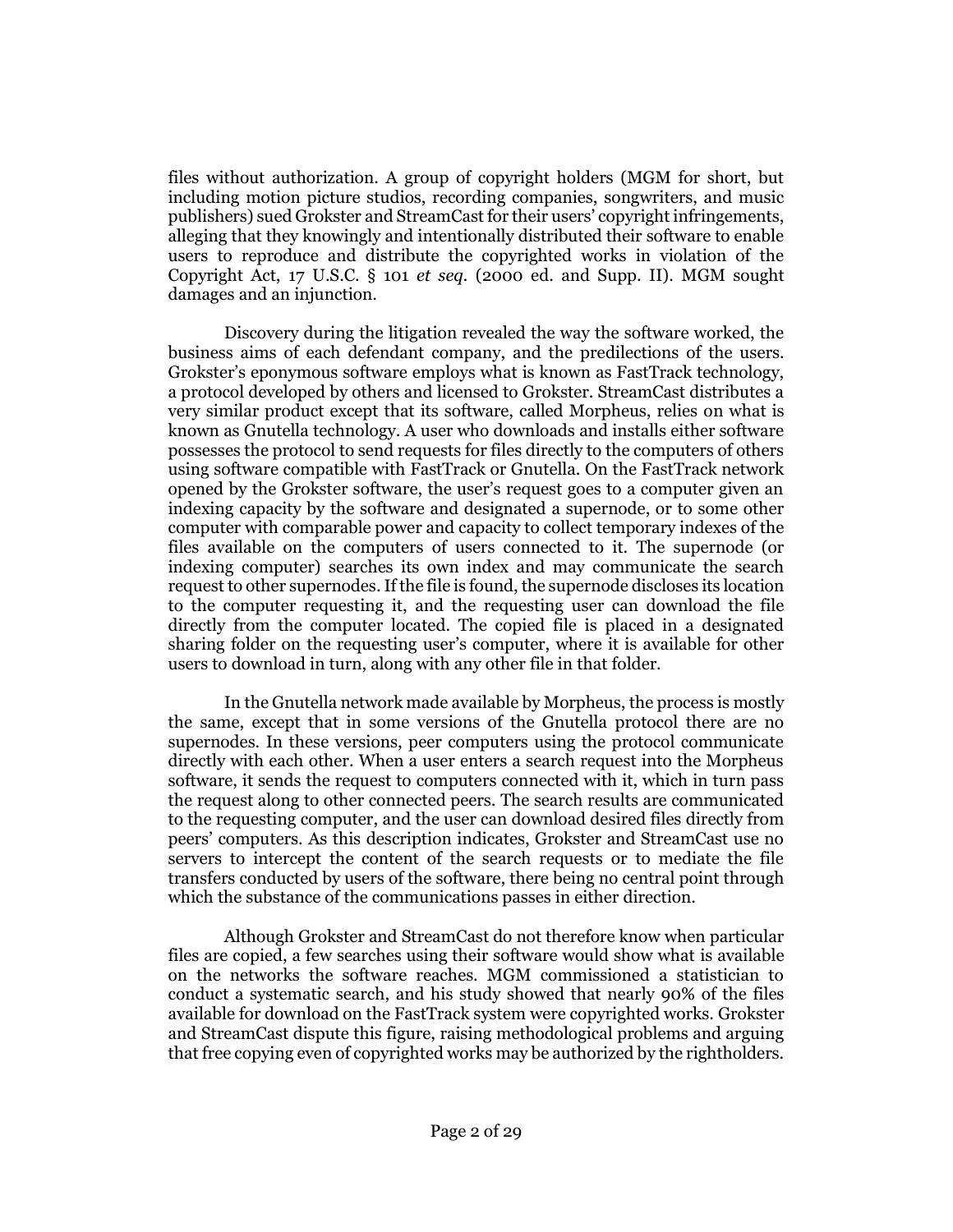They also argue that potential noninfringing uses of their software are significant in kind, even if infrequent in practice. Some musical performers, for example, have gained new audiences by distributing their copyrighted works for free across peerto-peer networks, and some distributors of unprotected content have used peerto-peer networks to disseminate files, Shakespeare being an example. Indeed, StreamCast has given Morpheus users the opportunity to download the briefs in this very case, though their popularity has not been quantified.

As for quantification, the parties' anecdotal and statistical evidence entered thus far to show the content available on the FastTrack and Gnutella networks does not say much about which files are actually downloaded by users, and no one can say how often the software is used to obtain copies of unprotected material. But MGM's evidence gives reason to think that the vast majority of users' downloads are acts of infringement, and because well over 100 million copies of the software in question are known to have been downloaded, and billions of files are shared across the FastTrack and Gnutella networks each month, the probable scope of copyright infringement is staggering.

Grokster and StreamCast concede the infringement in most downloads, Brief for Respondents 10, n. 6, and it is uncontested that they are aware that users employ their software primarily to download copyrighted files, even if the decentralized FastTrack and Gnutella networks fail to reveal which files are being copied, and when. From time to time, moreover, the companies have learned about their users' infringement directly, as from users who have sent e-mail to each company with questions about playing copyrighted movies they had downloaded, to whom the companies have responded with guidance. App. 559–563, 808–816, 939–954. And MGM notified the companies of 8 million copyrighted files that could be obtained using their software.

Grokster and StreamCast are not, however, merely passive recipients of information about infringing use. The record is replete with evidence that from the moment Grokster and StreamCast began to distribute their free software, each one clearly voiced the objective that recipients use it to download copyrighted works, and each took active steps to encourage infringement.

After the notorious file-sharing service, Napster, was sued by copyright holders for facilitation of copyright infringement, *[A&M Records, Inc. v. Napster,](http://www.westlaw.com/Link/Document/FullText?findType=Y&serNum=2000481295&pubNum=0004637&originatingDoc=I3fb03e97e5d511d983e7e9deff98dc6f&refType=RP&originationContext=document&vr=3.0&rs=cblt1.0&transitionType=DocumentItem&contextData=(sc.UserEnteredCitation))  Inc.,* [114 F.Supp.2d 896 \(N.D.Cal.2000\)](http://www.westlaw.com/Link/Document/FullText?findType=Y&serNum=2000481295&pubNum=0004637&originatingDoc=I3fb03e97e5d511d983e7e9deff98dc6f&refType=RP&originationContext=document&vr=3.0&rs=cblt1.0&transitionType=DocumentItem&contextData=(sc.UserEnteredCitation)), aff'd in part, rev'd in part, [239 F.3d 1004](http://www.westlaw.com/Link/Document/FullText?findType=Y&serNum=2001141036&pubNum=0000506&originatingDoc=I3fb03e97e5d511d983e7e9deff98dc6f&refType=RP&originationContext=document&vr=3.0&rs=cblt1.0&transitionType=DocumentItem&contextData=(sc.UserEnteredCitation))  [\(C.A.9 2001\),](http://www.westlaw.com/Link/Document/FullText?findType=Y&serNum=2001141036&pubNum=0000506&originatingDoc=I3fb03e97e5d511d983e7e9deff98dc6f&refType=RP&originationContext=document&vr=3.0&rs=cblt1.0&transitionType=DocumentItem&contextData=(sc.UserEnteredCitation)) StreamCast gave away a software program of a kind known as OpenNap, designed as compatible with the Napster program and open to Napster users for downloading files from other Napster and OpenNap users' computers. Evidence indicates that "[i]t was always [StreamCast's] intent to use [its OpenNap network] to be able to capture email addresses of [its] initial target market so that [it] could promote [its] StreamCast Morpheus interface to them," App. 861; indeed, the OpenNap program was engineered " 'to leverage Napster's 50 million user base,' " *id.,* at 746.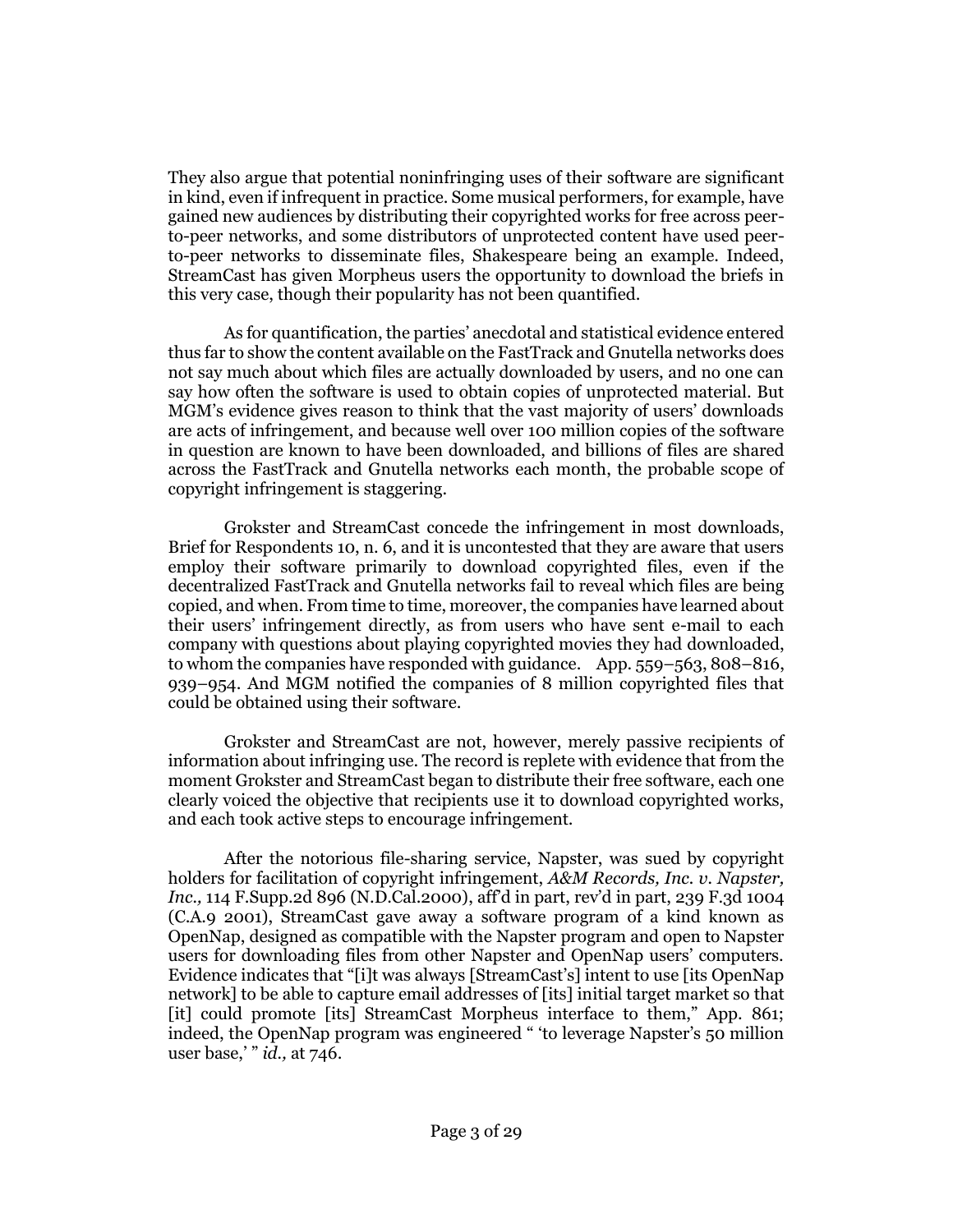StreamCast monitored both the number of users downloading its OpenNap program and the number of music files they downloaded. *Id.,* at 859, 863, 866. It also used the resulting OpenNap network to distribute copies of the Morpheus software and to encourage users to adopt it. *Id.,* at 861, 867, 1039. Internal company documents indicate that StreamCast hoped to attract large numbers of former Napster users if that company was shut down by court order or otherwise, and that StreamCast planned to be the next Napster. *Id.,* at 861. A kit developed by StreamCast to be delivered to advertisers, for example, contained press articles about StreamCast's potential to capture former Napster users, *id.,* at 568–572, and it introduced itself to some potential advertisers as a company "which is similar to what Napster was," *id.,* at 884. It broadcast banner advertisements to users of other Napster-compatible software, urging them to adopt its OpenNap. *Id.,* at 586. An internal e-mail from a company executive stated: " 'We have put this network in place so that when Napster pulls the plug on their free service ... or if the Court orders them shut down prior to that ... we will be positioned to capture the flood of their 32 million users that will be actively looking for an alternative.' " *Id.,* at 588– 589, 861.

Thus, StreamCast developed promotional materials to market its service as the best Napster alternative. One proposed advertisement read: "Napster Inc. has announced that it will soon begin charging you a fee. That's if the courts don't order it shut down first. What will you do to get around it?" *Id.,* at 897. Another proposed ad touted StreamCast's software as the "# 1 alternative to Napster" and asked "[w]hen the lights went off at Napster ... where did the users go?" *Id.,* at 836 (ellipsis in original). StreamCast even planned to flaunt the illegal uses of its software; when it launched the OpenNap network, the chief technology officer of the company averred that "[t]he goal is to get in trouble with the law and get sued. It's the best way to get in the new[s]." *Id.,* at 916.

The evidence that Grokster sought to capture the market of former Napster users is sparser but revealing, for Grokster launched its own OpenNap system called Swaptor and inserted digital codes into its Web site so that computer users using Web search engines to look for "Napster" or "[f]ree file sharing" would be directed to the Grokster Web site, where they could download the Grokster software. *Id.,* at 992–993. And Grokster's name is an apparent derivative of Napster.

StreamCast's executives monitored the number of songs by certain commercial artists available on their networks, and an internal communication indicates they aimed to have a larger number of copyrighted songs available on their networks than other file-sharing networks. *Id.,* at 868. The point, of course, would be to attract users of a mind to infringe, just as it would be with their promotional materials developed showing copyrighted songs as examples of the kinds of files available through Morpheus. *Id.,* at 848. Morpheus in fact allowed users to search specifically for "Top 40" songs, *id.,* at 735, which were inevitably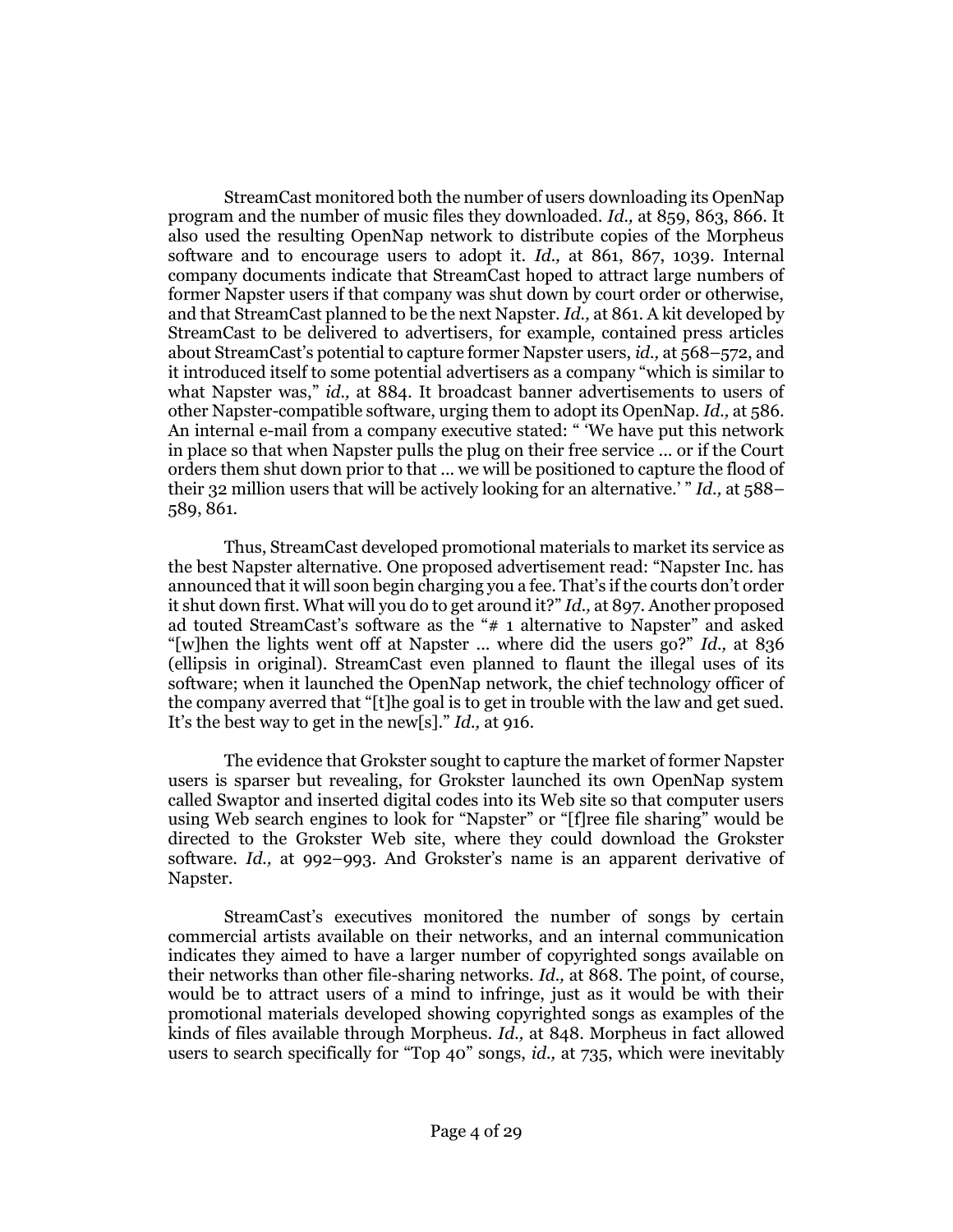copyrighted. Similarly, Grokster sent users a newsletter promoting its ability to provide particular, popular copyrighted materials. Brief for Motion Picture Studio and Recording Company Petitioners 7–8.

In addition to this evidence of express promotion, marketing, and intent to promote further, the business models employed by Grokster and StreamCast confirm that their principal object was use of their software to download copyrighted works. Grokster and StreamCast receive no revenue from users, who obtain the software itself for nothing. Instead, both companies generate income by selling advertising space, and they stream the advertising to Grokster and Morpheus users while they are employing the programs. As the number of users of each program increases, advertising opportunities become worth more. Cf. App. 539, 804. While there is doubtless some demand for free Shakespeare, the evidence shows that substantive volume is a function of free access to copyrighted work. Users seeking Top 40 songs, for example, or the latest release by Modest Mouse, are certain to be far more numerous than those seeking a free Decameron, and Grokster and StreamCast translated that demand into dollars.

Finally, there is no evidence that either company made an effort to filter copyrighted material from users' downloads or otherwise impede the sharing of copyrighted files. Although Grokster appears to have sent e-mails warning users about infringing content when it received threatening notice from the copyright holders, it never blocked anyone from continuing to use its software to share copyrighted files. *Id.,* at 75–76. StreamCast not only rejected another company's offer of help to monitor infringement, *id.,* at 928–929, but blocked the Internet Protocol addresses of entities it believed were trying to engage in such monitoring on its networks, *id.,* at 917–922.

## **B**

After discovery, the parties on each side of the case cross-moved for summary judgment. The District Court limited its consideration to the asserted liability of Grokster and StreamCast for distributing the current versions of their software, leaving aside whether either was liable "for damages arising from *past* versions of their software, or from other past activities." [259 F.Supp.2d 1029, 1033](http://www.westlaw.com/Link/Document/FullText?findType=Y&serNum=2003323691&pubNum=0004637&originatingDoc=I3fb03e97e5d511d983e7e9deff98dc6f&refType=RP&fi=co_pp_sp_4637_1033&originationContext=document&vr=3.0&rs=cblt1.0&transitionType=DocumentItem&contextData=(sc.UserEnteredCitation)#co_pp_sp_4637_1033)  [\(C.D.Cal.2003\).](http://www.westlaw.com/Link/Document/FullText?findType=Y&serNum=2003323691&pubNum=0004637&originatingDoc=I3fb03e97e5d511d983e7e9deff98dc6f&refType=RP&fi=co_pp_sp_4637_1033&originationContext=document&vr=3.0&rs=cblt1.0&transitionType=DocumentItem&contextData=(sc.UserEnteredCitation)#co_pp_sp_4637_1033) The District Court held that those who used the Grokster and Morpheus software to download copyrighted media files directly infringed MGM's copyrights, a conclusion not contested on appeal, but the court nonetheless granted summary judgment in favor of Grokster and StreamCast as to any liability arising from distribution of the then-current versions of their software. Distributing that software gave rise to no liability in the court's view, because its use did not provide the distributors with actual knowledge of specific acts of infringement. Case No. CV 01 08541 SVW (PJWx) (CD Cal., June 18, 2003), App. 1213.

The Court of Appeals affirmed. [380 F.3d 1154 \(C.A.9 2004\)](http://www.westlaw.com/Link/Document/FullText?findType=Y&serNum=2004896042&pubNum=0000506&originatingDoc=I3fb03e97e5d511d983e7e9deff98dc6f&refType=RP&originationContext=document&vr=3.0&rs=cblt1.0&transitionType=DocumentItem&contextData=(sc.UserEnteredCitation)). In the court's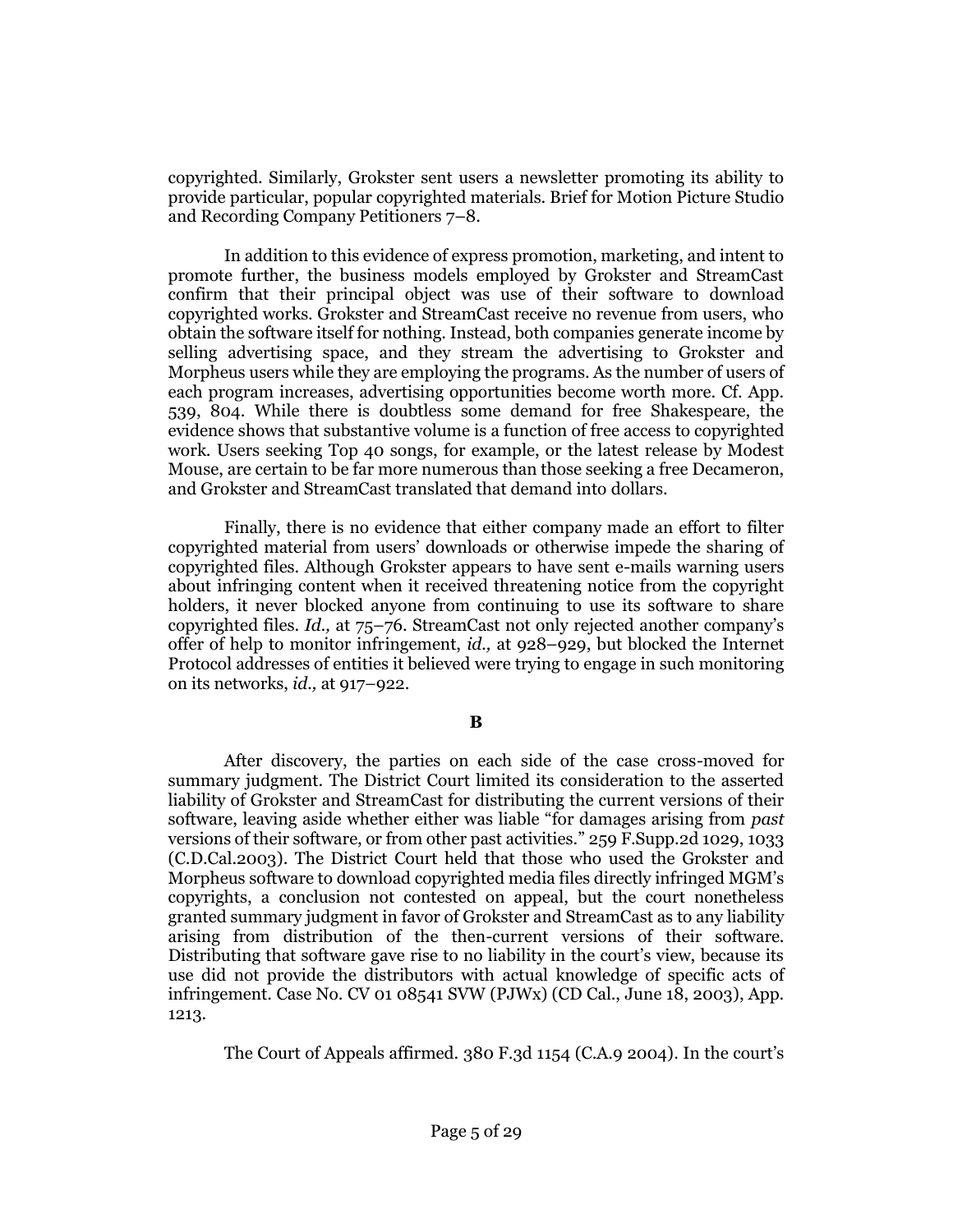analysis, a defendant was liable as a contributory infringer when it had knowledge of direct infringement and materially contributed to the infringement. But the court read *[Sony Corp. of America v. Universal City Studios, Inc.,](http://www.westlaw.com/Link/Document/FullText?findType=Y&serNum=1984103021&pubNum=0000708&originatingDoc=I3fb03e97e5d511d983e7e9deff98dc6f&refType=RP&originationContext=document&vr=3.0&rs=cblt1.0&transitionType=DocumentItem&contextData=(sc.UserEnteredCitation))* 464 U.S. 417, 104 [S.Ct. 774, 78 L.Ed.2d 574 \(1984\),](http://www.westlaw.com/Link/Document/FullText?findType=Y&serNum=1984103021&pubNum=0000708&originatingDoc=I3fb03e97e5d511d983e7e9deff98dc6f&refType=RP&originationContext=document&vr=3.0&rs=cblt1.0&transitionType=DocumentItem&contextData=(sc.UserEnteredCitation)) as holding that distribution of a commercial product capable of substantial noninfringing uses could not give rise to contributory liability for infringement unless the distributor had actual knowledge of specific instances of infringement and failed to act on that knowledge. The fact that the software was capable of substantial noninfringing uses in the Ninth Circuit's view meant that Grokster and StreamCast were not liable, because they had no such actual knowledge, owing to the decentralized architecture of their software. The court also held that Grokster and StreamCast did not materially contribute to their users' infringement because it was the users themselves who searched for, retrieved, and stored the infringing files, with no involvement by the defendants beyond providing the software in the first place.

The Ninth Circuit also considered whether Grokster and StreamCast could be liable under a theory of vicarious infringement. The court held against liability because the defendants did not monitor or control the use of the software, had no agreed-upon right or current ability to supervise its use, and had no independent duty to police infringement. We granted certiorari. [543 U.S. 1032, 125 S.Ct. 686,](http://www.westlaw.com/Link/Document/FullText?findType=Y&pubNum=0000708&cite=125SCT686&originatingDoc=I3fb03e97e5d511d983e7e9deff98dc6f&refType=RP&originationContext=document&vr=3.0&rs=cblt1.0&transitionType=DocumentItem&contextData=(sc.UserEnteredCitation))  [160 L.Ed.2d 518 \(2004\).](http://www.westlaw.com/Link/Document/FullText?findType=Y&pubNum=0000708&cite=125SCT686&originatingDoc=I3fb03e97e5d511d983e7e9deff98dc6f&refType=RP&originationContext=document&vr=3.0&rs=cblt1.0&transitionType=DocumentItem&contextData=(sc.UserEnteredCitation))

#### **II**

## **A**

MGM and many of the *amici* fault the Court of Appeals's holding for upsetting a sound balance between the respective values of supporting creative pursuits through copyright protection and promoting innovation in new communication technologies by limiting the incidence of liability for copyright infringement. The more artistic protection is favored, the more technological innovation may be discouraged; the administration of copyright law is an exercise in managing the tradeoff. See *[Sony Corp. v. Universal City Studios, supra,](http://www.westlaw.com/Link/Document/FullText?findType=Y&serNum=1984103021&pubNum=708&originatingDoc=I3fb03e97e5d511d983e7e9deff98dc6f&refType=RP&originationContext=document&vr=3.0&rs=cblt1.0&transitionType=DocumentItem&contextData=(sc.UserEnteredCitation))* at 442, [104 S.Ct. 774;](http://www.westlaw.com/Link/Document/FullText?findType=Y&serNum=1984103021&pubNum=708&originatingDoc=I3fb03e97e5d511d983e7e9deff98dc6f&refType=RP&originationContext=document&vr=3.0&rs=cblt1.0&transitionType=DocumentItem&contextData=(sc.UserEnteredCitation)) see generally Ginsburg, [Copyright and Control Over New](http://www.westlaw.com/Link/Document/FullText?findType=Y&serNum=0287271418&pubNum=0003050&originatingDoc=I3fb03e97e5d511d983e7e9deff98dc6f&refType=LR&originationContext=document&vr=3.0&rs=cblt1.0&transitionType=DocumentItem&contextData=(sc.UserEnteredCitation))  [Technologies of Dissemination, 101 Colum. L.Rev. 1613 \(2001\);](http://www.westlaw.com/Link/Document/FullText?findType=Y&serNum=0287271418&pubNum=0003050&originatingDoc=I3fb03e97e5d511d983e7e9deff98dc6f&refType=LR&originationContext=document&vr=3.0&rs=cblt1.0&transitionType=DocumentItem&contextData=(sc.UserEnteredCitation)) Lichtman & Landes, [Indirect Liability for Copyright Infringement: An Economic Perspective,](http://www.westlaw.com/Link/Document/FullText?findType=Y&serNum=0295726696&pubNum=0003180&originatingDoc=I3fb03e97e5d511d983e7e9deff98dc6f&refType=LR&originationContext=document&vr=3.0&rs=cblt1.0&transitionType=DocumentItem&contextData=(sc.UserEnteredCitation))  [16 Harv. J.L. & Tech. 395 \(2003\).](http://www.westlaw.com/Link/Document/FullText?findType=Y&serNum=0295726696&pubNum=0003180&originatingDoc=I3fb03e97e5d511d983e7e9deff98dc6f&refType=LR&originationContext=document&vr=3.0&rs=cblt1.0&transitionType=DocumentItem&contextData=(sc.UserEnteredCitation))

The tension between the two values is the subject of this case, with its claim that digital distribution of copyrighted material threatens copyright holders as never before, because every copy is identical to the original, copying is easy, and many people (especially the young) use file-sharing software to download copyrighted works. This very breadth of the software's use may well draw the public directly into the debate over copyright policy, Peters, [Brace Memorial](http://www.westlaw.com/Link/Document/FullText?findType=Y&serNum=0303927250&pubNum=0001170&originatingDoc=I3fb03e97e5d511d983e7e9deff98dc6f&refType=LR&fi=co_pp_sp_1170_705&originationContext=document&vr=3.0&rs=cblt1.0&transitionType=DocumentItem&contextData=(sc.UserEnteredCitation)#co_pp_sp_1170_705)  [Lecture: Copyright Enters the Public Domain, 51 J. Copyright Soc. 701, 705](http://www.westlaw.com/Link/Document/FullText?findType=Y&serNum=0303927250&pubNum=0001170&originatingDoc=I3fb03e97e5d511d983e7e9deff98dc6f&refType=LR&fi=co_pp_sp_1170_705&originationContext=document&vr=3.0&rs=cblt1.0&transitionType=DocumentItem&contextData=(sc.UserEnteredCitation)#co_pp_sp_1170_705)–717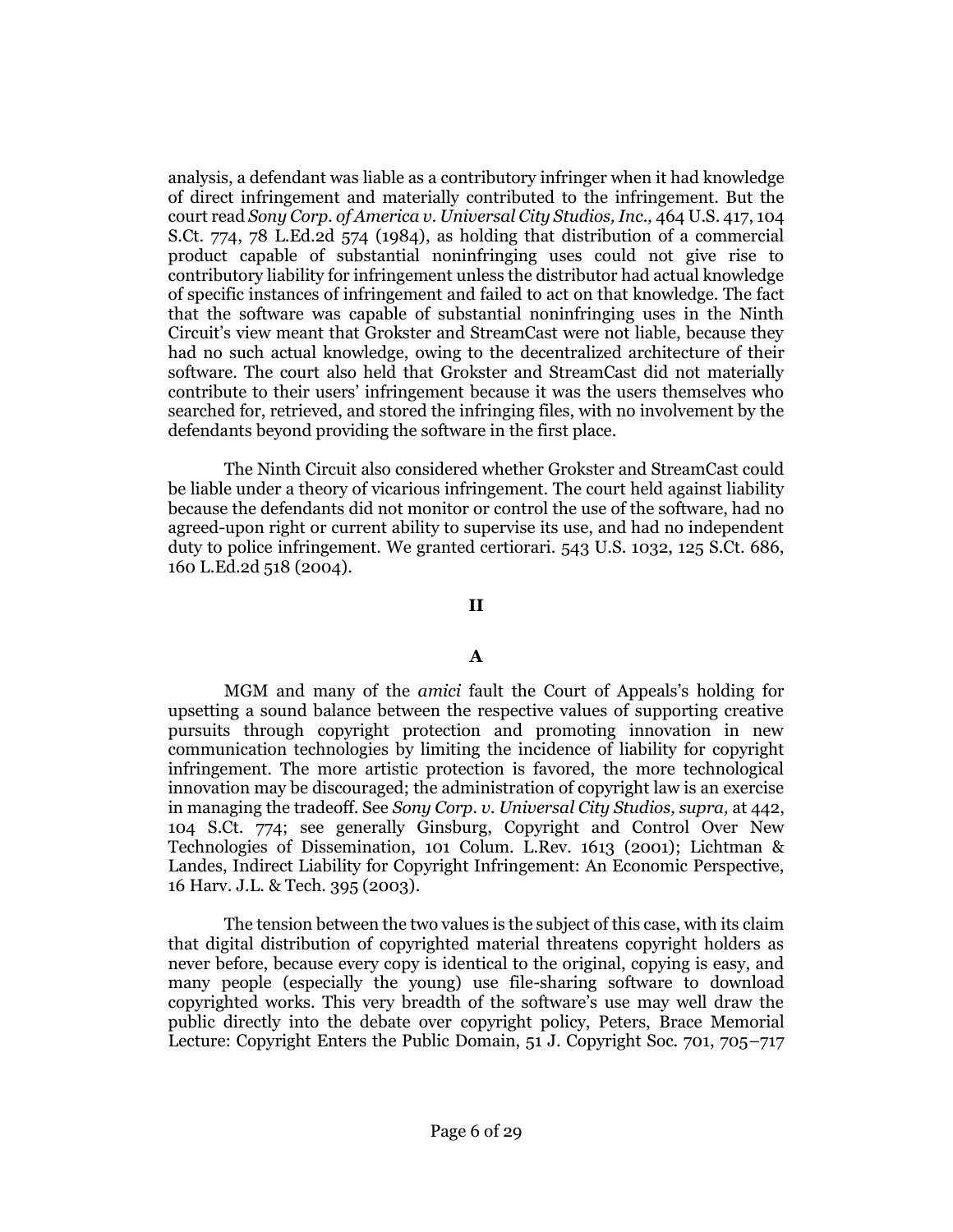[\(2004\)](http://www.westlaw.com/Link/Document/FullText?findType=Y&serNum=0303927250&pubNum=0001170&originatingDoc=I3fb03e97e5d511d983e7e9deff98dc6f&refType=LR&fi=co_pp_sp_1170_705&originationContext=document&vr=3.0&rs=cblt1.0&transitionType=DocumentItem&contextData=(sc.UserEnteredCitation)#co_pp_sp_1170_705) (address by Register of Copyrights), and the indications are that the ease of copying songs or movies using software like Grokster's and Napster's is fostering disdain for copyright protection, Wu, [When Code Isn't Law, 89 Va. L.Rev. 679,](http://www.westlaw.com/Link/Document/FullText?findType=Y&serNum=0294591939&pubNum=0001359&originatingDoc=I3fb03e97e5d511d983e7e9deff98dc6f&refType=LR&fi=co_pp_sp_1359_724&originationContext=document&vr=3.0&rs=cblt1.0&transitionType=DocumentItem&contextData=(sc.UserEnteredCitation)#co_pp_sp_1359_724)  724–[726 \(2003\).](http://www.westlaw.com/Link/Document/FullText?findType=Y&serNum=0294591939&pubNum=0001359&originatingDoc=I3fb03e97e5d511d983e7e9deff98dc6f&refType=LR&fi=co_pp_sp_1359_724&originationContext=document&vr=3.0&rs=cblt1.0&transitionType=DocumentItem&contextData=(sc.UserEnteredCitation)#co_pp_sp_1359_724) As the case has been presented to us, these fears are said to be offset by the different concern that imposing liability, not only on infringers but on distributors of software based on its potential for unlawful use, could limit further development of beneficial technologies. See, *e.g.,* Lemley & Reese, [Reducing](http://www.westlaw.com/Link/Document/FullText?findType=Y&serNum=0300353025&pubNum=0001239&originatingDoc=I3fb03e97e5d511d983e7e9deff98dc6f&refType=LR&fi=co_pp_sp_1239_1386&originationContext=document&vr=3.0&rs=cblt1.0&transitionType=DocumentItem&contextData=(sc.UserEnteredCitation)#co_pp_sp_1239_1386)  [Digital Copyright Infringement Without Restricting Innovation, 56 Stan. L.Rev.](http://www.westlaw.com/Link/Document/FullText?findType=Y&serNum=0300353025&pubNum=0001239&originatingDoc=I3fb03e97e5d511d983e7e9deff98dc6f&refType=LR&fi=co_pp_sp_1239_1386&originationContext=document&vr=3.0&rs=cblt1.0&transitionType=DocumentItem&contextData=(sc.UserEnteredCitation)#co_pp_sp_1239_1386)  1345, 1386–[1390 \(2004\);](http://www.westlaw.com/Link/Document/FullText?findType=Y&serNum=0300353025&pubNum=0001239&originatingDoc=I3fb03e97e5d511d983e7e9deff98dc6f&refType=LR&fi=co_pp_sp_1239_1386&originationContext=document&vr=3.0&rs=cblt1.0&transitionType=DocumentItem&contextData=(sc.UserEnteredCitation)#co_pp_sp_1239_1386) Brief for Innovation Scholars and Economists as *Amici Curiae* 15–20; Brief for Emerging Technology Companies as *Amici Curiae* 19–25; Brief for Intel Corporation as *Amicus Curiae* 20–22.

The argument for imposing indirect liability in this case is, however, a powerful one, given the number of infringing downloads that occur every day using StreamCast's and Grokster's software. When a widely shared service or product is used to commit infringement, it may be impossible to enforce rights in the protected work effectively against all direct infringers, the only practical alternative being to go against the distributor of the copying device for secondary liability on a theory of contributory or vicarious infringement. See *[In re Aimster](http://www.westlaw.com/Link/Document/FullText?findType=Y&serNum=2003460063&pubNum=0000506&originatingDoc=I3fb03e97e5d511d983e7e9deff98dc6f&refType=RP&fi=co_pp_sp_506_645&originationContext=document&vr=3.0&rs=cblt1.0&transitionType=DocumentItem&contextData=(sc.UserEnteredCitation)#co_pp_sp_506_645)  [Copyright Litigation,](http://www.westlaw.com/Link/Document/FullText?findType=Y&serNum=2003460063&pubNum=0000506&originatingDoc=I3fb03e97e5d511d983e7e9deff98dc6f&refType=RP&fi=co_pp_sp_506_645&originationContext=document&vr=3.0&rs=cblt1.0&transitionType=DocumentItem&contextData=(sc.UserEnteredCitation)#co_pp_sp_506_645)* 334 F.3d 643, 645–646 (C.A.7 2003).

One infringes contributorily by intentionally inducing or encouraging direct infringement, see *[Gershwin Pub. Corp. v. Columbia Artists Management,](http://www.westlaw.com/Link/Document/FullText?findType=Y&serNum=1971110796&pubNum=0000350&originatingDoc=I3fb03e97e5d511d983e7e9deff98dc6f&refType=RP&fi=co_pp_sp_350_1162&originationContext=document&vr=3.0&rs=cblt1.0&transitionType=DocumentItem&contextData=(sc.UserEnteredCitation)#co_pp_sp_350_1162)  Inc.,* [443 F.2d 1159, 1162 \(C.A.2 1971\),](http://www.westlaw.com/Link/Document/FullText?findType=Y&serNum=1971110796&pubNum=0000350&originatingDoc=I3fb03e97e5d511d983e7e9deff98dc6f&refType=RP&fi=co_pp_sp_350_1162&originationContext=document&vr=3.0&rs=cblt1.0&transitionType=DocumentItem&contextData=(sc.UserEnteredCitation)#co_pp_sp_350_1162) and infringes vicariously by profiting from direct infringement while declining to exercise a right to stop or limit it, *[Shapiro,](http://www.westlaw.com/Link/Document/FullText?findType=Y&serNum=1963114430&pubNum=0000350&originatingDoc=I3fb03e97e5d511d983e7e9deff98dc6f&refType=RP&fi=co_pp_sp_350_307&originationContext=document&vr=3.0&rs=cblt1.0&transitionType=DocumentItem&contextData=(sc.UserEnteredCitation)#co_pp_sp_350_307)  [Bernstein & Co. v. H.L. Green Co.,](http://www.westlaw.com/Link/Document/FullText?findType=Y&serNum=1963114430&pubNum=0000350&originatingDoc=I3fb03e97e5d511d983e7e9deff98dc6f&refType=RP&fi=co_pp_sp_350_307&originationContext=document&vr=3.0&rs=cblt1.0&transitionType=DocumentItem&contextData=(sc.UserEnteredCitation)#co_pp_sp_350_307)* 316 F.2d 304, 307 (C.A.2 1963). Although "[t]he Copyright Act does not expressly render anyone liable for infringement committed by another," *[Sony Corp. v. Universal City Studios,](http://www.westlaw.com/Link/Document/FullText?findType=Y&serNum=1984103021&pubNum=708&originatingDoc=I3fb03e97e5d511d983e7e9deff98dc6f&refType=RP&originationContext=document&vr=3.0&rs=cblt1.0&transitionType=DocumentItem&contextData=(sc.UserEnteredCitation))* 464 U.S., at 434, 104 S.Ct. 774, these doctrines of secondary liability emerged from common law principles and are well established in the law, *id.,* [at 486, 104 S.Ct. 774](http://www.westlaw.com/Link/Document/FullText?findType=Y&serNum=1984103021&pubNum=708&originatingDoc=I3fb03e97e5d511d983e7e9deff98dc6f&refType=RP&originationContext=document&vr=3.0&rs=cblt1.0&transitionType=DocumentItem&contextData=(sc.UserEnteredCitation)) (Blackmun, J., dissenting); *Kalem Co. v. Harper Brothers,* 222 U.S. 55, 62–[63, 32 S.Ct. 20, 56 L.Ed. 92 \(1911\);](http://www.westlaw.com/Link/Document/FullText?findType=Y&serNum=1911103525&pubNum=0000708&originatingDoc=I3fb03e97e5d511d983e7e9deff98dc6f&refType=RP&originationContext=document&vr=3.0&rs=cblt1.0&transitionType=DocumentItem&contextData=(sc.UserEnteredCitation)) *Gershwin Pub. Corp. v. Columbia Artists Management, supra,* at 1162; 3 M. Nimmer & D. Nimmer, Copyright  $\S 12.04[A] (2005)$ .

## **B**

Despite the currency of these principles of secondary liability, this Court has dealt with secondary copyright infringement in only one recent case, and because MGM has tailored its principal claim to our opinion there, a look at our earlier holding is in order. In *[Sony Corp. v. Universal City Studios, supra,](http://www.westlaw.com/Link/Document/FullText?findType=Y&serNum=1984103021&pubNum=708&originatingDoc=I3fb03e97e5d511d983e7e9deff98dc6f&refType=CC&originationContext=document&vr=3.0&rs=cblt1.0&transitionType=DocumentItem&contextData=(sc.UserEnteredCitation))* this Court addressed a claim that secondary liability for infringement can arise from the very distribution of a commercial product. There, the product, novel at the time, was what we know today as the videocassette recorder or VCR. Copyright holders sued Sony as the manufacturer, claiming it was contributorily liable for infringement that occurred when VCR owners taped copyrighted programs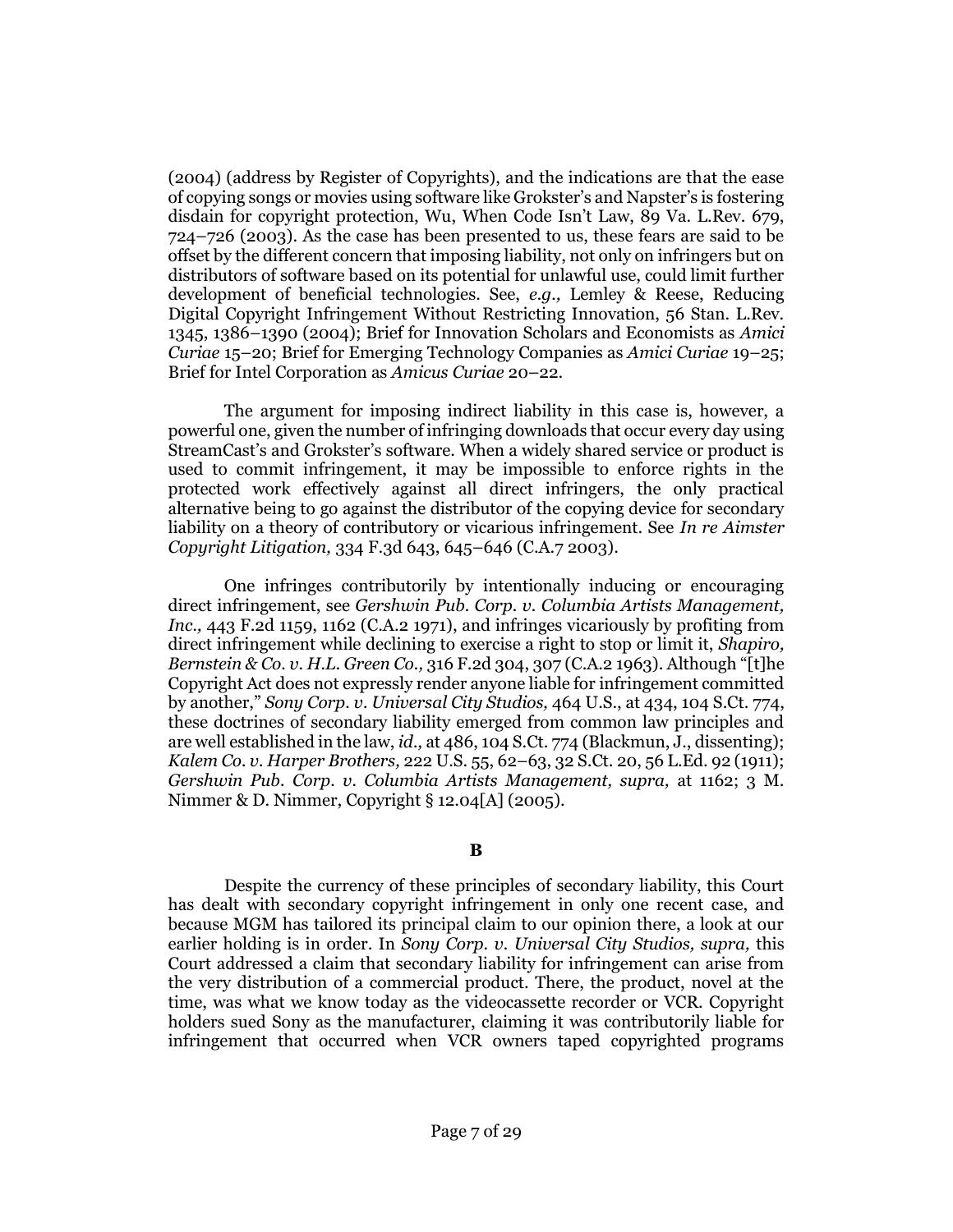because it supplied the means used to infringe, and it had constructive knowledge that infringement would occur. At the trial on the merits, the evidence showed that the principal use of the VCR was for " 'time-shifting,' " or taping a program for later viewing at a more convenient time, which the Court found to be a fair, not an infringing, use. *Id.,* at 423–[424, 104 S.Ct. 774.](http://www.westlaw.com/Link/Document/FullText?findType=Y&serNum=1984103021&pubNum=708&originatingDoc=I3fb03e97e5d511d983e7e9deff98dc6f&refType=RP&originationContext=document&vr=3.0&rs=cblt1.0&transitionType=DocumentItem&contextData=(sc.UserEnteredCitation)) There was no evidence that Sony had expressed an object of bringing about taping in violation of copyright or had taken active steps to increase its profits from unlawful taping. *Id.,* [at 438, 104 S.Ct.](http://www.westlaw.com/Link/Document/FullText?findType=Y&serNum=1984103021&pubNum=708&originatingDoc=I3fb03e97e5d511d983e7e9deff98dc6f&refType=RP&originationContext=document&vr=3.0&rs=cblt1.0&transitionType=DocumentItem&contextData=(sc.UserEnteredCitation))  [774.](http://www.westlaw.com/Link/Document/FullText?findType=Y&serNum=1984103021&pubNum=708&originatingDoc=I3fb03e97e5d511d983e7e9deff98dc6f&refType=RP&originationContext=document&vr=3.0&rs=cblt1.0&transitionType=DocumentItem&contextData=(sc.UserEnteredCitation)) Although Sony's advertisements urged consumers to buy the VCR to " 'record favorite shows' " or " 'build a library' " of recorded programs, *id.,* [at 459, 104 S.Ct.](http://www.westlaw.com/Link/Document/FullText?findType=Y&serNum=1984103021&pubNum=708&originatingDoc=I3fb03e97e5d511d983e7e9deff98dc6f&refType=RP&originationContext=document&vr=3.0&rs=cblt1.0&transitionType=DocumentItem&contextData=(sc.UserEnteredCitation))  [774](http://www.westlaw.com/Link/Document/FullText?findType=Y&serNum=1984103021&pubNum=708&originatingDoc=I3fb03e97e5d511d983e7e9deff98dc6f&refType=RP&originationContext=document&vr=3.0&rs=cblt1.0&transitionType=DocumentItem&contextData=(sc.UserEnteredCitation)) (Blackmun, J., dissenting), neither of these uses was necessarily infringing, *[id.,](http://www.westlaw.com/Link/Document/FullText?findType=Y&serNum=1984103021&pubNum=708&originatingDoc=I3fb03e97e5d511d983e7e9deff98dc6f&refType=RP&originationContext=document&vr=3.0&rs=cblt1.0&transitionType=DocumentItem&contextData=(sc.UserEnteredCitation))* at 424, 454–[455, 104 S.Ct. 774.](http://www.westlaw.com/Link/Document/FullText?findType=Y&serNum=1984103021&pubNum=708&originatingDoc=I3fb03e97e5d511d983e7e9deff98dc6f&refType=RP&originationContext=document&vr=3.0&rs=cblt1.0&transitionType=DocumentItem&contextData=(sc.UserEnteredCitation))

On those facts, with no evidence of stated or indicated intent to promote infringing uses, the only conceivable basis for imposing liability was on a theory of contributory infringement arising from its sale of VCRs to consumers with knowledge that some would use them to infringe. *Id.,* [at 439, 104 S.Ct. 774.](http://www.westlaw.com/Link/Document/FullText?findType=Y&serNum=1984103021&pubNum=708&originatingDoc=I3fb03e97e5d511d983e7e9deff98dc6f&refType=RP&originationContext=document&vr=3.0&rs=cblt1.0&transitionType=DocumentItem&contextData=(sc.UserEnteredCitation)) But because the VCR was "capable of commercially significant noninfringing uses," we held the manufacturer could not be faulted solely on the basis of its distribution. *Id.,* [at 442, 104 S.Ct. 774.](http://www.westlaw.com/Link/Document/FullText?findType=Y&serNum=1984103021&pubNum=708&originatingDoc=I3fb03e97e5d511d983e7e9deff98dc6f&refType=RP&originationContext=document&vr=3.0&rs=cblt1.0&transitionType=DocumentItem&contextData=(sc.UserEnteredCitation))

This analysis reflected patent law's traditional staple article of commerce doctrine, now codified, that distribution of a component of a patented device will not violate the patent if it is suitable for use in other ways. [35 U.S.C. § 271\(c\);](http://www.westlaw.com/Link/Document/FullText?findType=L&pubNum=1000546&cite=35USCAS271&originatingDoc=I3fb03e97e5d511d983e7e9deff98dc6f&refType=RB&originationContext=document&vr=3.0&rs=cblt1.0&transitionType=DocumentItem&contextData=(sc.UserEnteredCitation)#co_pp_4b24000003ba5) *[Aro](http://www.westlaw.com/Link/Document/FullText?findType=Y&serNum=1964124852&pubNum=0000708&originatingDoc=I3fb03e97e5d511d983e7e9deff98dc6f&refType=RP&originationContext=document&vr=3.0&rs=cblt1.0&transitionType=DocumentItem&contextData=(sc.UserEnteredCitation))  [Mfg. Co. v. Convertible Top Replacement Co.,](http://www.westlaw.com/Link/Document/FullText?findType=Y&serNum=1964124852&pubNum=0000708&originatingDoc=I3fb03e97e5d511d983e7e9deff98dc6f&refType=RP&originationContext=document&vr=3.0&rs=cblt1.0&transitionType=DocumentItem&contextData=(sc.UserEnteredCitation))* 377 U.S. 476, 485, 84 S.Ct. 1526, 12 [L.Ed.2d 457 \(1964\)](http://www.westlaw.com/Link/Document/FullText?findType=Y&serNum=1964124852&pubNum=0000708&originatingDoc=I3fb03e97e5d511d983e7e9deff98dc6f&refType=RP&originationContext=document&vr=3.0&rs=cblt1.0&transitionType=DocumentItem&contextData=(sc.UserEnteredCitation)) (noting codification of cases); *id.,* [at 486, n. 6, 84 S.Ct. 1526](http://www.westlaw.com/Link/Document/FullText?findType=Y&serNum=1964124852&pubNum=708&originatingDoc=I3fb03e97e5d511d983e7e9deff98dc6f&refType=RP&originationContext=document&vr=3.0&rs=cblt1.0&transitionType=DocumentItem&contextData=(sc.UserEnteredCitation)) (same). The doctrine was devised to identify instances in which it may be presumed from distribution of an article in commerce that the distributor intended the article to be used to infringe another's patent, and so may justly be held liable for that infringement. "One who makes and sells articles which are only adapted to be used in a patented combination will be presumed to intend the natural consequences of his acts; he will be presumed to intend that they shall be used in the combination of the patent." *[New York Scaffolding Co. v. Whitney,](http://www.westlaw.com/Link/Document/FullText?findType=Y&serNum=1915101232&pubNum=0000348&originatingDoc=I3fb03e97e5d511d983e7e9deff98dc6f&refType=RP&fi=co_pp_sp_348_459&originationContext=document&vr=3.0&rs=cblt1.0&transitionType=DocumentItem&contextData=(sc.UserEnteredCitation)#co_pp_sp_348_459)* 224 F. 452, 459 (C.A.8 1915); see also *[James Heekin Co. v. Baker,](http://www.westlaw.com/Link/Document/FullText?findType=Y&serNum=1905100621&pubNum=0000348&originatingDoc=I3fb03e97e5d511d983e7e9deff98dc6f&refType=RP&fi=co_pp_sp_348_66&originationContext=document&vr=3.0&rs=cblt1.0&transitionType=DocumentItem&contextData=(sc.UserEnteredCitation)#co_pp_sp_348_66)* 138 F. 63, 66 (C.A.8 1905); *[Canda v. Michigan](http://www.westlaw.com/Link/Document/FullText?findType=Y&serNum=1903102153&pubNum=0000348&originatingDoc=I3fb03e97e5d511d983e7e9deff98dc6f&refType=RP&fi=co_pp_sp_348_489&originationContext=document&vr=3.0&rs=cblt1.0&transitionType=DocumentItem&contextData=(sc.UserEnteredCitation)#co_pp_sp_348_489)  Malleable Iron Co.,* [124 F. 486, 489 \(C.A.6 1903\);](http://www.westlaw.com/Link/Document/FullText?findType=Y&serNum=1903102153&pubNum=0000348&originatingDoc=I3fb03e97e5d511d983e7e9deff98dc6f&refType=RP&fi=co_pp_sp_348_489&originationContext=document&vr=3.0&rs=cblt1.0&transitionType=DocumentItem&contextData=(sc.UserEnteredCitation)#co_pp_sp_348_489) *Thomson–[Houston Electric Co.](http://www.westlaw.com/Link/Document/FullText?findType=Y&serNum=1897149087&pubNum=0000348&originatingDoc=I3fb03e97e5d511d983e7e9deff98dc6f&refType=RP&fi=co_pp_sp_348_720&originationContext=document&vr=3.0&rs=cblt1.0&transitionType=DocumentItem&contextData=(sc.UserEnteredCitation)#co_pp_sp_348_720)  [v. Ohio Brass Co.,](http://www.westlaw.com/Link/Document/FullText?findType=Y&serNum=1897149087&pubNum=0000348&originatingDoc=I3fb03e97e5d511d983e7e9deff98dc6f&refType=RP&fi=co_pp_sp_348_720&originationContext=document&vr=3.0&rs=cblt1.0&transitionType=DocumentItem&contextData=(sc.UserEnteredCitation)#co_pp_sp_348_720)* 80 F. 712, 720–721 (C.A.6 1897); *[Red Jacket Mfg. Co. v. Davis,](http://www.westlaw.com/Link/Document/FullText?findType=Y&serNum=1897148855&pubNum=0000348&originatingDoc=I3fb03e97e5d511d983e7e9deff98dc6f&refType=RP&fi=co_pp_sp_348_439&originationContext=document&vr=3.0&rs=cblt1.0&transitionType=DocumentItem&contextData=(sc.UserEnteredCitation)#co_pp_sp_348_439)* [82 F. 432, 439 \(C.A.7 1897\);](http://www.westlaw.com/Link/Document/FullText?findType=Y&serNum=1897148855&pubNum=0000348&originatingDoc=I3fb03e97e5d511d983e7e9deff98dc6f&refType=RP&fi=co_pp_sp_348_439&originationContext=document&vr=3.0&rs=cblt1.0&transitionType=DocumentItem&contextData=(sc.UserEnteredCitation)#co_pp_sp_348_439) *[Holly v. Vergennes Machine Co.,](http://www.westlaw.com/Link/Document/FullText?findType=Y&serNum=1880153012&pubNum=0000348&originatingDoc=I3fb03e97e5d511d983e7e9deff98dc6f&refType=RP&fi=co_pp_sp_348_82&originationContext=document&vr=3.0&rs=cblt1.0&transitionType=DocumentItem&contextData=(sc.UserEnteredCitation)#co_pp_sp_348_82)* 4 F. 74, 82 [\(C.C.D.Vt.1880\);](http://www.westlaw.com/Link/Document/FullText?findType=Y&serNum=1880153012&pubNum=0000348&originatingDoc=I3fb03e97e5d511d983e7e9deff98dc6f&refType=RP&fi=co_pp_sp_348_82&originationContext=document&vr=3.0&rs=cblt1.0&transitionType=DocumentItem&contextData=(sc.UserEnteredCitation)#co_pp_sp_348_82) *Renwick v. Pond,* 20 F.Cas. 536, 541 (No. 11,702) (C.C.S.D.N.Y.1872).

In sum, where an article is "good for nothing else" but infringement, *Canda v. Michigan Malleable Iron Co., supra,* at 489, there is no legitimate public interest in its unlicensed availability, and there is no injustice in presuming or imputing an intent to infringe, see *Henry v. A.B. Dick Co.,* [224 U.S. 1, 48, 32 S.Ct. 364, 56 L.Ed.](http://www.westlaw.com/Link/Document/FullText?findType=Y&serNum=1912100444&pubNum=0000708&originatingDoc=I3fb03e97e5d511d983e7e9deff98dc6f&refType=RP&originationContext=document&vr=3.0&rs=cblt1.0&transitionType=DocumentItem&contextData=(sc.UserEnteredCitation))  [645 \(1912\),](http://www.westlaw.com/Link/Document/FullText?findType=Y&serNum=1912100444&pubNum=0000708&originatingDoc=I3fb03e97e5d511d983e7e9deff98dc6f&refType=RP&originationContext=document&vr=3.0&rs=cblt1.0&transitionType=DocumentItem&contextData=(sc.UserEnteredCitation)) overruled on other grounds, *[Motion Picture Patents Co. v. Universal](http://www.westlaw.com/Link/Document/FullText?findType=Y&serNum=1917100447&pubNum=0000708&originatingDoc=I3fb03e97e5d511d983e7e9deff98dc6f&refType=RP&originationContext=document&vr=3.0&rs=cblt1.0&transitionType=DocumentItem&contextData=(sc.UserEnteredCitation))  Film Mfg. Co.,* [243 U.S. 502, 37 S.Ct. 416, 61 L.Ed. 871 \(1917\).](http://www.westlaw.com/Link/Document/FullText?findType=Y&serNum=1917100447&pubNum=0000708&originatingDoc=I3fb03e97e5d511d983e7e9deff98dc6f&refType=RP&originationContext=document&vr=3.0&rs=cblt1.0&transitionType=DocumentItem&contextData=(sc.UserEnteredCitation)) Conversely, the doctrine absolves the equivocal conduct of selling an item with substantial lawful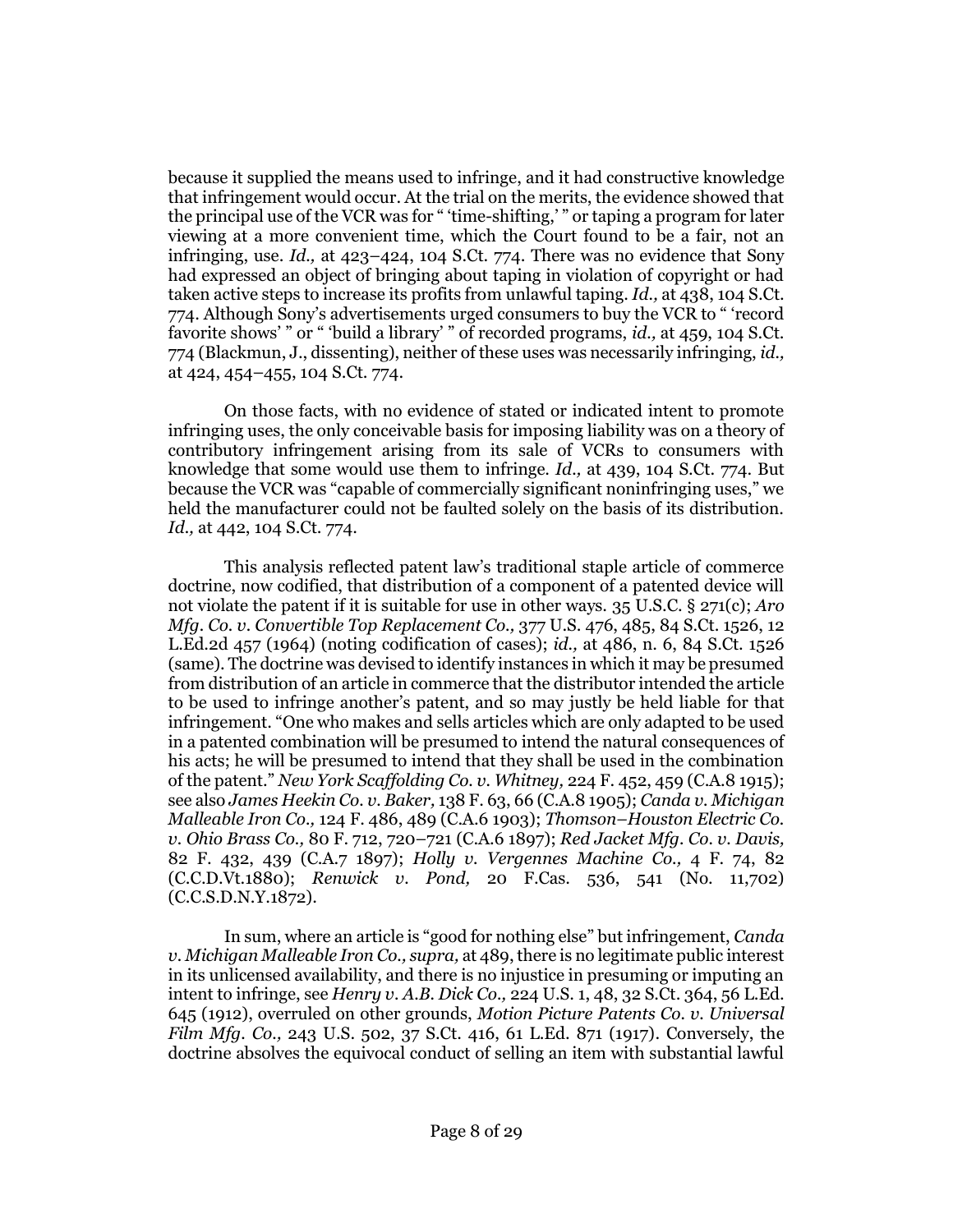as well as unlawful uses, and limits liability to instances of more acute fault than the mere understanding that some of one's products will be misused. It leaves breathing room for innovation and a vigorous commerce. See *[Sony Corp. v.](http://www.westlaw.com/Link/Document/FullText?findType=Y&serNum=1984103021&pubNum=708&originatingDoc=I3fb03e97e5d511d983e7e9deff98dc6f&refType=RP&originationContext=document&vr=3.0&rs=cblt1.0&transitionType=DocumentItem&contextData=(sc.UserEnteredCitation))  Universal City Studios,* [464 U.S., at 442, 104 S.Ct. 774;](http://www.westlaw.com/Link/Document/FullText?findType=Y&serNum=1984103021&pubNum=708&originatingDoc=I3fb03e97e5d511d983e7e9deff98dc6f&refType=RP&originationContext=document&vr=3.0&rs=cblt1.0&transitionType=DocumentItem&contextData=(sc.UserEnteredCitation)) *[Dawson Chemical Co. v.](http://www.westlaw.com/Link/Document/FullText?findType=Y&serNum=1980116803&pubNum=0000708&originatingDoc=I3fb03e97e5d511d983e7e9deff98dc6f&refType=RP&originationContext=document&vr=3.0&rs=cblt1.0&transitionType=DocumentItem&contextData=(sc.UserEnteredCitation))  Rohm & Haas Co.,* [448 U.S. 176, 221, 100 S.Ct. 2601, 65 L.Ed.2d 696 \(1980\);](http://www.westlaw.com/Link/Document/FullText?findType=Y&serNum=1980116803&pubNum=0000708&originatingDoc=I3fb03e97e5d511d983e7e9deff98dc6f&refType=RP&originationContext=document&vr=3.0&rs=cblt1.0&transitionType=DocumentItem&contextData=(sc.UserEnteredCitation)) *[Henry v. A.B. Dick Co., supra,](http://www.westlaw.com/Link/Document/FullText?findType=Y&serNum=1912100444&pubNum=708&originatingDoc=I3fb03e97e5d511d983e7e9deff98dc6f&refType=RP&originationContext=document&vr=3.0&rs=cblt1.0&transitionType=DocumentItem&contextData=(sc.UserEnteredCitation))* at 48, 32 S.Ct. 364.

The parties and many of the *amici* in this case think the key to resolving it is the *[Sony](http://www.westlaw.com/Link/Document/FullText?findType=Y&serNum=1984103021&pubNum=708&originatingDoc=I3fb03e97e5d511d983e7e9deff98dc6f&refType=CC&originationContext=document&vr=3.0&rs=cblt1.0&transitionType=DocumentItem&contextData=(sc.UserEnteredCitation))* rule and, in particular, what it means for a product to be "capable of commercially significant noninfringing uses." *[Sony Corp. v. Universal City](http://www.westlaw.com/Link/Document/FullText?findType=Y&serNum=1984103021&pubNum=708&originatingDoc=I3fb03e97e5d511d983e7e9deff98dc6f&refType=RP&originationContext=document&vr=3.0&rs=cblt1.0&transitionType=DocumentItem&contextData=(sc.UserEnteredCitation))  Studios, supra,* [at 442, 104 S.Ct. 774.](http://www.westlaw.com/Link/Document/FullText?findType=Y&serNum=1984103021&pubNum=708&originatingDoc=I3fb03e97e5d511d983e7e9deff98dc6f&refType=RP&originationContext=document&vr=3.0&rs=cblt1.0&transitionType=DocumentItem&contextData=(sc.UserEnteredCitation)) MGM advances the argument that granting summary judgment to Grokster and StreamCast as to their current activities gave too much weight to the value of innovative technology, and too little to the copyrights infringed by users of their software, given that 90% of works available on one of the networks was shown to be copyrighted. Assuming the remaining 10% to be its noninfringing use, MGM says this should not qualify as "substantial," and the Court should quantify *[Sony](http://www.westlaw.com/Link/Document/FullText?findType=Y&serNum=1984103021&pubNum=708&originatingDoc=I3fb03e97e5d511d983e7e9deff98dc6f&refType=CC&originationContext=document&vr=3.0&rs=cblt1.0&transitionType=DocumentItem&contextData=(sc.UserEnteredCitation))* to the extent of holding that a product used "principally" for infringement does not qualify. See Brief for Motion Picture Studio and Recording Company Petitioners 31. As mentioned before, Grokster and StreamCast reply by citing evidence that their software can be used to reproduce public domain works, and they point to copyright holders who actually encourage copying. Even if infringement is the principal practice with their software today, they argue, the noninfringing uses are significant and will grow.

We agree with MGM that the Court of Appeals misapplied *[Sony,](http://www.westlaw.com/Link/Document/FullText?findType=Y&serNum=1984103021&pubNum=708&originatingDoc=I3fb03e97e5d511d983e7e9deff98dc6f&refType=CC&originationContext=document&vr=3.0&rs=cblt1.0&transitionType=DocumentItem&contextData=(sc.UserEnteredCitation))* which it read as limiting secondary liability quite beyond the circumstances to which the case applied. *[Sony](http://www.westlaw.com/Link/Document/FullText?findType=Y&serNum=1984103021&pubNum=708&originatingDoc=I3fb03e97e5d511d983e7e9deff98dc6f&refType=CC&originationContext=document&vr=3.0&rs=cblt1.0&transitionType=DocumentItem&contextData=(sc.UserEnteredCitation))* barred secondary liability based on presuming or imputing intent to cause infringement solely from the design or distribution of a product capable of substantial lawful use, which the distributor knows is in fact used for infringement. The Ninth Circuit has read *[Sony's](http://www.westlaw.com/Link/Document/FullText?findType=Y&serNum=1984103021&pubNum=708&originatingDoc=I3fb03e97e5d511d983e7e9deff98dc6f&refType=CC&originationContext=document&vr=3.0&rs=cblt1.0&transitionType=DocumentItem&contextData=(sc.UserEnteredCitation))* limitation to mean that whenever a product is capable of substantial lawful use, the producer can never be held contributorily liable for third parties' infringing use of it; it read the rule as being this broad, even when an actual purpose to cause infringing use is shown by evidence independent of design and distribution of the product, unless the distributors had "specific knowledge of infringement at a time at which they contributed to the infringement, and failed to act upon that information." [380](http://www.westlaw.com/Link/Document/FullText?findType=Y&serNum=2004896042&pubNum=0000506&originatingDoc=I3fb03e97e5d511d983e7e9deff98dc6f&refType=RP&fi=co_pp_sp_506_1162&originationContext=document&vr=3.0&rs=cblt1.0&transitionType=DocumentItem&contextData=(sc.UserEnteredCitation)#co_pp_sp_506_1162)  [F.3d, at 1162](http://www.westlaw.com/Link/Document/FullText?findType=Y&serNum=2004896042&pubNum=0000506&originatingDoc=I3fb03e97e5d511d983e7e9deff98dc6f&refType=RP&fi=co_pp_sp_506_1162&originationContext=document&vr=3.0&rs=cblt1.0&transitionType=DocumentItem&contextData=(sc.UserEnteredCitation)#co_pp_sp_506_1162) (internal quotation marks and brackets omitted). Because the Circuit found the StreamCast and Grokster software capable of substantial lawful use, it concluded on the basis of its reading of *[Sony](http://www.westlaw.com/Link/Document/FullText?findType=Y&serNum=1984103021&pubNum=708&originatingDoc=I3fb03e97e5d511d983e7e9deff98dc6f&refType=CC&originationContext=document&vr=3.0&rs=cblt1.0&transitionType=DocumentItem&contextData=(sc.UserEnteredCitation))* that neither company could be held liable, since there was no showing that their software, being without any central server, afforded them knowledge of specific unlawful uses.

This view of *[Sony,](http://www.westlaw.com/Link/Document/FullText?findType=Y&serNum=1984103021&pubNum=708&originatingDoc=I3fb03e97e5d511d983e7e9deff98dc6f&refType=CC&originationContext=document&vr=3.0&rs=cblt1.0&transitionType=DocumentItem&contextData=(sc.UserEnteredCitation))* however, was error, converting the case from one about liability resting on imputed intent to one about liability on any theory. Because *[Sony](http://www.westlaw.com/Link/Document/FullText?findType=Y&serNum=1984103021&pubNum=708&originatingDoc=I3fb03e97e5d511d983e7e9deff98dc6f&refType=CC&originationContext=document&vr=3.0&rs=cblt1.0&transitionType=DocumentItem&contextData=(sc.UserEnteredCitation))* did not displace other theories of secondary liability, and because we find below that it was error to grant summary judgment to the companies on MGM's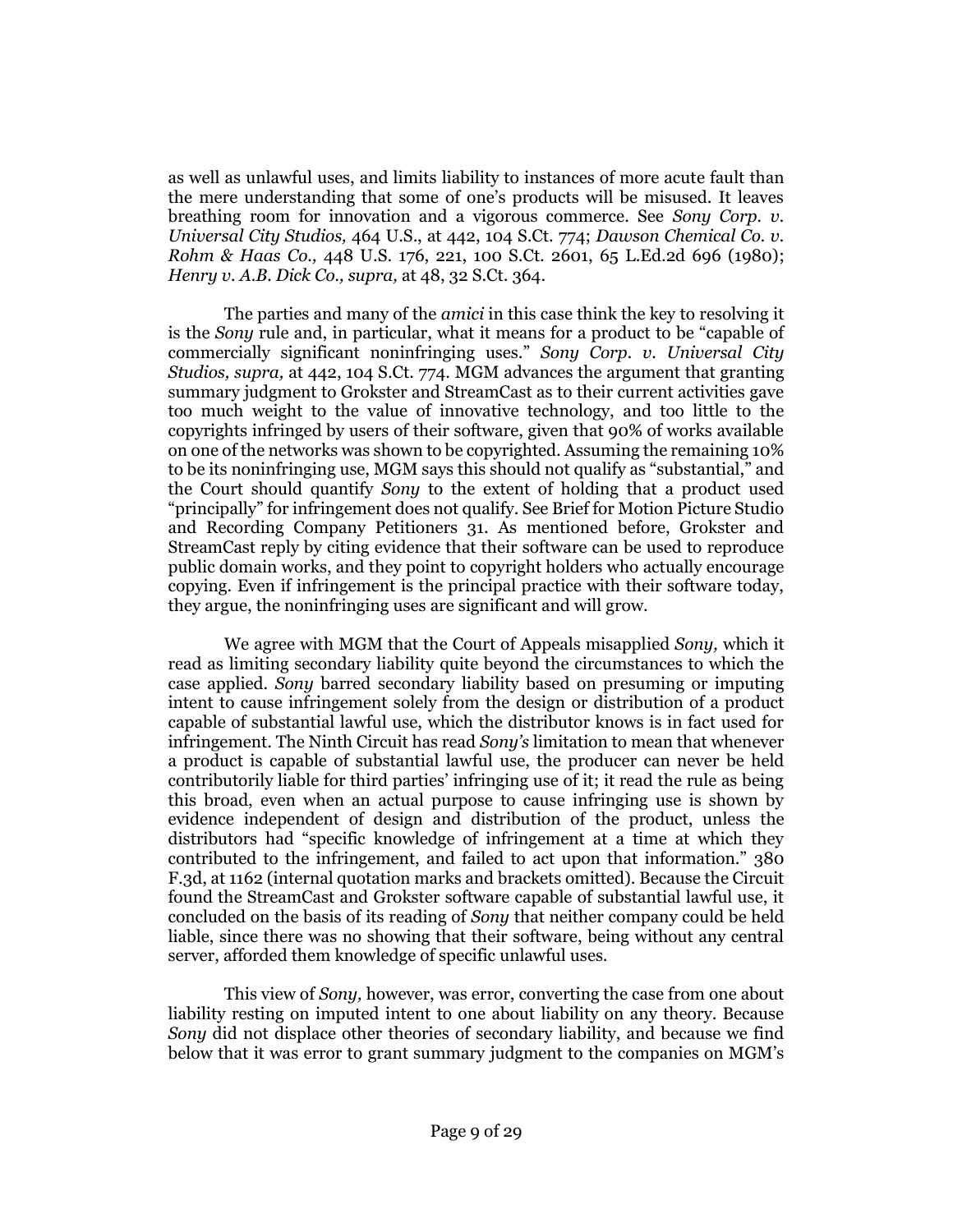inducement claim, we do not revisit *[Sony](http://www.westlaw.com/Link/Document/FullText?findType=Y&serNum=1984103021&pubNum=708&originatingDoc=I3fb03e97e5d511d983e7e9deff98dc6f&refType=CC&originationContext=document&vr=3.0&rs=cblt1.0&transitionType=DocumentItem&contextData=(sc.UserEnteredCitation))* further, as MGM requests, to add a more quantified description of the point of balance between protection and commerce when liability rests solely on distribution with knowledge that unlawful use will occur. It is enough to note that the Ninth Circuit's judgment rested on an erroneous understanding of *[Sony](http://www.westlaw.com/Link/Document/FullText?findType=Y&serNum=1984103021&pubNum=708&originatingDoc=I3fb03e97e5d511d983e7e9deff98dc6f&refType=CC&originationContext=document&vr=3.0&rs=cblt1.0&transitionType=DocumentItem&contextData=(sc.UserEnteredCitation))* and to leave further consideration of the *[Sony](http://www.westlaw.com/Link/Document/FullText?findType=Y&serNum=1984103021&pubNum=708&originatingDoc=I3fb03e97e5d511d983e7e9deff98dc6f&refType=CC&originationContext=document&vr=3.0&rs=cblt1.0&transitionType=DocumentItem&contextData=(sc.UserEnteredCitation))* rule for a day when that may be required.

**C**

*[Sony's](http://www.westlaw.com/Link/Document/FullText?findType=Y&serNum=1984103021&pubNum=708&originatingDoc=I3fb03e97e5d511d983e7e9deff98dc6f&refType=CC&originationContext=document&vr=3.0&rs=cblt1.0&transitionType=DocumentItem&contextData=(sc.UserEnteredCitation))* rule limits imputing culpable intent as a matter of law from the characteristics or uses of a distributed product. But nothing in *[Sony](http://www.westlaw.com/Link/Document/FullText?findType=Y&serNum=1984103021&pubNum=708&originatingDoc=I3fb03e97e5d511d983e7e9deff98dc6f&refType=CC&originationContext=document&vr=3.0&rs=cblt1.0&transitionType=DocumentItem&contextData=(sc.UserEnteredCitation))* requires courts to ignore evidence of intent if there is such evidence, and the case was never meant to foreclose rules of fault-based liability derived from the common law. *[Sony Corp.](http://www.westlaw.com/Link/Document/FullText?findType=Y&serNum=1984103021&pubNum=708&originatingDoc=I3fb03e97e5d511d983e7e9deff98dc6f&refType=RP&originationContext=document&vr=3.0&rs=cblt1.0&transitionType=DocumentItem&contextData=(sc.UserEnteredCitation))  [v. Universal City Studios, supra,](http://www.westlaw.com/Link/Document/FullText?findType=Y&serNum=1984103021&pubNum=708&originatingDoc=I3fb03e97e5d511d983e7e9deff98dc6f&refType=RP&originationContext=document&vr=3.0&rs=cblt1.0&transitionType=DocumentItem&contextData=(sc.UserEnteredCitation))* at 439, 104 S.Ct. 774 ("If vicarious liability is to be imposed on Sony in this case, it must rest on the fact that it has sold equipment with constructive knowledge" of the potential for infringement). Thus, where evidence goes beyond a product's characteristics or the knowledge that it may be put to infringing uses, and shows statements or actions directed to promoting infringement, *[Sony's](http://www.westlaw.com/Link/Document/FullText?findType=Y&serNum=1984103021&pubNum=708&originatingDoc=I3fb03e97e5d511d983e7e9deff98dc6f&refType=CC&originationContext=document&vr=3.0&rs=cblt1.0&transitionType=DocumentItem&contextData=(sc.UserEnteredCitation))* staple-article rule will not preclude liability.

The classic case of direct evidence of unlawful purpose occurs when one induces commission of infringement by another, or "enticles] or persuaders another" to infringe, Black's Law Dictionary 790 (8th ed.2004), as by advertising. Thus at common law a copyright or patent defendant who "not only expected but invoked [infringing use] by advertisement" was liable for infringement "on principles recognized in every part of the law." *[Kalem Co. v. Harper Brothers,](http://www.westlaw.com/Link/Document/FullText?findType=Y&serNum=1911103525&pubNum=0000708&originatingDoc=I3fb03e97e5d511d983e7e9deff98dc6f&refType=RP&originationContext=document&vr=3.0&rs=cblt1.0&transitionType=DocumentItem&contextData=(sc.UserEnteredCitation))* 222 U.S., at 62–[63, 32 S.Ct. 20](http://www.westlaw.com/Link/Document/FullText?findType=Y&serNum=1911103525&pubNum=0000708&originatingDoc=I3fb03e97e5d511d983e7e9deff98dc6f&refType=RP&originationContext=document&vr=3.0&rs=cblt1.0&transitionType=DocumentItem&contextData=(sc.UserEnteredCitation)) (copyright infringement). See also *[Henry v. A.B. Dick](http://www.westlaw.com/Link/Document/FullText?findType=Y&serNum=1912100444&pubNum=0000708&originatingDoc=I3fb03e97e5d511d983e7e9deff98dc6f&refType=RP&originationContext=document&vr=3.0&rs=cblt1.0&transitionType=DocumentItem&contextData=(sc.UserEnteredCitation))  Co.,* 224 U.S., at 48–[49, 32 S.Ct. 364](http://www.westlaw.com/Link/Document/FullText?findType=Y&serNum=1912100444&pubNum=0000708&originatingDoc=I3fb03e97e5d511d983e7e9deff98dc6f&refType=RP&originationContext=document&vr=3.0&rs=cblt1.0&transitionType=DocumentItem&contextData=(sc.UserEnteredCitation)) (contributory liability for patent infringement may be found where a good's "most conspicuous use is one which will co–operate in an infringement when sale to such user is invoked by advertisement" of the infringing use); *Thomson–[Houston Electric Co. v. Kelsey Electric R. Specialty Co.,](http://www.westlaw.com/Link/Document/FullText?findType=Y&serNum=1896149456&pubNum=0000348&originatingDoc=I3fb03e97e5d511d983e7e9deff98dc6f&refType=RP&fi=co_pp_sp_348_1007&originationContext=document&vr=3.0&rs=cblt1.0&transitionType=DocumentItem&contextData=(sc.UserEnteredCitation)#co_pp_sp_348_1007)* 75 F. 1005, 1007–[1008 \(C.A.2 1896\)](http://www.westlaw.com/Link/Document/FullText?findType=Y&serNum=1896149456&pubNum=0000348&originatingDoc=I3fb03e97e5d511d983e7e9deff98dc6f&refType=RP&fi=co_pp_sp_348_1007&originationContext=document&vr=3.0&rs=cblt1.0&transitionType=DocumentItem&contextData=(sc.UserEnteredCitation)#co_pp_sp_348_1007) (relying on advertisements and displays to find defendant's "willingness ... to aid other persons in any attempts which they may be disposed to make towards [patent] infringement"); *Rumford Chemical Works v. Hecker,* 20 F.Cas. 1342, 1346 (No. 12,133) (C.C.D.N.J.1876) (demonstrations of infringing activity along with "avowals of the [infringing] purpose and use for which it was made" supported liability for patent infringement).

The rule on inducement of infringement as developed in the early cases is no different today. Evidence of "active steps ... taken to encourage direct infringement," *[Oak Industries, Inc. v. Zenith Electronics Corp.,](http://www.westlaw.com/Link/Document/FullText?findType=Y&serNum=1988123038&pubNum=0000345&originatingDoc=I3fb03e97e5d511d983e7e9deff98dc6f&refType=RP&fi=co_pp_sp_345_992&originationContext=document&vr=3.0&rs=cblt1.0&transitionType=DocumentItem&contextData=(sc.UserEnteredCitation)#co_pp_sp_345_992)* 697 F.Supp. 988, [992 \(N.D.Ill.1988\),](http://www.westlaw.com/Link/Document/FullText?findType=Y&serNum=1988123038&pubNum=0000345&originatingDoc=I3fb03e97e5d511d983e7e9deff98dc6f&refType=RP&fi=co_pp_sp_345_992&originationContext=document&vr=3.0&rs=cblt1.0&transitionType=DocumentItem&contextData=(sc.UserEnteredCitation)#co_pp_sp_345_992) such as advertising an infringing use or instructing how to engage in an infringing use, show an affirmative intent that the product be used to infringe, and a showing that infringement was encouraged overcomes the law's reluctance to find liability when a defendant merely sells a commercial product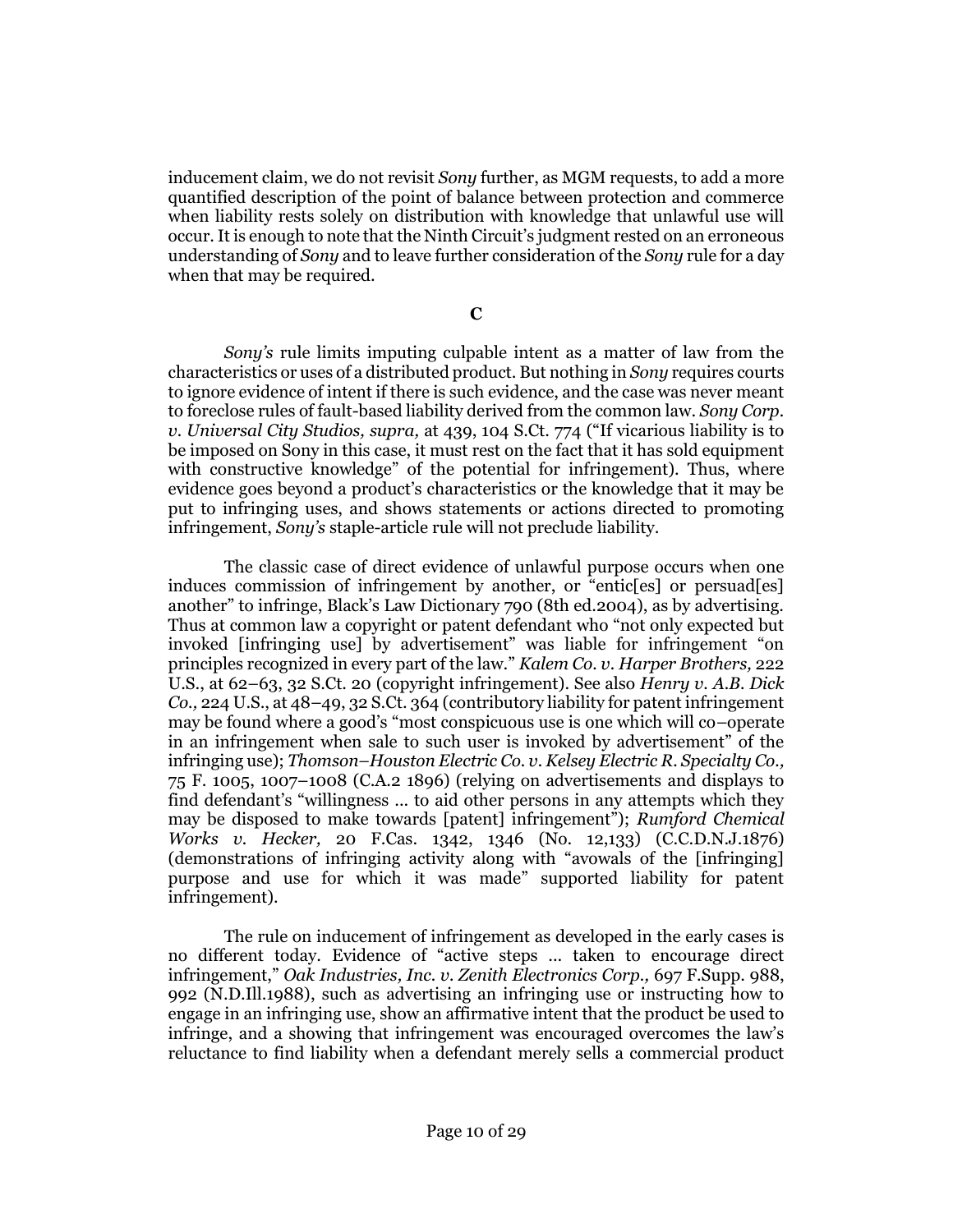suitable for some lawful use, see, *e.g., [Water Technologies Corp. v. Calco, Ltd.,](http://www.westlaw.com/Link/Document/FullText?findType=Y&serNum=1988078737&pubNum=0000350&originatingDoc=I3fb03e97e5d511d983e7e9deff98dc6f&refType=RP&fi=co_pp_sp_350_668&originationContext=document&vr=3.0&rs=cblt1.0&transitionType=DocumentItem&contextData=(sc.UserEnteredCitation)#co_pp_sp_350_668)* [850 F.2d 660, 668 \(C.A.Fed.1988\)](http://www.westlaw.com/Link/Document/FullText?findType=Y&serNum=1988078737&pubNum=0000350&originatingDoc=I3fb03e97e5d511d983e7e9deff98dc6f&refType=RP&fi=co_pp_sp_350_668&originationContext=document&vr=3.0&rs=cblt1.0&transitionType=DocumentItem&contextData=(sc.UserEnteredCitation)#co_pp_sp_350_668) (liability for inducement where one "actively and knowingly aid [s] and abet[s] another's direct infringement" (emphasis deleted)); *[Fromberg, Inc. v. Thornhill,](http://www.westlaw.com/Link/Document/FullText?findType=Y&serNum=1963114218&pubNum=0000350&originatingDoc=I3fb03e97e5d511d983e7e9deff98dc6f&refType=RP&fi=co_pp_sp_350_412&originationContext=document&vr=3.0&rs=cblt1.0&transitionType=DocumentItem&contextData=(sc.UserEnteredCitation)#co_pp_sp_350_412)* 315 F.2d 407, 412–413 (C.A.5 1963) (demonstrations by sales staff of infringing uses supported liability for inducement); *[Haworth Inc. v. Herman Miller Inc.,](http://www.westlaw.com/Link/Document/FullText?findType=Y&serNum=1996045531&pubNum=0001013&originatingDoc=I3fb03e97e5d511d983e7e9deff98dc6f&refType=RP&fi=co_pp_sp_1013_1090&originationContext=document&vr=3.0&rs=cblt1.0&transitionType=DocumentItem&contextData=(sc.UserEnteredCitation)#co_pp_sp_1013_1090)* 37 U.S.P.Q.2d 1080, 1090, [1994 WL 875931 \(W.D.Mich.1994\)](http://www.westlaw.com/Link/Document/FullText?findType=Y&serNum=1996045531&pubNum=0001013&originatingDoc=I3fb03e97e5d511d983e7e9deff98dc6f&refType=RP&fi=co_pp_sp_1013_1090&originationContext=document&vr=3.0&rs=cblt1.0&transitionType=DocumentItem&contextData=(sc.UserEnteredCitation)#co_pp_sp_1013_1090) (evidence that defendant "demonstrate[d] and recommend[ed] infringing configurations" of its product could support inducement liability); *[Sims v. Mack Trucks, Inc.,](http://www.westlaw.com/Link/Document/FullText?findType=Y&serNum=1978123568&pubNum=0000345&originatingDoc=I3fb03e97e5d511d983e7e9deff98dc6f&refType=RP&fi=co_pp_sp_345_1215&originationContext=document&vr=3.0&rs=cblt1.0&transitionType=DocumentItem&contextData=(sc.UserEnteredCitation)#co_pp_sp_345_1215)* 459 F.Supp. 1198, 1215 [\(E.D.Pa.1978\)](http://www.westlaw.com/Link/Document/FullText?findType=Y&serNum=1978123568&pubNum=0000345&originatingDoc=I3fb03e97e5d511d983e7e9deff98dc6f&refType=RP&fi=co_pp_sp_345_1215&originationContext=document&vr=3.0&rs=cblt1.0&transitionType=DocumentItem&contextData=(sc.UserEnteredCitation)#co_pp_sp_345_1215) (finding inducement where the use "depicted by the defendant in its promotional film and brochures infringes the ... patent"), overruled on other grounds[, 608 F.2d 87 \(C.A.3 1979\).](http://www.westlaw.com/Link/Document/FullText?findType=Y&serNum=1979115032&pubNum=0000350&originatingDoc=I3fb03e97e5d511d983e7e9deff98dc6f&refType=RP&originationContext=document&vr=3.0&rs=cblt1.0&transitionType=DocumentItem&contextData=(sc.UserEnteredCitation)) Cf. W. Keeton, D. Dobbs, R. Keeton, & D. Owen, Prosser and Keeton on Law of Torts 37 (5th ed. 1984) ("There is a definite tendency to impose greater responsibility upon a defendant whose conduct was intended to do harm, or was morally wrong").

For the same reasons that *[Sony](http://www.westlaw.com/Link/Document/FullText?findType=Y&serNum=1984103021&pubNum=708&originatingDoc=I3fb03e97e5d511d983e7e9deff98dc6f&refType=CC&originationContext=document&vr=3.0&rs=cblt1.0&transitionType=DocumentItem&contextData=(sc.UserEnteredCitation))* took the staple-article doctrine of patent law as a model for its copyright safe-harbor rule, the inducement rule, too, is a sensible one for copyright. We adopt it here, holding that one who distributes a device with the object of promoting its use to infringe copyright, as shown by clear expression or other affirmative steps taken to foster infringement, is liable for the resulting acts of infringement by third parties. We are, of course, mindful of the need to keep from trenching on regular commerce or discouraging the development of technologies with lawful and unlawful potential. Accordingly, just as *[Sony](http://www.westlaw.com/Link/Document/FullText?findType=Y&serNum=1984103021&pubNum=708&originatingDoc=I3fb03e97e5d511d983e7e9deff98dc6f&refType=CC&originationContext=document&vr=3.0&rs=cblt1.0&transitionType=DocumentItem&contextData=(sc.UserEnteredCitation))* did not find intentional inducement despite the knowledge of the VCR manufacturer that its device could be used to infringe, [464 U.S., at 439, n. 19, 104](http://www.westlaw.com/Link/Document/FullText?findType=Y&serNum=1984103021&pubNum=708&originatingDoc=I3fb03e97e5d511d983e7e9deff98dc6f&refType=RP&originationContext=document&vr=3.0&rs=cblt1.0&transitionType=DocumentItem&contextData=(sc.UserEnteredCitation))  [S.Ct. 774,](http://www.westlaw.com/Link/Document/FullText?findType=Y&serNum=1984103021&pubNum=708&originatingDoc=I3fb03e97e5d511d983e7e9deff98dc6f&refType=RP&originationContext=document&vr=3.0&rs=cblt1.0&transitionType=DocumentItem&contextData=(sc.UserEnteredCitation)) mere knowledge of infringing potential or of actual infringing uses would not be enough here to subject a distributor to liability. Nor would ordinary acts incident to product distribution, such as offering customers technical support or product updates, support liability in themselves. The inducement rule, instead, premises liability on purposeful, culpable expression and conduct, and thus does nothing to compromise legitimate commerce or discourage innovation having a lawful promise.

## **III**

#### **A**

The only apparent question about treating MGM's evidence as sufficient to withstand summary judgment under the theory of inducement goes to the need on MGM's part to adduce evidence that StreamCast and Grokster communicated an inducing message to their software users. The classic instance of inducement is by advertisement or solicitation that broadcasts a message designed to stimulate others to commit violations. MGM claims that such a message is shown here. It is undisputed that StreamCast beamed onto the computer screens of users of Napster-compatible programs ads urging the adoption of its OpenNap program,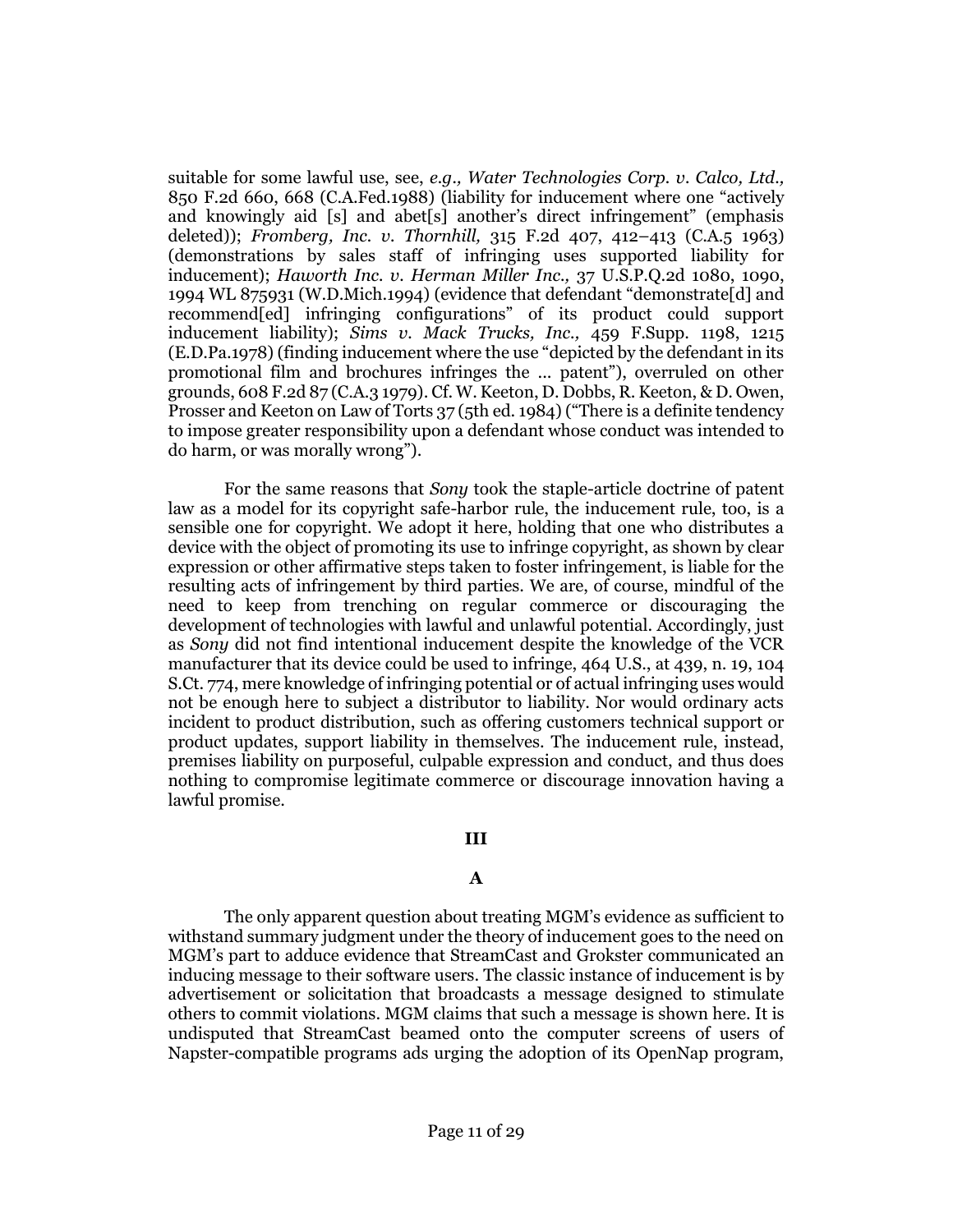which was designed, as its name implied, to invite the custom of patrons of Napster, then under attack in the courts for facilitating massive infringement. Those who accepted StreamCast's OpenNap program were offered software to perform the same services, which a factfinder could conclude would readily have been understood in the Napster market as the ability to download copyrighted music files. Grokster distributed an electronic newsletter containing links to articles promoting its software's ability to access popular copyrighted music. And anyone whose Napster or free file-sharing searches turned up a link to Grokster would have understood Grokster to be offering the same file-sharing ability as Napster, and to the same people who probably used Napster for infringing downloads; that would also have been the understanding of anyone offered Grokster's suggestively named Swaptor software, its version of OpenNap. And both companies communicated a clear message by responding affirmatively to requests for help in locating and playing copyrighted materials.

In StreamCast's case, of course, the evidence just described was supplemented by other unequivocal indications of unlawful purpose in the internal communications and advertising designs aimed at Napster users ("When the lights went off at Napster ... where did the users go?" App. 836 (ellipsis in original)). Whether the messages were communicated is not to the point on this record. The function of the message in the theory of inducement is to prove by a defendant's own statements that his unlawful purpose disqualifies him from claiming protection (and incidentally to point to actual violators likely to be found among those who hear or read the message). See *supra,* at 2779–2780. Proving that a message was sent out, then, is the preeminent but not exclusive way of showing that active steps were taken with the purpose of bringing about infringing acts, and of showing that infringing acts took place by using the device distributed. Here, the summary judgment record is replete with other evidence that Grokster and StreamCast, unlike the manufacturer and distributor in *[Sony,](http://www.westlaw.com/Link/Document/FullText?findType=Y&serNum=1984103021&pubNum=708&originatingDoc=I3fb03e97e5d511d983e7e9deff98dc6f&refType=CC&originationContext=document&vr=3.0&rs=cblt1.0&transitionType=DocumentItem&contextData=(sc.UserEnteredCitation))* acted with a purpose to cause copyright violations by use of software suitable for illegal use. See *supra,* at 2772–2774.

Three features of this evidence of intent are particularly notable. First, each company showed itself to be aiming to satisfy a known source of demand for copyright infringement, the market comprising former Napster users. StreamCast's internal documents made constant reference to Napster, it initially distributed its Morpheus software through an OpenNap program compatible with Napster, it advertised its OpenNap program to Napster users, and its Morpheus software functions as Napster did except that it could be used to distribute more kinds of files, including copyrighted movies and software programs. Grokster's name is apparently derived from Napster, it too initially offered an OpenNap program, its software's function is likewise comparable to Napster's, and it attempted to divert queries for Napster onto its own Web site. Grokster and StreamCast's efforts to supply services to former Napster users, deprived of a mechanism to copy and distribute what were overwhelmingly infringing files, indicate a principal, if not exclusive, intent on the part of each to bring about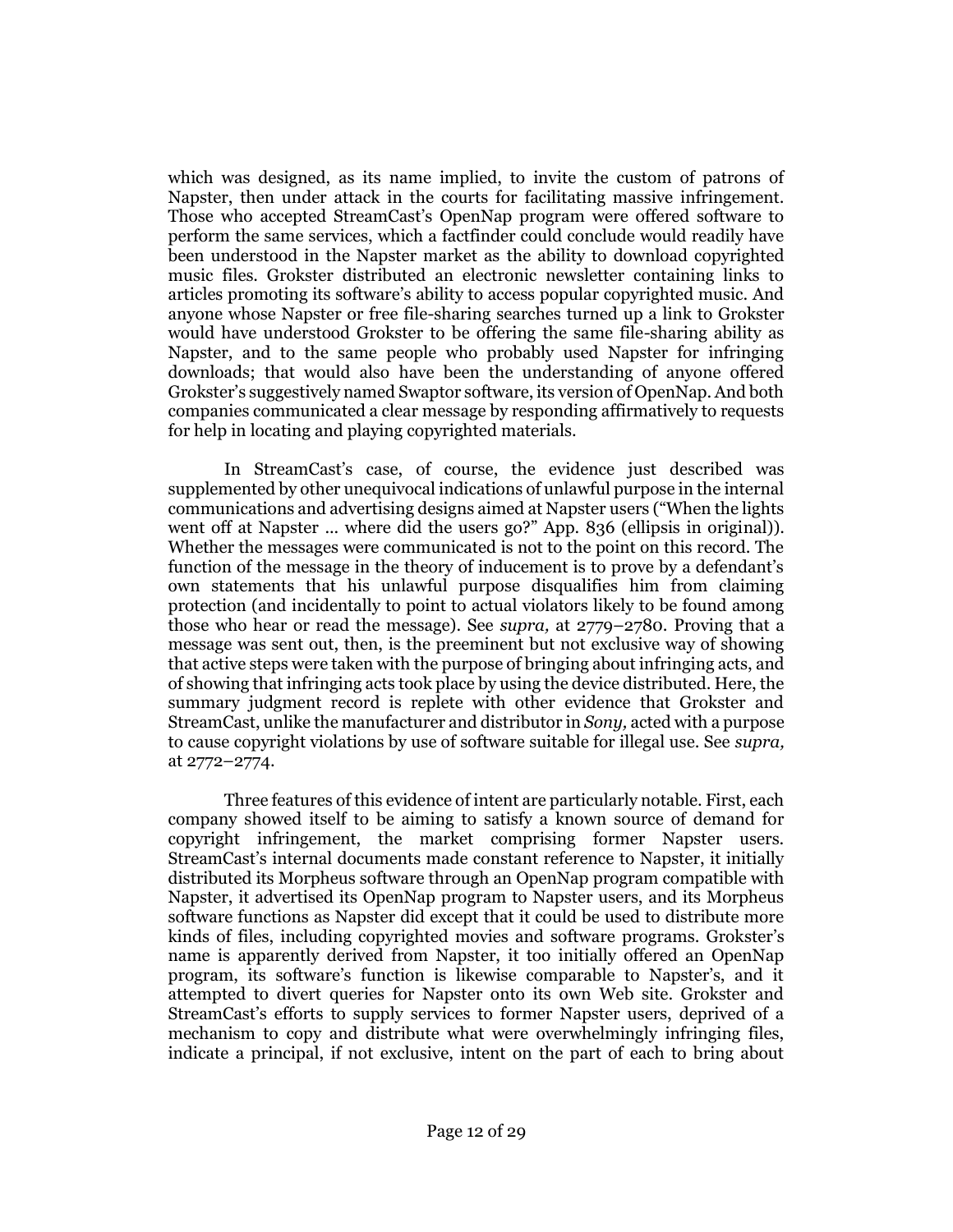#### infringement.

Second, this evidence of unlawful objective is given added significance by MGM's showing that neither company attempted to develop filtering tools or other mechanisms to diminish the infringing activity using their software. While the Ninth Circuit treated the defendants' failure to develop such tools as irrelevant because they lacked an independent duty to monitor their users' activity, we think this evidence underscores Grokster's and StreamCast's intentional facilitation of their users' infringement.

Third, there is a further complement to the direct evidence of unlawful objective. It is useful to recall that StreamCast and Grokster make money by selling advertising space, by directing ads to the screens of computers employing their software. As the record shows, the more the software is used, the more ads are sent out and the greater the advertising revenue becomes. Since the extent of the software's use determines the gain to the distributors, the commercial sense of their enterprise turns on high-volume use, which the record shows is infringing. This evidence alone would not justify an inference of unlawful intent, but viewed in the context of the entire record its import is clear.

The unlawful objective is unmistakable.

#### **B**

In addition to intent to bring about infringement and distribution of a device suitable for infringing use, the inducement theory of course requires evidence of actual infringement by recipients of the device, the software in this case. As the account of the facts indicates, there is evidence of infringement on a gigantic scale, and there is no serious issue of the adequacy of MGM's showing on this point in order to survive the companies' summary judgment requests. Although an exact calculation of infringing use, as a basis for a claim of damages, is subject to dispute, there is no question that the summary judgment evidence is at least adequate to entitle MGM to go forward with claims for damages and equitable relief.

**\* \* \***

In sum, this case is significantly different from *[Sony](http://www.westlaw.com/Link/Document/FullText?findType=Y&serNum=1984103021&pubNum=708&originatingDoc=I3fb03e97e5d511d983e7e9deff98dc6f&refType=CC&originationContext=document&vr=3.0&rs=cblt1.0&transitionType=DocumentItem&contextData=(sc.UserEnteredCitation))* and reliance on that case to rule in favor of StreamCast and Grokster was error. *[Sony](http://www.westlaw.com/Link/Document/FullText?findType=Y&serNum=1984103021&pubNum=708&originatingDoc=I3fb03e97e5d511d983e7e9deff98dc6f&refType=CC&originationContext=document&vr=3.0&rs=cblt1.0&transitionType=DocumentItem&contextData=(sc.UserEnteredCitation))* dealt with a claim of liability based solely on distributing a product with alternative lawful and unlawful uses, with knowledge that some users would follow the unlawful course. The case struck a balance between the interests of protection and innovation by holding that the product's capability of substantial lawful employment should bar the imputation of fault and consequent secondary liability for the unlawful acts of others.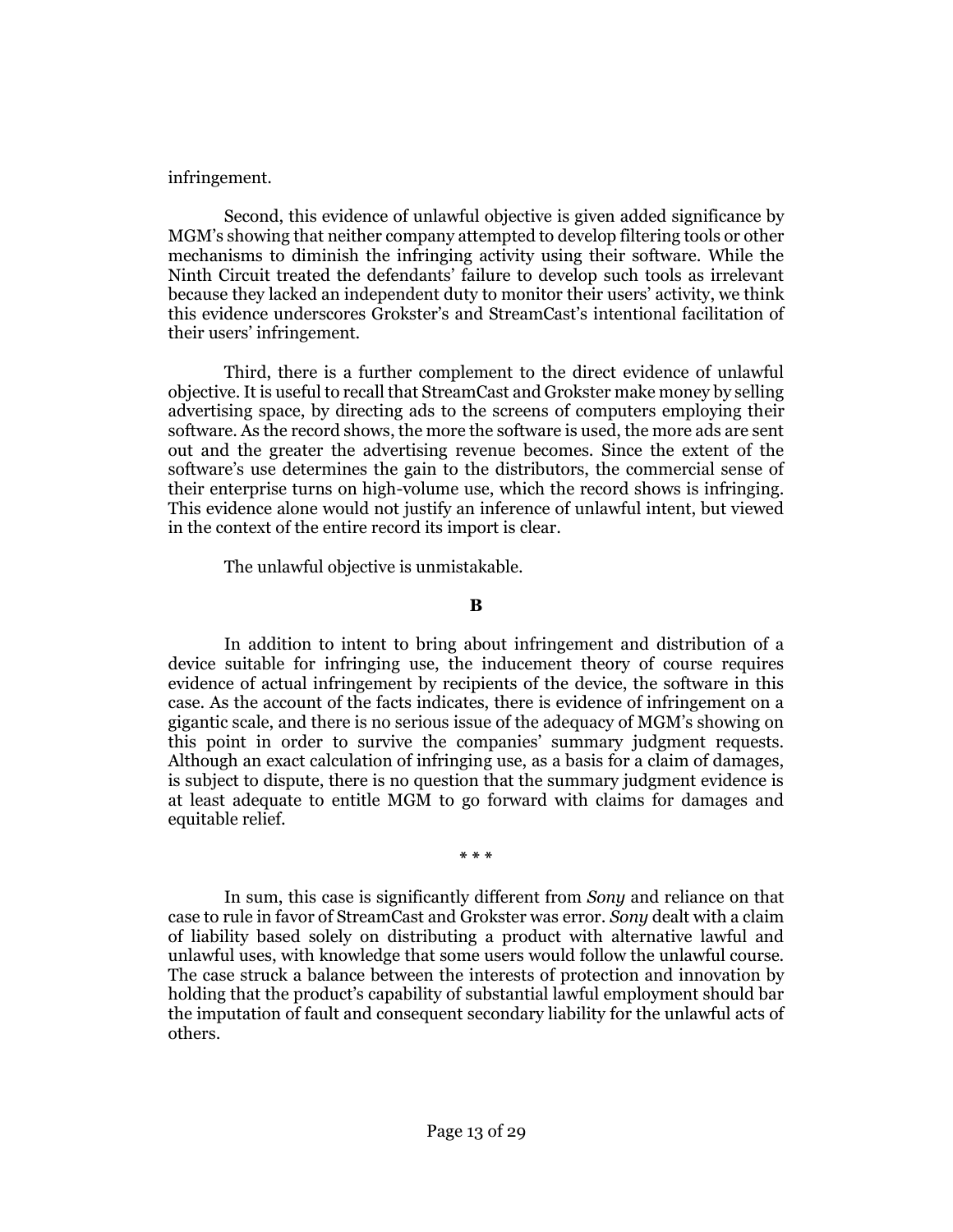MGM's evidence in this case most obviously addresses a different basis of liability for distributing a product open to alternative uses. Here, evidence of the distributors' words and deeds going beyond distribution as such shows a purpose to cause and profit from third-party acts of copyright infringement. If liability for inducing infringement is ultimately found, it will not be on the basis of presuming or imputing fault, but from inferring a patently illegal objective from statements and actions showing what that objective was.

There is substantial evidence in MGM's favor on all elements of inducement, and summary judgment in favor of Grokster and StreamCast was error. On remand, reconsideration of MGM's motion for summary judgment will be in order.

The judgment of the Court of Appeals is vacated, and the case is remanded for further proceedings consistent with this opinion.

*It is so ordered.*

Justice [GINSBURG,](http://www.westlaw.com/Link/Document/FullText?findType=h&pubNum=176284&cite=0224420501&originatingDoc=I3fb03e97e5d511d983e7e9deff98dc6f&refType=RQ&originationContext=document&vr=3.0&rs=cblt1.0&transitionType=DocumentItem&contextData=(sc.UserEnteredCitation)) with whom THE CHIEF JUSTICE and Justice KENNEDY join, concurring

I concur in the Court's decision, which vacates in full the judgment of the Court of Appeals for the Ninth Circuit, *ante,* at 2782–2783, and write separately to clarify why I conclude that the Court of Appeals misperceived, and hence misapplied, our holding in *[Sony Corp. of America v. Universal City Studios, Inc.,](http://www.westlaw.com/Link/Document/FullText?findType=Y&serNum=1984103021&pubNum=0000708&originatingDoc=I3fb03e97e5d511d983e7e9deff98dc6f&refType=RP&originationContext=document&vr=3.0&rs=cblt1.0&transitionType=DocumentItem&contextData=(sc.UserEnteredCitation))* [464 U.S. 417, 104 S.Ct. 774, 78 L.Ed.2d 574 \(1984\)](http://www.westlaw.com/Link/Document/FullText?findType=Y&serNum=1984103021&pubNum=0000708&originatingDoc=I3fb03e97e5d511d983e7e9deff98dc6f&refType=RP&originationContext=document&vr=3.0&rs=cblt1.0&transitionType=DocumentItem&contextData=(sc.UserEnteredCitation)). There is here at least a "genuine issue as to [a] material fact," [Fed. Rule Civ. Proc. 56\(c\),](http://www.westlaw.com/Link/Document/FullText?findType=L&pubNum=1000600&cite=USFRCPR56&originatingDoc=I3fb03e97e5d511d983e7e9deff98dc6f&refType=RB&originationContext=document&vr=3.0&rs=cblt1.0&transitionType=DocumentItem&contextData=(sc.UserEnteredCitation)#co_pp_4b24000003ba5) on the liability of Grokster or StreamCast, not only for actively inducing copyright infringement, but also, or alternatively, based on the distribution of their software products, for contributory copyright infringement. On neither score was summary judgment for Grokster and StreamCast warranted.

At bottom, however labeled, the question in this case is whether Grokster and StreamCast are liable for the direct infringing acts of others. Liability under our jurisprudence may be predicated on actively encouraging (or inducing) infringement through specific acts (as the Court's opinion develops) or on distributing a product distributees use to infringe copyrights, if the product is not capable of "substantial" or "commercially significant" noninfringing uses. *[Sony,](http://www.westlaw.com/Link/Document/FullText?findType=Y&serNum=1984103021&pubNum=708&originatingDoc=I3fb03e97e5d511d983e7e9deff98dc6f&refType=RP&originationContext=document&vr=3.0&rs=cblt1.0&transitionType=DocumentItem&contextData=(sc.UserEnteredCitation))*  [464 U.S., at 442, 104](http://www.westlaw.com/Link/Document/FullText?findType=Y&serNum=1984103021&pubNum=708&originatingDoc=I3fb03e97e5d511d983e7e9deff98dc6f&refType=RP&originationContext=document&vr=3.0&rs=cblt1.0&transitionType=DocumentItem&contextData=(sc.UserEnteredCitation)) S.Ct. 774; see also 3 M. Nimmer & D. Nimmer, Nimmer on Copyright § 12.04[A][2] (2005). While the two categories overlap, they capture different culpable behavior. Long coexisting, both are now codified in patent law. Compare [35 U.S.C. § 271\(b\)](http://www.westlaw.com/Link/Document/FullText?findType=L&pubNum=1000546&cite=35USCAS271&originatingDoc=I3fb03e97e5d511d983e7e9deff98dc6f&refType=RB&originationContext=document&vr=3.0&rs=cblt1.0&transitionType=DocumentItem&contextData=(sc.UserEnteredCitation)#co_pp_a83b000018c76) (active inducement liability) with [§ 271\(c\)](http://www.westlaw.com/Link/Document/FullText?findType=L&pubNum=1000546&cite=35USCAS271&originatingDoc=I3fb03e97e5d511d983e7e9deff98dc6f&refType=RB&originationContext=document&vr=3.0&rs=cblt1.0&transitionType=DocumentItem&contextData=(sc.UserEnteredCitation)#co_pp_4b24000003ba5) (contributory liability for distribution of a product not "suitable for substantial noninfringing use").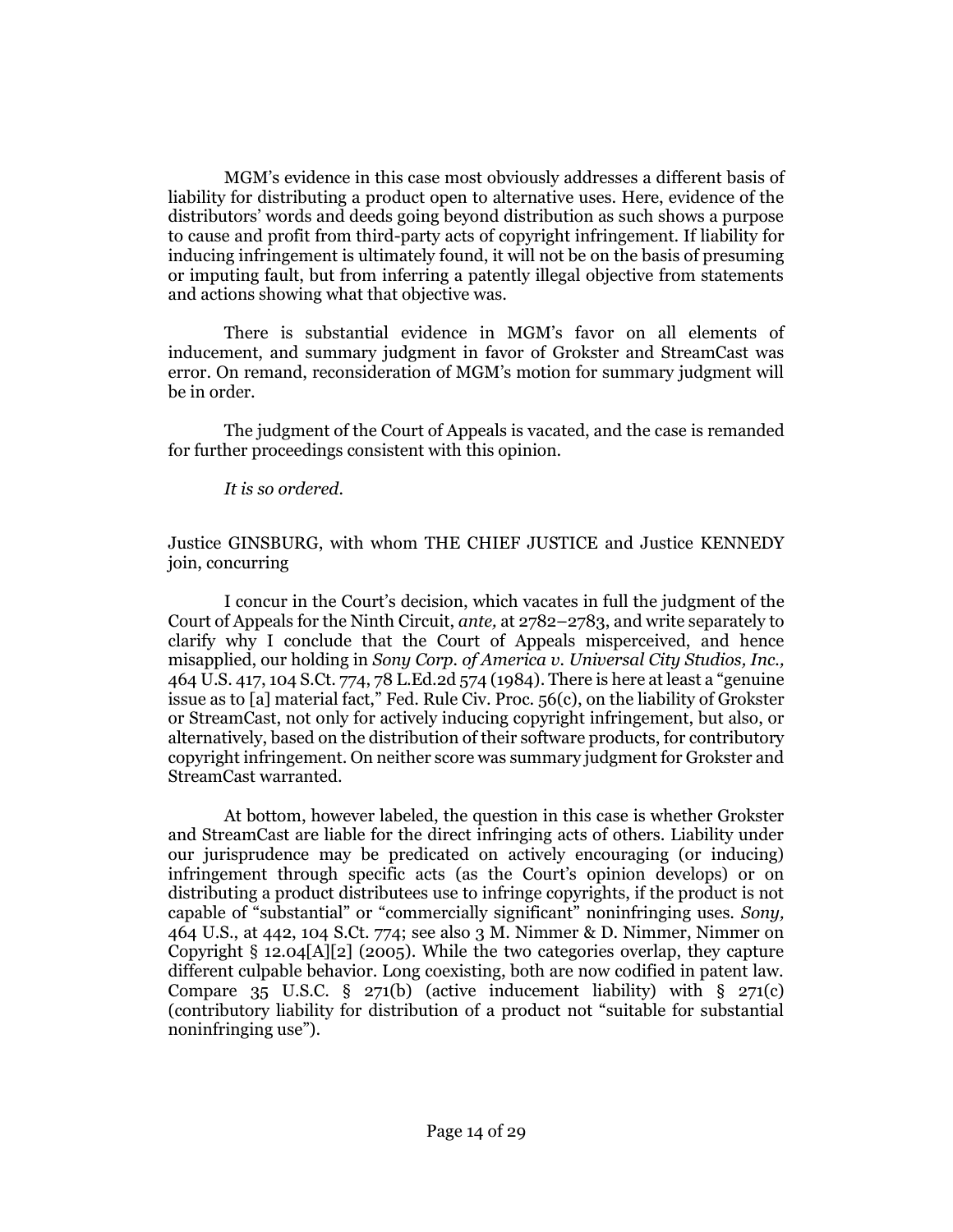In *Sony,* [464 U.S. 417, 104 S.Ct. 774,](http://www.westlaw.com/Link/Document/FullText?findType=Y&serNum=1984103021&pubNum=708&originatingDoc=I3fb03e97e5d511d983e7e9deff98dc6f&refType=RP&originationContext=document&vr=3.0&rs=cblt1.0&transitionType=DocumentItem&contextData=(sc.UserEnteredCitation)) the Court considered Sony's liability for selling the Betamax videocassette recorder. It did so enlightened by a full trial record. Drawing an analogy to the staple article of commerce doctrine from patent law, the *[Sony](http://www.westlaw.com/Link/Document/FullText?findType=Y&serNum=1984103021&pubNum=708&originatingDoc=I3fb03e97e5d511d983e7e9deff98dc6f&refType=CC&originationContext=document&vr=3.0&rs=cblt1.0&transitionType=DocumentItem&contextData=(sc.UserEnteredCitation))* Court observed that the "sale of an article ... adapted to [a patent] infringing use" does not suffice "to make the seller a contributory infringer" if the article "is also adapted to other and lawful uses." *Id.,* [at 441, 104 S.Ct. 774](http://www.westlaw.com/Link/Document/FullText?findType=Y&serNum=1984103021&pubNum=708&originatingDoc=I3fb03e97e5d511d983e7e9deff98dc6f&refType=RP&originationContext=document&vr=3.0&rs=cblt1.0&transitionType=DocumentItem&contextData=(sc.UserEnteredCitation)) (quoting *Henry v. A.B. Dick Co.,* [224 U.S. 1, 48, 32 S.Ct. 364, 56 L.Ed. 645 \(1912\),](http://www.westlaw.com/Link/Document/FullText?findType=Y&serNum=1912100444&pubNum=0000708&originatingDoc=I3fb03e97e5d511d983e7e9deff98dc6f&refType=RP&originationContext=document&vr=3.0&rs=cblt1.0&transitionType=DocumentItem&contextData=(sc.UserEnteredCitation)) overruled on other grounds, *[Motion Picture Patents Co. v. Universal Film Mfg. Co.,](http://www.westlaw.com/Link/Document/FullText?findType=Y&serNum=1917100447&pubNum=0000708&originatingDoc=I3fb03e97e5d511d983e7e9deff98dc6f&refType=RP&originationContext=document&vr=3.0&rs=cblt1.0&transitionType=DocumentItem&contextData=(sc.UserEnteredCitation))* 243 U.S. [502, 517, 37 S.Ct. 416, 61 L.Ed. 871 \(1917\)\)](http://www.westlaw.com/Link/Document/FullText?findType=Y&serNum=1917100447&pubNum=0000708&originatingDoc=I3fb03e97e5d511d983e7e9deff98dc6f&refType=RP&originationContext=document&vr=3.0&rs=cblt1.0&transitionType=DocumentItem&contextData=(sc.UserEnteredCitation)).

"The staple article of commerce doctrine" applied to copyright, the Court stated, "must strike a balance between a copyright holder's legitimate demand for effective—not merely symbolic—protection of the statutory monopoly, and the rights of others freely to engage in substantially unrelated areas of commerce." *Sony,* [464 U.S., at 442, 104 S.Ct. 774.](http://www.westlaw.com/Link/Document/FullText?findType=Y&serNum=1984103021&pubNum=708&originatingDoc=I3fb03e97e5d511d983e7e9deff98dc6f&refType=RP&originationContext=document&vr=3.0&rs=cblt1.0&transitionType=DocumentItem&contextData=(sc.UserEnteredCitation)) "Accordingly," the Court held, "the sale of copying equipment, like the sale of other articles of commerce, does not constitute contributory infringement if the product is widely used for legitimate, unobjectionable purposes. Indeed, it need merely be capable of substantial noninfringing uses." *Ibid.* Thus, to resolve the *[Sony](http://www.westlaw.com/Link/Document/FullText?findType=Y&serNum=1984103021&pubNum=708&originatingDoc=I3fb03e97e5d511d983e7e9deff98dc6f&refType=CC&originationContext=document&vr=3.0&rs=cblt1.0&transitionType=DocumentItem&contextData=(sc.UserEnteredCitation))* case, the Court explained, it had to determine "whether the Betamax is capable of commercially significant noninfringing uses." *Ibid.*

To answer that question, the Court considered whether "a significant number of [potential uses of the Betamax were] noninfringing." *Ibid.* The Court homed in on one potential use—private, noncommercial time-shifting of television programs in the home (*i.e.,* recording a broadcast TV program for later personal viewing). Time-shifting was noninfringing, the Court concluded, because in some cases trial testimony showed it was authorized by the copyright holder, *id.,* [at 443](http://www.westlaw.com/Link/Document/FullText?findType=Y&serNum=1984103021&pubNum=708&originatingDoc=I3fb03e97e5d511d983e7e9deff98dc6f&refType=RP&originationContext=document&vr=3.0&rs=cblt1.0&transitionType=DocumentItem&contextData=(sc.UserEnteredCitation))– [447, 104 S.Ct. 774,](http://www.westlaw.com/Link/Document/FullText?findType=Y&serNum=1984103021&pubNum=708&originatingDoc=I3fb03e97e5d511d983e7e9deff98dc6f&refType=RP&originationContext=document&vr=3.0&rs=cblt1.0&transitionType=DocumentItem&contextData=(sc.UserEnteredCitation)) and in others it qualified as legitimate fair use, *id.,* [at 447](http://www.westlaw.com/Link/Document/FullText?findType=Y&serNum=1984103021&pubNum=708&originatingDoc=I3fb03e97e5d511d983e7e9deff98dc6f&refType=RP&originationContext=document&vr=3.0&rs=cblt1.0&transitionType=DocumentItem&contextData=(sc.UserEnteredCitation))–455, [104 S.Ct. 774.](http://www.westlaw.com/Link/Document/FullText?findType=Y&serNum=1984103021&pubNum=708&originatingDoc=I3fb03e97e5d511d983e7e9deff98dc6f&refType=RP&originationContext=document&vr=3.0&rs=cblt1.0&transitionType=DocumentItem&contextData=(sc.UserEnteredCitation)) Most purchasers used the Betamax principally to engage in timeshifting, *id.,* [at 421, 423, 104 S.Ct. 774,](http://www.westlaw.com/Link/Document/FullText?findType=Y&serNum=1984103021&pubNum=708&originatingDoc=I3fb03e97e5d511d983e7e9deff98dc6f&refType=RP&originationContext=document&vr=3.0&rs=cblt1.0&transitionType=DocumentItem&contextData=(sc.UserEnteredCitation)) a use that "plainly satisfie[d]" the Court's standard, *id.,* [at 442, 104 S.Ct. 774.](http://www.westlaw.com/Link/Document/FullText?findType=Y&serNum=1984103021&pubNum=708&originatingDoc=I3fb03e97e5d511d983e7e9deff98dc6f&refType=RP&originationContext=document&vr=3.0&rs=cblt1.0&transitionType=DocumentItem&contextData=(sc.UserEnteredCitation)) Thus, there was no need in *[Sony](http://www.westlaw.com/Link/Document/FullText?findType=Y&serNum=1984103021&pubNum=708&originatingDoc=I3fb03e97e5d511d983e7e9deff98dc6f&refType=CC&originationContext=document&vr=3.0&rs=cblt1.0&transitionType=DocumentItem&contextData=(sc.UserEnteredCitation))* to "give precise content to the question of how much [actual or potential] use is commercially significant." *Ibid.* Further development was left for later days and cases.

The Ninth Circuit went astray, I will endeavor to explain, when that court granted summary judgment to Grokster and StreamCast on the charge of contributory liability based on distribution of their software products. Relying on its earlier opinion in *[A & M Records, Inc. v. Napster, Inc.,](http://www.westlaw.com/Link/Document/FullText?findType=Y&serNum=2001141036&pubNum=0000506&originatingDoc=I3fb03e97e5d511d983e7e9deff98dc6f&refType=RP&originationContext=document&vr=3.0&rs=cblt1.0&transitionType=DocumentItem&contextData=(sc.UserEnteredCitation))* 239 F.3d 1004 (C.A.9 [2001\)](http://www.westlaw.com/Link/Document/FullText?findType=Y&serNum=2001141036&pubNum=0000506&originatingDoc=I3fb03e97e5d511d983e7e9deff98dc6f&refType=RP&originationContext=document&vr=3.0&rs=cblt1.0&transitionType=DocumentItem&contextData=(sc.UserEnteredCitation)), the Court of Appeals held that "if substantial noninfringing use was shown, the copyright owner would be required to show that the defendant had reasonable knowledge of specific infringing files." [380 F.3d 1154, 1161 \(C.A.9 2004\)](http://www.westlaw.com/Link/Document/FullText?findType=Y&serNum=2004896042&pubNum=0000506&originatingDoc=I3fb03e97e5d511d983e7e9deff98dc6f&refType=RP&fi=co_pp_sp_506_1161&originationContext=document&vr=3.0&rs=cblt1.0&transitionType=DocumentItem&contextData=(sc.UserEnteredCitation)#co_pp_sp_506_1161). "A careful examination of the record," the court concluded, "indicates that there is no genuine issue of material fact as to noninfringing use." *Ibid.* The appeals court pointed to the band Wilco, which made one of its albums available for free downloading, to other recording artists who may have authorized free distribution of their music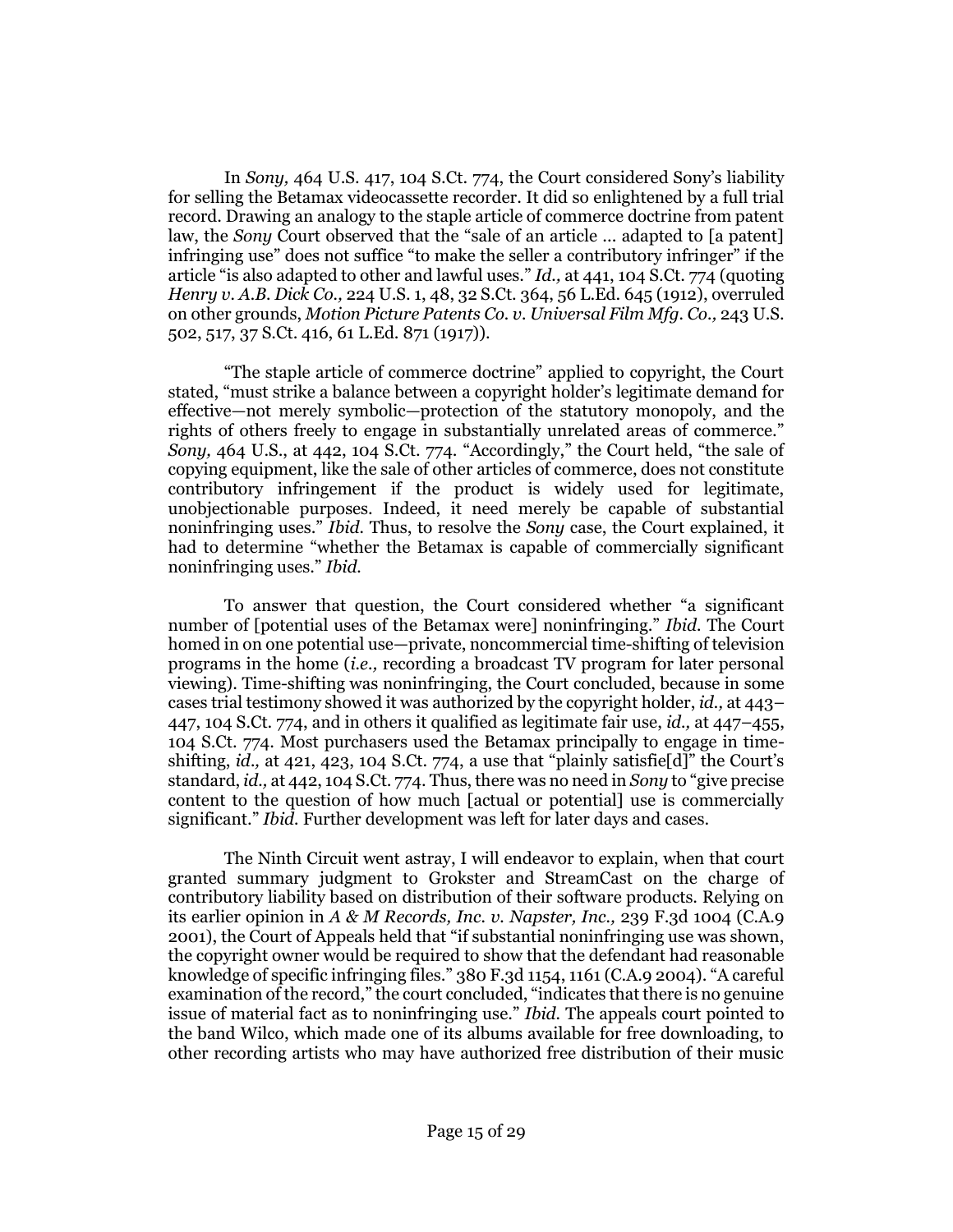through the Internet, and to public domain literary works and films available through Grokster's and StreamCast's software. *Ibid.* Although it acknowledged petitioners' (hereinafter MGM) assertion that "the vast majority of the software use is for copyright infringement," the court concluded that Grokster's and StreamCast's proffered evidence met *[Sony's](http://www.westlaw.com/Link/Document/FullText?findType=Y&serNum=1984103021&pubNum=708&originatingDoc=I3fb03e97e5d511d983e7e9deff98dc6f&refType=CC&originationContext=document&vr=3.0&rs=cblt1.0&transitionType=DocumentItem&contextData=(sc.UserEnteredCitation))* requirement that "a product need only be *capable* of substantial noninfringing uses." [380 F.3d, at 1162.](http://www.westlaw.com/Link/Document/FullText?findType=Y&serNum=2004896042&pubNum=0000506&originatingDoc=I3fb03e97e5d511d983e7e9deff98dc6f&refType=RP&fi=co_pp_sp_506_1162&originationContext=document&vr=3.0&rs=cblt1.0&transitionType=DocumentItem&contextData=(sc.UserEnteredCitation)#co_pp_sp_506_1162)

This case differs markedly from *[Sony.](http://www.westlaw.com/Link/Document/FullText?findType=Y&serNum=1984103021&pubNum=708&originatingDoc=I3fb03e97e5d511d983e7e9deff98dc6f&refType=CC&originationContext=document&vr=3.0&rs=cblt1.0&transitionType=DocumentItem&contextData=(sc.UserEnteredCitation))* Cf. [Peters, Brace Memorial Lecture:](http://www.westlaw.com/Link/Document/FullText?findType=Y&serNum=0303927250&pubNum=1170&originatingDoc=I3fb03e97e5d511d983e7e9deff98dc6f&refType=LR&fi=co_pp_sp_1170_724&originationContext=document&vr=3.0&rs=cblt1.0&transitionType=DocumentItem&contextData=(sc.UserEnteredCitation)#co_pp_sp_1170_724)  [Copyright Enters the Public Domain, 51 J. Copyright Soc. 701, 724 \(2004\)](http://www.westlaw.com/Link/Document/FullText?findType=Y&serNum=0303927250&pubNum=1170&originatingDoc=I3fb03e97e5d511d983e7e9deff98dc6f&refType=LR&fi=co_pp_sp_1170_724&originationContext=document&vr=3.0&rs=cblt1.0&transitionType=DocumentItem&contextData=(sc.UserEnteredCitation)#co_pp_sp_1170_724) ("The *Grokster* panel's reading of *[Sony](http://www.westlaw.com/Link/Document/FullText?findType=Y&serNum=1984103021&pubNum=708&originatingDoc=I3fb03e97e5d511d983e7e9deff98dc6f&refType=CC&originationContext=document&vr=3.0&rs=cblt1.0&transitionType=DocumentItem&contextData=(sc.UserEnteredCitation))* is the broadest that any court has given it ...."). Here, there has been no finding of any fair use and little beyond anecdotal evidence of noninfringing uses. In finding the Grokster and StreamCast software products capable of substantial noninfringing uses, the District Court and the Court of Appeals appear to have relied largely on declarations submitted by the defendants. These declarations include assertions (some of them hearsay) that a number of copyright owners authorize distribution of their works on the Internet and that some public domain material is available through peer-to-peer networks including those accessed through Grokster's and StreamCast's software. 380 F.3d, at 1161, 259 F.Supp.2d 1029, 1035–1036 (C.D.Cal.2004); App. 125–171.

The District Court declared it "undisputed that there are substantial noninfringing uses for Defendants' software," thus obviating the need for further proceedings. [259 F.Supp.2d, at 1035.](http://www.westlaw.com/Link/Document/FullText?findType=Y&serNum=2003323691&pubNum=4637&originatingDoc=I3fb03e97e5d511d983e7e9deff98dc6f&refType=RP&fi=co_pp_sp_4637_1035&originationContext=document&vr=3.0&rs=cblt1.0&transitionType=DocumentItem&contextData=(sc.UserEnteredCitation)#co_pp_sp_4637_1035) This conclusion appears to rest almost entirely on the collection of declarations submitted by Grokster and StreamCast. *Ibid.* Review of these declarations reveals mostly anecdotal evidence, sometimes obtained secondhand, of authorized copyrighted works or public domain works available online and shared through peer-to-peer networks, and general statements about the benefits of peer-to-peer technology. See, *e.g.,* Decl. of Janis Ian ¶ 13, App. 128 ("P2P technologies offer musicians an alternative channel for promotion and distribution."); Decl. of Gregory Newby ¶ 12, *id.,* at 136 ("Numerous authorized and public domain Project Gutenberg eBooks are made available on Morpheus, Kazaa, Gnutella, Grokster, and similar software products."); Decl. of Aram Sinnreich ¶ 6, *id.,* at 151 ("file sharing seems to have a net positive impact on music sales"); Decl. of John Busher ¶ 8, *id.,* at 166 ("I estimate that Acoustica generates sales of between \$1,000 and \$10,000 per month as a result of the distribution of its trialware software through the Gnutella and FastTrack Networks."); Decl. of Patricia D. Hoekman ¶¶ 3–4, *id.,* at 169–170 (search on Morpheus for "President Bush speeches" found several video recordings, searches for "Declaration of Independence" and "Bible" found various documents and declarant was able to download a copy of the Declaration); Decl. of Sean L. Mayers ¶ 11, *id.,* at 67 ("Existing open, decentralized peer-to-peer file-sharing networks ... offer content owners distinct business advantages over alternate online distribution technologies."). Compare Decl. of Brewster Kahle ¶ 20, *id.,* at 142 ("Those who download the Prelinger films ... are entitled to redistribute those files, and the Archive welcomes their redistribution by the Morpheus–Grokster–KaZaa community of users."), with Deposition of Brewster Kahle (Sept. 18, 2002), *id.,* at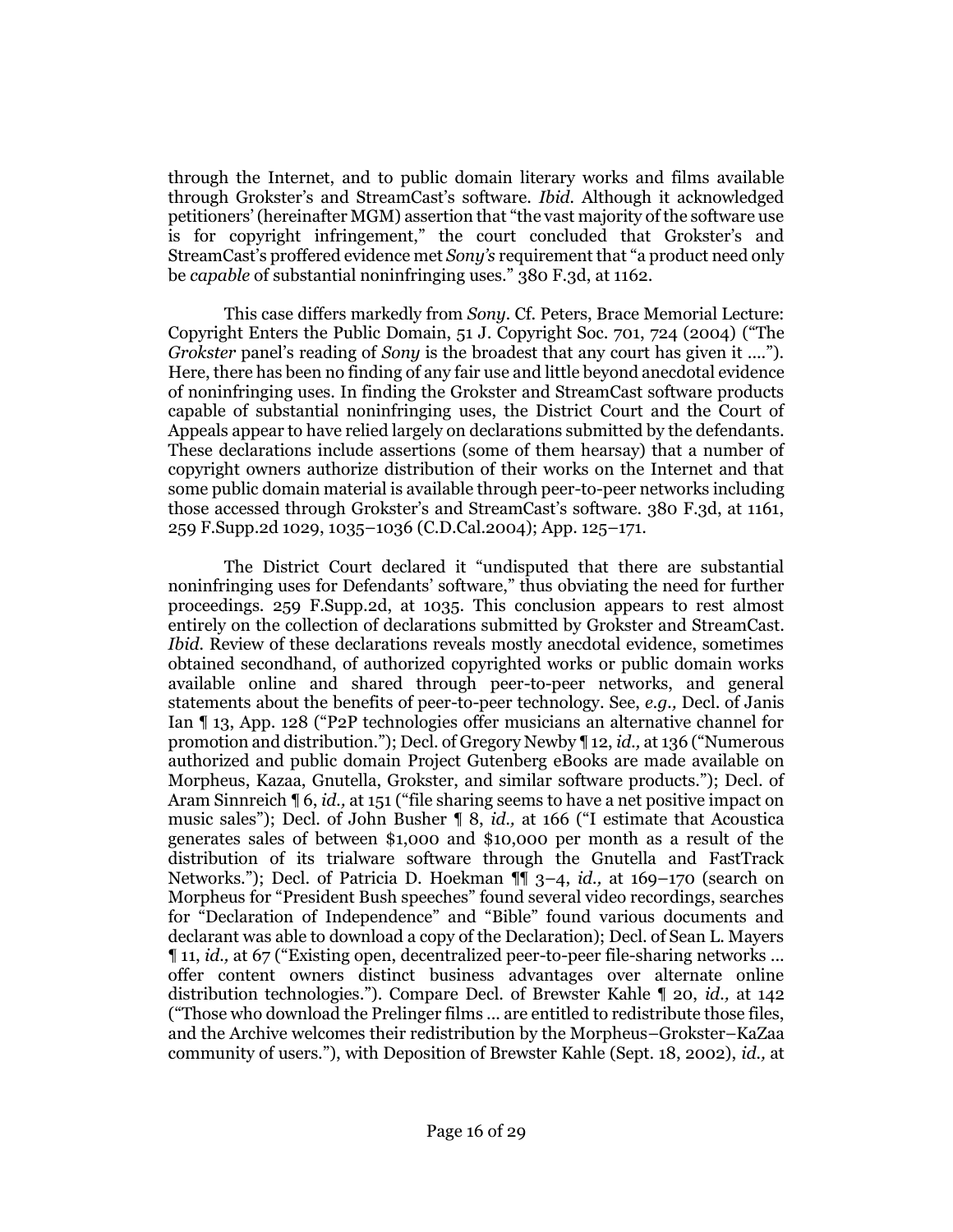396–403 (testifying that he has no knowledge of any person downloading a Prelinger film using Morpheus, Grokster, or KaZaA). Compare also Decl. of Richard Prelinger ¶ 17, *id.,* at 147 ("[W]e welcome further redistribution of the Prelinger films ... by individuals using peer-to-peer software products like Morpheus, KaZaA and Grokster."), with Deposition of Richard Prelinger (Oct. 1, 2002), *id.,* at 410–411 ("Q. What is your understanding of Grokster? A. I have no understanding of Grokster .... Q. Do you know whether any user of the Grokster software has made available to share any Prelinger film? A. No."). See also Deposition of Aram Sinnreich (Sept. 25, 2002), *id.,* at 390 (testimony about the band Wilco based on "[t]he press and industry news groups and scuttlebutt."). These declarations do not support summary judgment in the face of evidence, proffered by MGM, of overwhelming use of Grokster's and StreamCast's software for infringement.

Even if the absolute number of noninfringing files copied using the Grokster and StreamCast software is large, it does not follow that the products are therefore put to substantial noninfringing uses and are thus immune from liability. The number of noninfringing copies may be reflective of, and dwarfed by, the huge total volume of files shared. Further, the District Court and the Court of Appeals did not sharply distinguish between uses of Grokster's and StreamCast's software products (which this case is about) and uses of peer-to-peer technology generally (which this case is not about).

In sum, when the record in this case was developed, there was evidence that Grokster's and StreamCast's products were, and had been for some time, overwhelmingly used to infringe, *ante,* at 2771–2773; App. 434–439, 476–481, and that this infringement was the overwhelming source of revenue from the products, *ante,* at 2773–2774; [259 F.Supp.2d, at 1043](http://www.westlaw.com/Link/Document/FullText?findType=Y&serNum=2003323691&pubNum=4637&originatingDoc=I3fb03e97e5d511d983e7e9deff98dc6f&refType=RP&fi=co_pp_sp_4637_1043&originationContext=document&vr=3.0&rs=cblt1.0&transitionType=DocumentItem&contextData=(sc.UserEnteredCitation)#co_pp_sp_4637_1043)–1044. Fairly appraised, the evidence was insufficient to demonstrate, beyond genuine debate, a reasonable prospect that substantial or commercially significant noninfringing uses were likely to develop over time. On this record, the District Court should not have ruled dispositively on the contributory infringement charge by granting summary judgment to Grokster and StreamCast.

If, on remand, the case is not resolved on summary judgment in favor of MGM based on Grokster and StreamCast actively inducing infringement, the Court of Appeals, I would emphasize, should reconsider, on a fuller record, its interpretation of *[Sony's](http://www.westlaw.com/Link/Document/FullText?findType=Y&serNum=1984103021&pubNum=708&originatingDoc=I3fb03e97e5d511d983e7e9deff98dc6f&refType=CC&originationContext=document&vr=3.0&rs=cblt1.0&transitionType=DocumentItem&contextData=(sc.UserEnteredCitation))* product distribution holding.

Justice [BREYER,](http://www.westlaw.com/Link/Document/FullText?findType=h&pubNum=176284&cite=0254766801&originatingDoc=I3fb03e97e5d511d983e7e9deff98dc6f&refType=RQ&originationContext=document&vr=3.0&rs=cblt1.0&transitionType=DocumentItem&contextData=(sc.UserEnteredCitation)) with whom Justice [STEVENS](http://www.westlaw.com/Link/Document/FullText?findType=h&pubNum=176284&cite=0156277701&originatingDoc=I3fb03e97e5d511d983e7e9deff98dc6f&refType=RQ&originationContext=document&vr=3.0&rs=cblt1.0&transitionType=DocumentItem&contextData=(sc.UserEnteredCitation)) and Justice [O'CONNOR](http://www.westlaw.com/Link/Document/FullText?findType=h&pubNum=176284&cite=0209675601&originatingDoc=I3fb03e97e5d511d983e7e9deff98dc6f&refType=RQ&originationContext=document&vr=3.0&rs=cblt1.0&transitionType=DocumentItem&contextData=(sc.UserEnteredCitation)) join, concurring.

I agree with the Court that the distributor of a dual-use technology may be liable for the infringing activities of third parties where he or she actively seeks to advance the infringement. *Ante,* at 2770. I further agree that, in light of our holding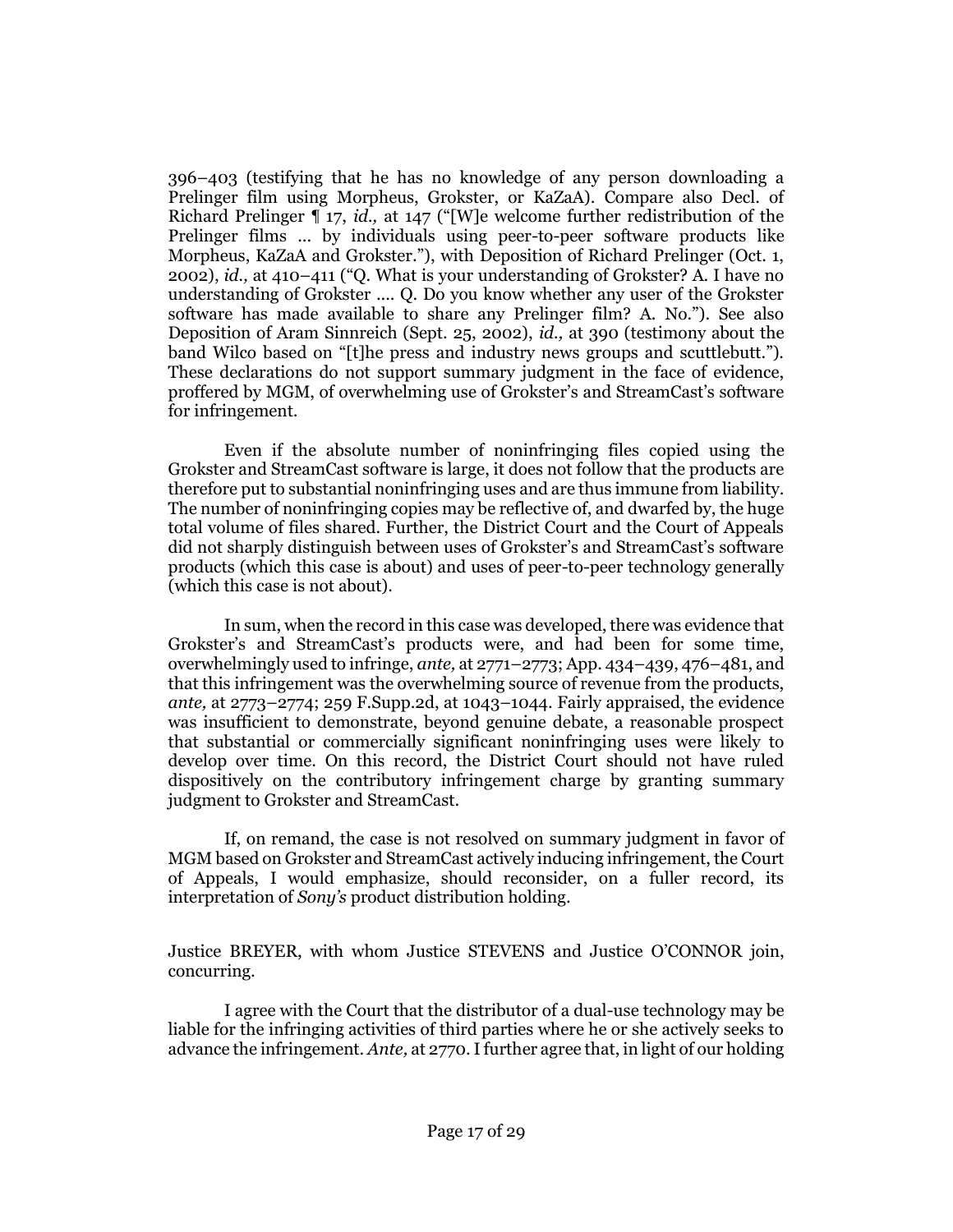today, we need not now "revisit" *[Sony Corp. of America v. Universal City Studios,](http://www.westlaw.com/Link/Document/FullText?findType=Y&serNum=1984103021&pubNum=0000708&originatingDoc=I3fb03e97e5d511d983e7e9deff98dc6f&refType=RP&originationContext=document&vr=3.0&rs=cblt1.0&transitionType=DocumentItem&contextData=(sc.UserEnteredCitation))  Inc.,* [464 U.S. 417, 104 S.Ct. 774, 78 L.Ed.2d 574 \(1984\).](http://www.westlaw.com/Link/Document/FullText?findType=Y&serNum=1984103021&pubNum=0000708&originatingDoc=I3fb03e97e5d511d983e7e9deff98dc6f&refType=RP&originationContext=document&vr=3.0&rs=cblt1.0&transitionType=DocumentItem&contextData=(sc.UserEnteredCitation)) *Ante,* at 2778–2779. Other Members of the Court, however, take up the *[Sony](http://www.westlaw.com/Link/Document/FullText?findType=Y&serNum=1984103021&pubNum=708&originatingDoc=I3fb03e97e5d511d983e7e9deff98dc6f&refType=CC&originationContext=document&vr=3.0&rs=cblt1.0&transitionType=DocumentItem&contextData=(sc.UserEnteredCitation))* question: whether Grokster's product is "capable of 'substantial' or 'commercially significant' noninfringing uses." *Ante,* at 2783 (GINSBURG, J., concurring) (quoting *[Sony, supra,](http://www.westlaw.com/Link/Document/FullText?findType=Y&serNum=1984103021&pubNum=708&originatingDoc=I3fb03e97e5d511d983e7e9deff98dc6f&refType=RP&originationContext=document&vr=3.0&rs=cblt1.0&transitionType=DocumentItem&contextData=(sc.UserEnteredCitation))* at 442, [104 S.Ct. 774\).](http://www.westlaw.com/Link/Document/FullText?findType=Y&serNum=1984103021&pubNum=708&originatingDoc=I3fb03e97e5d511d983e7e9deff98dc6f&refType=RP&originationContext=document&vr=3.0&rs=cblt1.0&transitionType=DocumentItem&contextData=(sc.UserEnteredCitation)) And they answer that question by stating that the Court of Appeals was wrong when it granted summary judgment on the issue in Grokster's favor. *Ante,* at 2784. I write to explain why I disagree with them on this matter.

**I**

The Court's opinion in *[Sony](http://www.westlaw.com/Link/Document/FullText?findType=Y&serNum=1984103021&pubNum=708&originatingDoc=I3fb03e97e5d511d983e7e9deff98dc6f&refType=CC&originationContext=document&vr=3.0&rs=cblt1.0&transitionType=DocumentItem&contextData=(sc.UserEnteredCitation))* and the record evidence (as described and analyzed in the many briefs before us) together convince me that the Court of Appeals' conclusion has adequate legal support.

## **A**

I begin with *[Sony's](http://www.westlaw.com/Link/Document/FullText?findType=Y&serNum=1984103021&pubNum=708&originatingDoc=I3fb03e97e5d511d983e7e9deff98dc6f&refType=CC&originationContext=document&vr=3.0&rs=cblt1.0&transitionType=DocumentItem&contextData=(sc.UserEnteredCitation))* standard. In *[Sony](http://www.westlaw.com/Link/Document/FullText?findType=Y&serNum=1984103021&pubNum=708&originatingDoc=I3fb03e97e5d511d983e7e9deff98dc6f&refType=CC&originationContext=document&vr=3.0&rs=cblt1.0&transitionType=DocumentItem&contextData=(sc.UserEnteredCitation))*, the Court considered the potential copyright liability of a company that did not itself illegally copy protected material, but rather sold a machine—a videocassette recorder (VCR)—that could be used to do so. A buyer could use that machine for *non*-infringing purposes, such as recording for later viewing (sometimes called " 'time-shifting,' " *Sony,* [464 U.S., at](http://www.westlaw.com/Link/Document/FullText?findType=Y&serNum=1984103021&pubNum=708&originatingDoc=I3fb03e97e5d511d983e7e9deff98dc6f&refType=RP&originationContext=document&vr=3.0&rs=cblt1.0&transitionType=DocumentItem&contextData=(sc.UserEnteredCitation))  [421, 104 S.Ct. 774\)](http://www.westlaw.com/Link/Document/FullText?findType=Y&serNum=1984103021&pubNum=708&originatingDoc=I3fb03e97e5d511d983e7e9deff98dc6f&refType=RP&originationContext=document&vr=3.0&rs=cblt1.0&transitionType=DocumentItem&contextData=(sc.UserEnteredCitation)) uncopyrighted television programs or copyrighted programs with a copyright holder's permission. The buyer could use the machine for infringing purposes as well, such as building libraries of taped copyrighted programs. Or, the buyer might use the machine to record copyrighted programs under circumstances in which the legal status of the act of recording was uncertain (*i.e.,* where the copying may, or may not, have constituted a "fair use," *id.,* [at 425](http://www.westlaw.com/Link/Document/FullText?findType=Y&serNum=1984103021&pubNum=708&originatingDoc=I3fb03e97e5d511d983e7e9deff98dc6f&refType=RP&originationContext=document&vr=3.0&rs=cblt1.0&transitionType=DocumentItem&contextData=(sc.UserEnteredCitation))– [426, 104 S.Ct. 774\).](http://www.westlaw.com/Link/Document/FullText?findType=Y&serNum=1984103021&pubNum=708&originatingDoc=I3fb03e97e5d511d983e7e9deff98dc6f&refType=RP&originationContext=document&vr=3.0&rs=cblt1.0&transitionType=DocumentItem&contextData=(sc.UserEnteredCitation)) Sony knew many customers would use its VCRs to engage in unauthorized copying and " 'library-building.' " *Id.,* at 458–[459, 104 S.Ct. 774](http://www.westlaw.com/Link/Document/FullText?findType=Y&serNum=1984103021&pubNum=708&originatingDoc=I3fb03e97e5d511d983e7e9deff98dc6f&refType=RP&originationContext=document&vr=3.0&rs=cblt1.0&transitionType=DocumentItem&contextData=(sc.UserEnteredCitation)) (Blackmun, J., dissenting). But that fact, said the Court, was insufficient to make Sony itself an infringer. And the Court ultimately held that Sony was not liable for its customers' acts of infringement.

In reaching this conclusion, the Court recognized the need for the law, in fixing *secondary* copyright liability, to "strike a balance between a copyright holder's legitimate demand for effective—not merely symbolic—protection of the statutory monopoly, and the rights of others freely to engage in substantially unrelated areas of commerce." *Id.,* [at 442, 104 S.Ct. 774.](http://www.westlaw.com/Link/Document/FullText?findType=Y&serNum=1984103021&pubNum=708&originatingDoc=I3fb03e97e5d511d983e7e9deff98dc6f&refType=RP&originationContext=document&vr=3.0&rs=cblt1.0&transitionType=DocumentItem&contextData=(sc.UserEnteredCitation)) It pointed to patent law's "staple article of commerce" doctrine, *ibid.,* under which a distributor of a product is not liable for patent infringement by its customers unless that product is "unsuited for any commercial noninfringing use." *[Dawson Chemical Co. v. Rohm](http://www.westlaw.com/Link/Document/FullText?findType=Y&serNum=1980116803&pubNum=0000708&originatingDoc=I3fb03e97e5d511d983e7e9deff98dc6f&refType=RP&originationContext=document&vr=3.0&rs=cblt1.0&transitionType=DocumentItem&contextData=(sc.UserEnteredCitation))  & Haas Co.,* [448 U.S. 176, 198, 100 S.Ct. 2601, 65 L.Ed.2d 696 \(1980\).](http://www.westlaw.com/Link/Document/FullText?findType=Y&serNum=1980116803&pubNum=0000708&originatingDoc=I3fb03e97e5d511d983e7e9deff98dc6f&refType=RP&originationContext=document&vr=3.0&rs=cblt1.0&transitionType=DocumentItem&contextData=(sc.UserEnteredCitation)) The Court wrote that the sale of copying equipment, "like the sale of other articles of commerce, does not constitute contributory infringement if the product is widely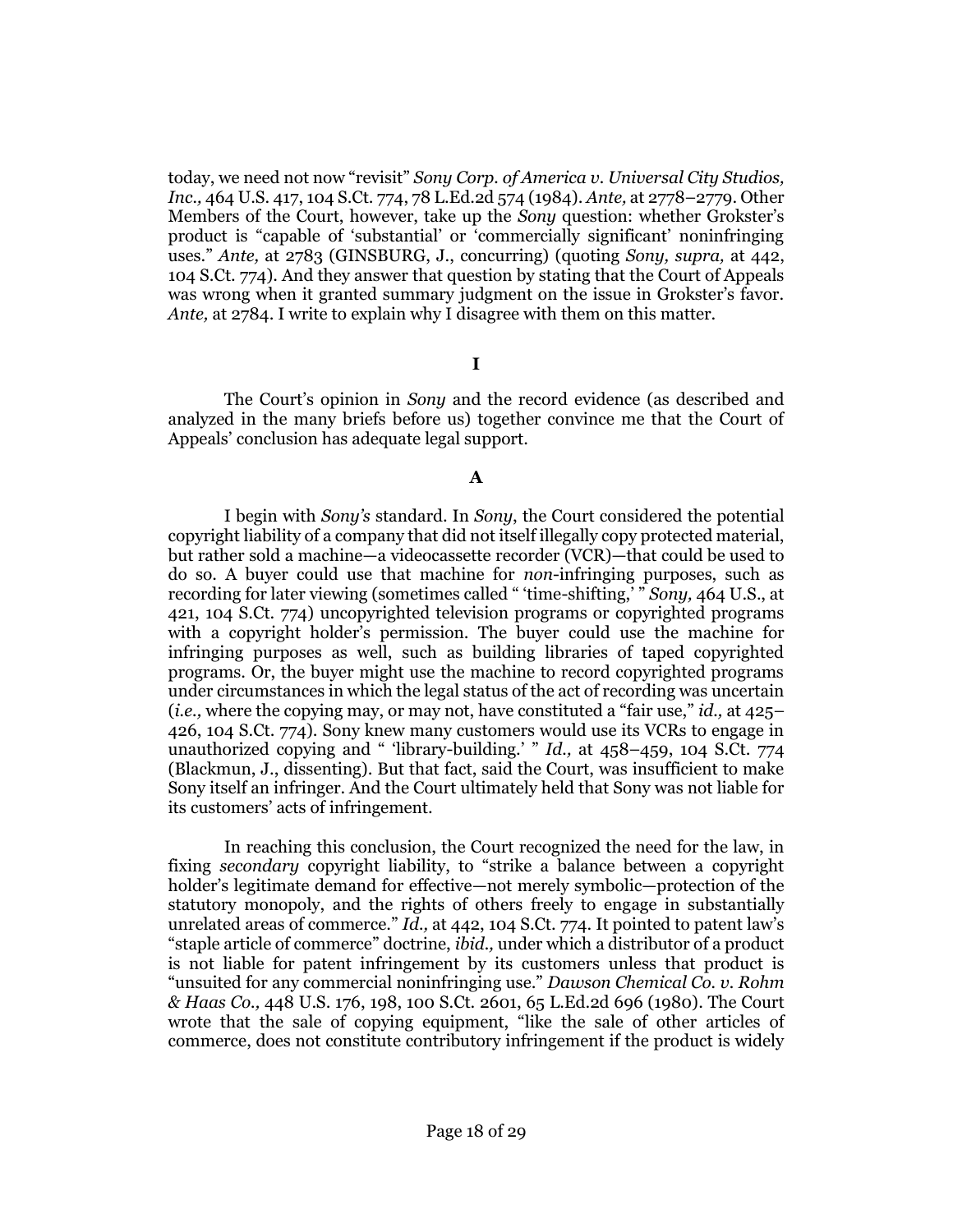used for legitimate, unobjectionable purposes. *Indeed, it need merely be capable of substantial noninfringing uses.*" *Sony,* [464 U.S., at 442, 104 S.Ct. 774](http://www.westlaw.com/Link/Document/FullText?findType=Y&serNum=1984103021&pubNum=0000708&originatingDoc=I3fb03e97e5d511d983e7e9deff98dc6f&refType=RP&originationContext=document&vr=3.0&rs=cblt1.0&transitionType=DocumentItem&contextData=(sc.UserEnteredCitation)) (emphasis added). The Court ultimately characterized the legal "question" in the particular case as "whether [Sony's VCR] is *capable of commercially significant noninfringing uses* " (while declining to give "precise content" to these terms). *Ibid.* (emphasis added).

It then applied this standard. The Court had before it a survey (commissioned by the District Court and then prepared by the respondents) showing that roughly 9% of all VCR recordings were of the type—namely, religious, educational, and sports programming—owned by producers and distributors testifying on Sony's behalf who did not object to time-shifting. See Brief for Respondents, O.T.1983, No. 81–1687, pp. 52–53; see also *[Sony, supra,](http://www.westlaw.com/Link/Document/FullText?findType=Y&serNum=1984103021&pubNum=708&originatingDoc=I3fb03e97e5d511d983e7e9deff98dc6f&refType=RP&originationContext=document&vr=3.0&rs=cblt1.0&transitionType=DocumentItem&contextData=(sc.UserEnteredCitation))* at 424, 104 [S.Ct. 774](http://www.westlaw.com/Link/Document/FullText?findType=Y&serNum=1984103021&pubNum=708&originatingDoc=I3fb03e97e5d511d983e7e9deff98dc6f&refType=RP&originationContext=document&vr=3.0&rs=cblt1.0&transitionType=DocumentItem&contextData=(sc.UserEnteredCitation)) (7.3% of all Sony VCR use is to record sports programs; representatives of the sports leagues do not object). A much higher percentage of VCR *users* had at one point taped an authorized program, in addition to taping unauthorized programs. And the plaintiffs—not a large class of content providers as in this case owned only a small percentage of the total available *un* authorized programming. See *ante,* at 2786, n. 3 (GINSBURG, J., concurring). But of all the taping actually done by Sony's customers, only around 9% was of the sort the Court referred to as authorized.

The Court found that the magnitude of authorized programming was "significant," and it also noted the "significant potential for future authorized copying." [464 U.S., at 444, 104 S.Ct. 774.](http://www.westlaw.com/Link/Document/FullText?findType=Y&serNum=1984103021&pubNum=708&originatingDoc=I3fb03e97e5d511d983e7e9deff98dc6f&refType=RP&originationContext=document&vr=3.0&rs=cblt1.0&transitionType=DocumentItem&contextData=(sc.UserEnteredCitation)) The Court supported this conclusion by referencing the trial testimony of professional sports league officials and a religious broadcasting representative. *Id.,* [at 444, and n. 24, 104 S.Ct. 774.](http://www.westlaw.com/Link/Document/FullText?findType=Y&serNum=1984103021&pubNum=708&originatingDoc=I3fb03e97e5d511d983e7e9deff98dc6f&refType=RP&originationContext=document&vr=3.0&rs=cblt1.0&transitionType=DocumentItem&contextData=(sc.UserEnteredCitation)) It also discussed (1) a Los Angeles educational station affiliated with the Public Broadcasting Service that made many of its programs available for home taping, and (2) Mr. Rogers' Neighborhood, a widely watched children's program. *Id.,* [at 445, 104 S.Ct. 774.](http://www.westlaw.com/Link/Document/FullText?findType=Y&serNum=1984103021&pubNum=708&originatingDoc=I3fb03e97e5d511d983e7e9deff98dc6f&refType=RP&originationContext=document&vr=3.0&rs=cblt1.0&transitionType=DocumentItem&contextData=(sc.UserEnteredCitation)) On the basis of this testimony and other similar evidence, the Court determined that producers of this kind had authorized duplication of their copyrighted programs "in significant enough numbers to create a *substantial* market for a noninfringing use of the" VCR. *Id.,* [at 447, n. 28, 104 S.Ct. 774](http://www.westlaw.com/Link/Document/FullText?findType=Y&serNum=1984103021&pubNum=708&originatingDoc=I3fb03e97e5d511d983e7e9deff98dc6f&refType=RP&originationContext=document&vr=3.0&rs=cblt1.0&transitionType=DocumentItem&contextData=(sc.UserEnteredCitation)) (emphasis added).

The Court, in using the key word "substantial," indicated that these circumstances alone constituted a sufficient basis for rejecting the imposition of secondary liability. See *id.,* [at 456, 104 S.Ct. 774](http://www.westlaw.com/Link/Document/FullText?findType=Y&serNum=1984103021&pubNum=708&originatingDoc=I3fb03e97e5d511d983e7e9deff98dc6f&refType=RP&originationContext=document&vr=3.0&rs=cblt1.0&transitionType=DocumentItem&contextData=(sc.UserEnteredCitation)) ("Sony demonstrated a significant likelihood that *substantial* numbers of copyright holders" would not object to time-shifting (emphasis added)). Nonetheless, the Court buttressed its conclusion by finding separately that, in any event, *un* authorized time-shifting often constituted not infringement, but "fair use." *Id.,* at 447–[456, 104 S.Ct. 774.](http://www.westlaw.com/Link/Document/FullText?findType=Y&serNum=1984103021&pubNum=708&originatingDoc=I3fb03e97e5d511d983e7e9deff98dc6f&refType=RP&originationContext=document&vr=3.0&rs=cblt1.0&transitionType=DocumentItem&contextData=(sc.UserEnteredCitation))

## **B**

When measured against *[Sony's](http://www.westlaw.com/Link/Document/FullText?findType=Y&serNum=1984103021&pubNum=708&originatingDoc=I3fb03e97e5d511d983e7e9deff98dc6f&refType=CC&originationContext=document&vr=3.0&rs=cblt1.0&transitionType=DocumentItem&contextData=(sc.UserEnteredCitation))* underlying evidence and analysis, the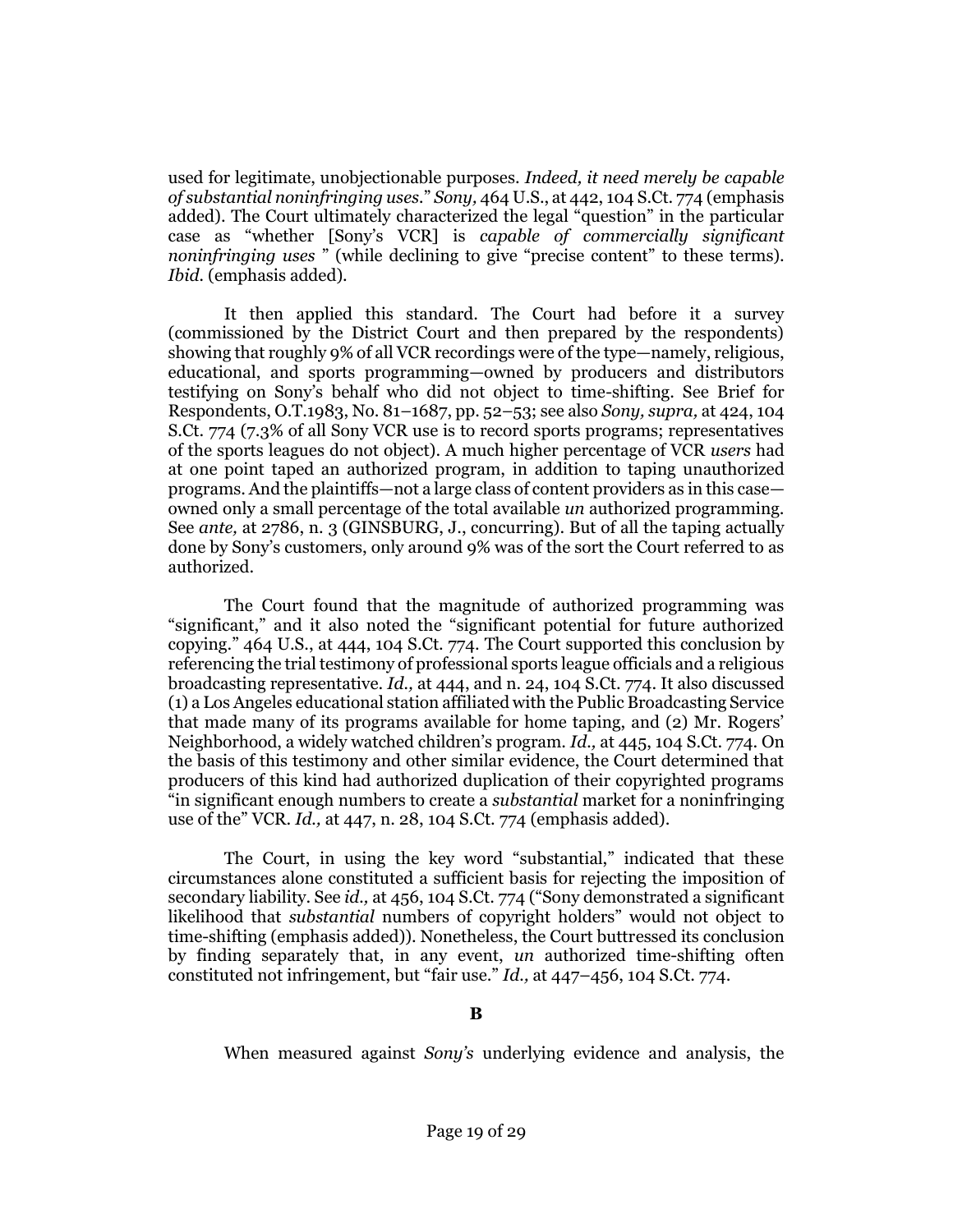evidence now before us shows that Grokster passes *[Sony's](http://www.westlaw.com/Link/Document/FullText?findType=Y&serNum=1984103021&pubNum=708&originatingDoc=I3fb03e97e5d511d983e7e9deff98dc6f&refType=CC&originationContext=document&vr=3.0&rs=cblt1.0&transitionType=DocumentItem&contextData=(sc.UserEnteredCitation))* test—that is, whether the company's product is capable of substantial or commercially significant noninfringing uses. *Id.,* [at 442, 104 S.Ct. 774.](http://www.westlaw.com/Link/Document/FullText?findType=Y&serNum=1984103021&pubNum=708&originatingDoc=I3fb03e97e5d511d983e7e9deff98dc6f&refType=RP&originationContext=document&vr=3.0&rs=cblt1.0&transitionType=DocumentItem&contextData=(sc.UserEnteredCitation)) For one thing, petitioners' (hereinafter MGM) own expert declared that 75% of current files available on Grokster are infringing and 15% are "likely infringing." See App. 436–439, ¶¶ 6– 17 (Decl. of Dr. Ingram Olkin); cf. *ante,* at 2771–2772 (opinion of the Court). That leaves some number of files near 10% that apparently are noninfringing, a figure very similar to the 9% or so of authorized time-shifting uses of the VCR that the Court faced in *[Sony.](http://www.westlaw.com/Link/Document/FullText?findType=Y&serNum=1984103021&pubNum=708&originatingDoc=I3fb03e97e5d511d983e7e9deff98dc6f&refType=CC&originationContext=document&vr=3.0&rs=cblt1.0&transitionType=DocumentItem&contextData=(sc.UserEnteredCitation))*

As in *[Sony,](http://www.westlaw.com/Link/Document/FullText?findType=Y&serNum=1984103021&pubNum=708&originatingDoc=I3fb03e97e5d511d983e7e9deff98dc6f&refType=CC&originationContext=document&vr=3.0&rs=cblt1.0&transitionType=DocumentItem&contextData=(sc.UserEnteredCitation))* witnesses here explained the nature of the noninfringing files on Grokster's network without detailed quantification. Those files include:

—Authorized copies of music by artists such as Wilco, Janis Ian, Pearl Jam, Dave Matthews, John Mayer, and others. See App.  $152-153$ ,  $\P$  9–13 (Decl. of Aram Sinnreich) (Wilco's "lesson has already been adopted by artists still signed to their major labels"); *id.,* at 170, ¶¶ 5–7 (Decl. of Patricia D. Hoekman) (locating "numerous audio recordings" that were authorized for swapping); *id.,* at 74, ¶ 10 (Decl. of Daniel B. Rung) (describing Grokster's partnership with a company that hosts music from thousands of independent artists)

—Free electronic books and other works from various online publishers, including Project Gutenberg. See *id.,* at 136, ¶ 12 (Decl. of Gregory Newby) ("Numerous authorized and public domain Project Gutenberg eBooks are made available" on Grokster. Project Gutenberg "welcomes this widespread sharing ... using these software products[,] since they assist us in meeting our objectives"); *id.,* at 159– 160, ¶ 32 (Decl. of Sinnreich)

—Public domain and authorized software, such as WinZip 8.1. *Id.,* at 170, ¶ 8 (Decl. of Hoekman); *id.,* at 165, ¶¶ 4–7 (Decl. of John Busher)

—Licensed music videos and television and movie segments distributed via digital video packaging with the permission of the copyright holder. *Id.,* at 70, ¶ 24 (Decl. of Sean L. Mayers).

The nature of these and other lawfully swapped files is such that it is reasonable to infer quantities of current lawful use roughly approximate to those at issue in *[Sony.](http://www.westlaw.com/Link/Document/FullText?findType=Y&serNum=1984103021&pubNum=708&originatingDoc=I3fb03e97e5d511d983e7e9deff98dc6f&refType=CC&originationContext=document&vr=3.0&rs=cblt1.0&transitionType=DocumentItem&contextData=(sc.UserEnteredCitation))* At least, MGM has offered no evidence sufficient to survive summary judgment that could plausibly demonstrate a significant quantitative difference. See *ante,* at 2771–2772 (opinion of the Court); see also Brief for Motion Picture Studio and Recording Company Petitioners i (referring to "at least 90% of the total use of the services"); but see *ante,* at 2786, n. 3 (GINSBURG, J., concurring). To be sure, in quantitative terms these uses account for only a small percentage of the total number of uses of Grokster's product. But the same was true in *[Sony,](http://www.westlaw.com/Link/Document/FullText?findType=Y&serNum=1984103021&pubNum=708&originatingDoc=I3fb03e97e5d511d983e7e9deff98dc6f&refType=CC&originationContext=document&vr=3.0&rs=cblt1.0&transitionType=DocumentItem&contextData=(sc.UserEnteredCitation))* which characterized the relatively limited authorized copying market as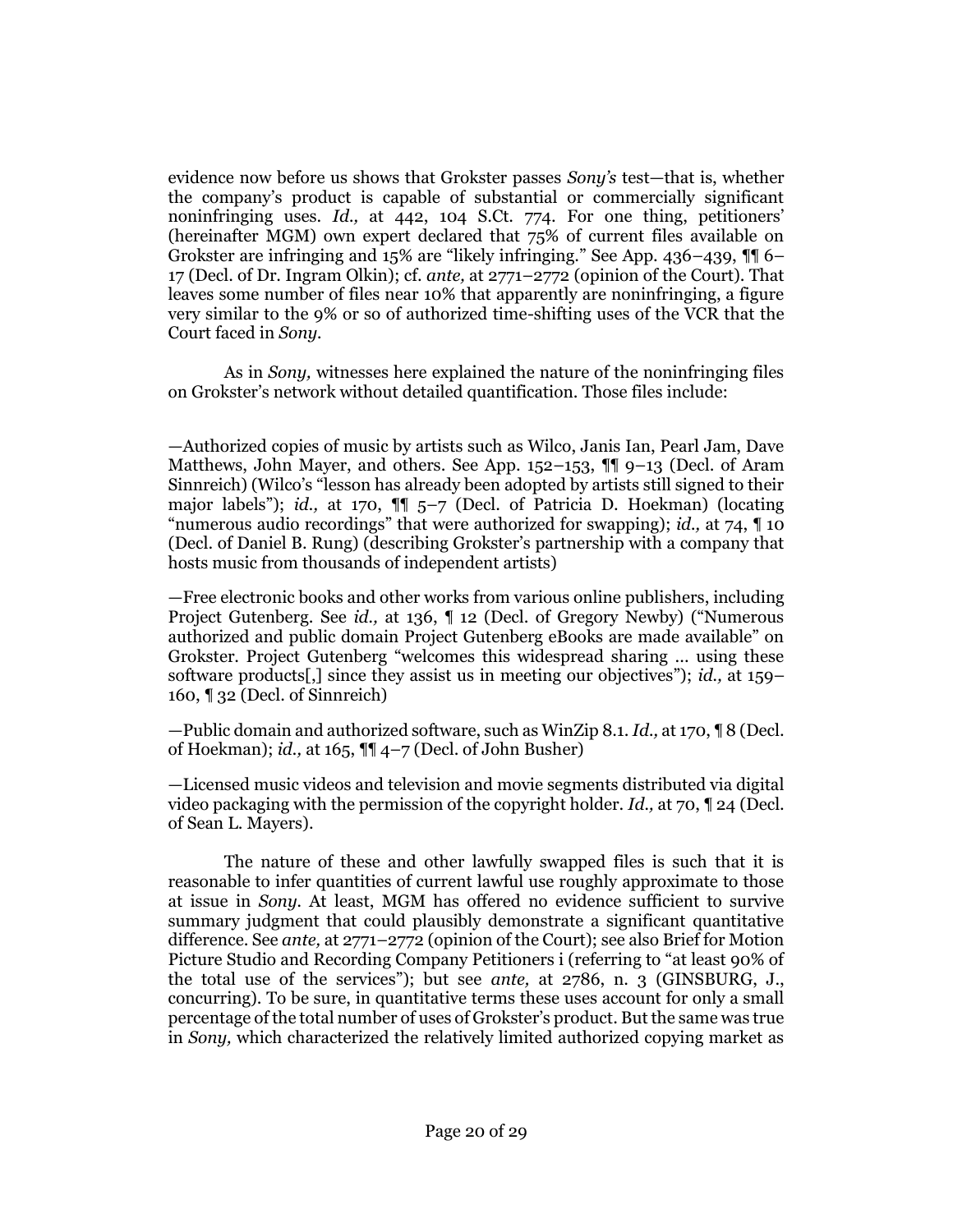"substantial." (The Court made clear as well in *[Sony](http://www.westlaw.com/Link/Document/FullText?findType=Y&serNum=1984103021&pubNum=708&originatingDoc=I3fb03e97e5d511d983e7e9deff98dc6f&refType=CC&originationContext=document&vr=3.0&rs=cblt1.0&transitionType=DocumentItem&contextData=(sc.UserEnteredCitation))* that the amount of material then presently available for lawful copying—if not actually copied—was significant, see [464 U.S., at 444, 104 S.Ct. 774,](http://www.westlaw.com/Link/Document/FullText?findType=Y&serNum=1984103021&pubNum=708&originatingDoc=I3fb03e97e5d511d983e7e9deff98dc6f&refType=RP&originationContext=document&vr=3.0&rs=cblt1.0&transitionType=DocumentItem&contextData=(sc.UserEnteredCitation)) and the same is certainly true in this case.)

Importantly, *[Sony](http://www.westlaw.com/Link/Document/FullText?findType=Y&serNum=1984103021&pubNum=708&originatingDoc=I3fb03e97e5d511d983e7e9deff98dc6f&refType=CC&originationContext=document&vr=3.0&rs=cblt1.0&transitionType=DocumentItem&contextData=(sc.UserEnteredCitation))* also used the word "capable," asking whether the product is "*capable of* " substantial noninfringing uses. Its language and analysis suggest that a figure like 10%, if fixed for all time, might well prove insufficient, but that such a figure serves as an adequate foundation where there is a reasonable prospect of expanded legitimate uses over time. See *ibid.* (noting a "significant potential for future authorized copying"). And its language also indicates the appropriateness of looking to potential future uses of the product to determine its "capability."

Here the record reveals a significant future market for noninfringing uses of Grokster-type peer-to-peer software. Such software permits the exchange of *any*  sort of digital file—whether that file does, or does not, contain copyrighted material. As more and more uncopyrighted information is stored in swappable form, it seems a likely inference that lawful peer-to-peer sharing will become increasingly prevalent. See, *e.g.,* App. 142, ¶ 20 (Decl. of Brewster Kahle) ("[T]he [Internet Archive] welcomes [the] redistribution [of authorized films] by the Morpheus–Grokster–KaZaa community of users"); *id.,* at 166, ¶ 8 (Decl. of Busher) (sales figures of \$1,000 to \$10,000 per month through peer-to-peer networks "will increase in the future as Acoustica's trialware is more widely distributed through these networks"); *id.,* at 156–163, ¶¶ 21–40 (Decl. of Sinnreich).

And that is just what is happening. Such legitimate noninfringing uses are coming to include the swapping of: *research information* (the initial purpose of many peer-to-peer networks); *public domain films* (*e.g.,* those owned by the Prelinger Archive); *historical recordings and digital educational materials* (*e.g.,* those stored on the Internet Archive); *digital photos* (OurPictures, for example, is starting a P2P photo-swapping service); "*shareware" and "freeware"* (*e.g.,* Linux and certain Windows software); *secure licensed music and movie files* (Intent MediaWorks, for example, protects licensed content sent across P2P networks); *news broadcasts past and present* (the BBC Creative Archive lets users "rip, mix and share the BBC"); *user-created audio and video files* (including "podcasts" that may be distributed through P2P software); *and all manner of free "open content" works collected by Creative Commons* (one can search for Creative Commons material on StreamCast). See Brief for Distributed Computing Industry Association as *Amicus Curiae* 15–26; Merges, A [New Dynamism in the Public](http://www.westlaw.com/Link/Document/FullText?findType=Y&serNum=0298811802&pubNum=0003039&originatingDoc=I3fb03e97e5d511d983e7e9deff98dc6f&refType=LR&originationContext=document&vr=3.0&rs=cblt1.0&transitionType=DocumentItem&contextData=(sc.UserEnteredCitation))  [Domain, 71 U. Chi. L.Rev. 183 \(2004\).](http://www.westlaw.com/Link/Document/FullText?findType=Y&serNum=0298811802&pubNum=0003039&originatingDoc=I3fb03e97e5d511d983e7e9deff98dc6f&refType=LR&originationContext=document&vr=3.0&rs=cblt1.0&transitionType=DocumentItem&contextData=(sc.UserEnteredCitation)) I can find nothing in the record that suggests that this course of events will *not* continue to flow naturally as a consequence of the character of the software taken together with the foreseeable development of the Internet and of information technology. Cf. *ante,* at 2770–2771 (opinion of the Court) (discussing the significant benefits of peer-to-peer technology).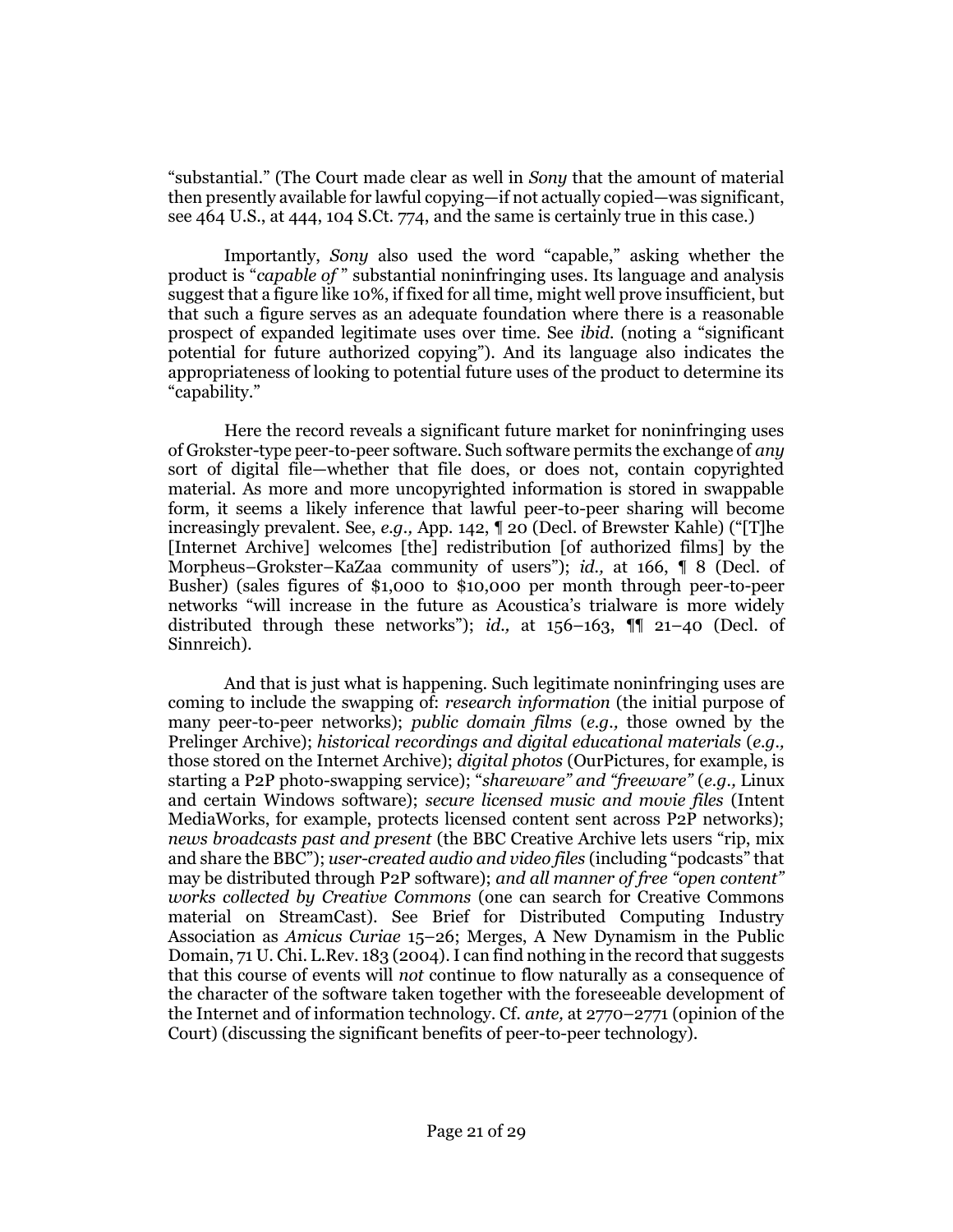There may be other now-unforeseen noninfringing uses that develop for peer-to-peer software, just as the home-video rental industry (unmentioned in *[Sony](http://www.westlaw.com/Link/Document/FullText?findType=Y&serNum=1984103021&pubNum=708&originatingDoc=I3fb03e97e5d511d983e7e9deff98dc6f&refType=CC&originationContext=document&vr=3.0&rs=cblt1.0&transitionType=DocumentItem&contextData=(sc.UserEnteredCitation))*) developed for the VCR. But the foreseeable development of such uses, when taken together with an estimated 10% noninfringing material, is sufficient to meet *[Sony's](http://www.westlaw.com/Link/Document/FullText?findType=Y&serNum=1984103021&pubNum=708&originatingDoc=I3fb03e97e5d511d983e7e9deff98dc6f&refType=CC&originationContext=document&vr=3.0&rs=cblt1.0&transitionType=DocumentItem&contextData=(sc.UserEnteredCitation))* standard. And while *[Sony](http://www.westlaw.com/Link/Document/FullText?findType=Y&serNum=1984103021&pubNum=708&originatingDoc=I3fb03e97e5d511d983e7e9deff98dc6f&refType=CC&originationContext=document&vr=3.0&rs=cblt1.0&transitionType=DocumentItem&contextData=(sc.UserEnteredCitation))* considered the record following a trial, there are no facts asserted by MGM in its summary judgment filings that lead me to believe the outcome after a trial here could be any different. The lower courts reached the same conclusion.

Of course, Grokster itself may not want to develop these other noninfringing uses. But *[Sony's](http://www.westlaw.com/Link/Document/FullText?findType=Y&serNum=1984103021&pubNum=708&originatingDoc=I3fb03e97e5d511d983e7e9deff98dc6f&refType=CC&originationContext=document&vr=3.0&rs=cblt1.0&transitionType=DocumentItem&contextData=(sc.UserEnteredCitation))* standard seeks to protect not the Groksters of this world (which in any event may well be liable under today's holding), but the development of technology more generally. And Grokster's desires in this respect are beside the point.

**II**

The real question here, I believe, is not whether the record evidence satisfies *[Sony.](http://www.westlaw.com/Link/Document/FullText?findType=Y&serNum=1984103021&pubNum=708&originatingDoc=I3fb03e97e5d511d983e7e9deff98dc6f&refType=CC&originationContext=document&vr=3.0&rs=cblt1.0&transitionType=DocumentItem&contextData=(sc.UserEnteredCitation))* As I have interpreted the standard set forth in that case, it does. And of the Courts of Appeals that have considered the matter, only one has proposed interpreting *[Sony](http://www.westlaw.com/Link/Document/FullText?findType=Y&serNum=1984103021&pubNum=708&originatingDoc=I3fb03e97e5d511d983e7e9deff98dc6f&refType=CC&originationContext=document&vr=3.0&rs=cblt1.0&transitionType=DocumentItem&contextData=(sc.UserEnteredCitation))* more strictly than I would do—in a case where the product might have failed under *any* standard. *[In re Aimster Copyright Litigation,](http://www.westlaw.com/Link/Document/FullText?findType=Y&serNum=2003460063&pubNum=0000506&originatingDoc=I3fb03e97e5d511d983e7e9deff98dc6f&refType=RP&fi=co_pp_sp_506_653&originationContext=document&vr=3.0&rs=cblt1.0&transitionType=DocumentItem&contextData=(sc.UserEnteredCitation)#co_pp_sp_506_653)* 334 F.3d 643, [653 \(C.A.7 2003\)](http://www.westlaw.com/Link/Document/FullText?findType=Y&serNum=2003460063&pubNum=0000506&originatingDoc=I3fb03e97e5d511d983e7e9deff98dc6f&refType=RP&fi=co_pp_sp_506_653&originationContext=document&vr=3.0&rs=cblt1.0&transitionType=DocumentItem&contextData=(sc.UserEnteredCitation)#co_pp_sp_506_653) (defendant "failed to show that its service is *ever* used for any purpose other than to infringe" copyrights (emphasis added)); see *[Matthew](http://www.westlaw.com/Link/Document/FullText?findType=Y&serNum=1998225336&pubNum=0000506&originatingDoc=I3fb03e97e5d511d983e7e9deff98dc6f&refType=RP&fi=co_pp_sp_506_706&originationContext=document&vr=3.0&rs=cblt1.0&transitionType=DocumentItem&contextData=(sc.UserEnteredCitation)#co_pp_sp_506_706)  [Bender & Co. v. West Pub. Co.,](http://www.westlaw.com/Link/Document/FullText?findType=Y&serNum=1998225336&pubNum=0000506&originatingDoc=I3fb03e97e5d511d983e7e9deff98dc6f&refType=RP&fi=co_pp_sp_506_706&originationContext=document&vr=3.0&rs=cblt1.0&transitionType=DocumentItem&contextData=(sc.UserEnteredCitation)#co_pp_sp_506_706)* 158 F.3d 693, 706–707 (C.A.2 1998) (court did not *require* that noninfringing uses be "predominant," it merely found that they *were*  predominant, and therefore provided no analysis of *[Sony's](http://www.westlaw.com/Link/Document/FullText?findType=Y&serNum=1984103021&pubNum=708&originatingDoc=I3fb03e97e5d511d983e7e9deff98dc6f&refType=CC&originationContext=document&vr=3.0&rs=cblt1.0&transitionType=DocumentItem&contextData=(sc.UserEnteredCitation))* boundaries); but see *ante,* at 2784, n. 1 (GINSBURG, J., concurring); see also *[A&M Records, Inc. v.](http://www.westlaw.com/Link/Document/FullText?findType=Y&serNum=2001141036&pubNum=0000506&originatingDoc=I3fb03e97e5d511d983e7e9deff98dc6f&refType=RP&fi=co_pp_sp_506_1020&originationContext=document&vr=3.0&rs=cblt1.0&transitionType=DocumentItem&contextData=(sc.UserEnteredCitation)#co_pp_sp_506_1020)  Napster, Inc.,* [239 F.3d 1004, 1020 \(C.A.9 2001\)](http://www.westlaw.com/Link/Document/FullText?findType=Y&serNum=2001141036&pubNum=0000506&originatingDoc=I3fb03e97e5d511d983e7e9deff98dc6f&refType=RP&fi=co_pp_sp_506_1020&originationContext=document&vr=3.0&rs=cblt1.0&transitionType=DocumentItem&contextData=(sc.UserEnteredCitation)#co_pp_sp_506_1020) (discussing *[Sony](http://www.westlaw.com/Link/Document/FullText?findType=Y&serNum=1984103021&pubNum=708&originatingDoc=I3fb03e97e5d511d983e7e9deff98dc6f&refType=CC&originationContext=document&vr=3.0&rs=cblt1.0&transitionType=DocumentItem&contextData=(sc.UserEnteredCitation))* ); *[Cable/Home](http://www.westlaw.com/Link/Document/FullText?findType=Y&serNum=1990080288&pubNum=0000350&originatingDoc=I3fb03e97e5d511d983e7e9deff98dc6f&refType=RP&fi=co_pp_sp_350_842&originationContext=document&vr=3.0&rs=cblt1.0&transitionType=DocumentItem&contextData=(sc.UserEnteredCitation)#co_pp_sp_350_842)  [Communication Corp. v. Network Productions, Inc.,](http://www.westlaw.com/Link/Document/FullText?findType=Y&serNum=1990080288&pubNum=0000350&originatingDoc=I3fb03e97e5d511d983e7e9deff98dc6f&refType=RP&fi=co_pp_sp_350_842&originationContext=document&vr=3.0&rs=cblt1.0&transitionType=DocumentItem&contextData=(sc.UserEnteredCitation)#co_pp_sp_350_842)* 902 F.2d 829, 842–847 [\(C.A.11 1990\)](http://www.westlaw.com/Link/Document/FullText?findType=Y&serNum=1990080288&pubNum=0000350&originatingDoc=I3fb03e97e5d511d983e7e9deff98dc6f&refType=RP&fi=co_pp_sp_350_842&originationContext=document&vr=3.0&rs=cblt1.0&transitionType=DocumentItem&contextData=(sc.UserEnteredCitation)#co_pp_sp_350_842) (same); *[Vault Corp. v. Quaid Software, Ltd.,](http://www.westlaw.com/Link/Document/FullText?findType=Y&serNum=1988073234&pubNum=0000350&originatingDoc=I3fb03e97e5d511d983e7e9deff98dc6f&refType=RP&fi=co_pp_sp_350_262&originationContext=document&vr=3.0&rs=cblt1.0&transitionType=DocumentItem&contextData=(sc.UserEnteredCitation)#co_pp_sp_350_262)* 847 F.2d 255, 262 [\(C.A.5 1988\)](http://www.westlaw.com/Link/Document/FullText?findType=Y&serNum=1988073234&pubNum=0000350&originatingDoc=I3fb03e97e5d511d983e7e9deff98dc6f&refType=RP&fi=co_pp_sp_350_262&originationContext=document&vr=3.0&rs=cblt1.0&transitionType=DocumentItem&contextData=(sc.UserEnteredCitation)#co_pp_sp_350_262) (same); cf. *[Dynacore Holdings Corp. v. U.S. Philips Corp.,](http://www.westlaw.com/Link/Document/FullText?findType=Y&serNum=2004278741&pubNum=0000506&originatingDoc=I3fb03e97e5d511d983e7e9deff98dc6f&refType=RP&fi=co_pp_sp_506_1275&originationContext=document&vr=3.0&rs=cblt1.0&transitionType=DocumentItem&contextData=(sc.UserEnteredCitation)#co_pp_sp_506_1275)* 363 F.3d [1263, 1275 \(C.A.Fed.2004\)](http://www.westlaw.com/Link/Document/FullText?findType=Y&serNum=2004278741&pubNum=0000506&originatingDoc=I3fb03e97e5d511d983e7e9deff98dc6f&refType=RP&fi=co_pp_sp_506_1275&originationContext=document&vr=3.0&rs=cblt1.0&transitionType=DocumentItem&contextData=(sc.UserEnteredCitation)#co_pp_sp_506_1275) (same); see also *[Doe v. GTE Corp.,](http://www.westlaw.com/Link/Document/FullText?findType=Y&serNum=2003712095&pubNum=506&originatingDoc=I3fb03e97e5d511d983e7e9deff98dc6f&refType=RP&fi=co_pp_sp_506_661&originationContext=document&vr=3.0&rs=cblt1.0&transitionType=DocumentItem&contextData=(sc.UserEnteredCitation)#co_pp_sp_506_661)* 347 F.3d 655, 661 [\(C.A.7 2003\)](http://www.westlaw.com/Link/Document/FullText?findType=Y&serNum=2003712095&pubNum=506&originatingDoc=I3fb03e97e5d511d983e7e9deff98dc6f&refType=RP&fi=co_pp_sp_506_661&originationContext=document&vr=3.0&rs=cblt1.0&transitionType=DocumentItem&contextData=(sc.UserEnteredCitation)#co_pp_sp_506_661) ("A person may be liable as a contributory infringer if the product or service it sells has no (or only slight) legal use").

Instead, the real question is whether we should modify the *[Sony](http://www.westlaw.com/Link/Document/FullText?findType=Y&serNum=1984103021&pubNum=708&originatingDoc=I3fb03e97e5d511d983e7e9deff98dc6f&refType=CC&originationContext=document&vr=3.0&rs=cblt1.0&transitionType=DocumentItem&contextData=(sc.UserEnteredCitation))* standard, as MGM requests, or interpret *[Sony](http://www.westlaw.com/Link/Document/FullText?findType=Y&serNum=1984103021&pubNum=708&originatingDoc=I3fb03e97e5d511d983e7e9deff98dc6f&refType=CC&originationContext=document&vr=3.0&rs=cblt1.0&transitionType=DocumentItem&contextData=(sc.UserEnteredCitation))* more strictly, as I believe Justice GINSBURG's approach would do in practice. Compare *ante,* at 2784–2786 (concurring opinion) (insufficient evidence in this case of both present lawful uses and of a reasonable prospect that substantial noninfringing uses would develop over time), with *[Sony,](http://www.westlaw.com/Link/Document/FullText?findType=Y&serNum=1984103021&pubNum=0000708&originatingDoc=I3fb03e97e5d511d983e7e9deff98dc6f&refType=RP&originationContext=document&vr=3.0&rs=cblt1.0&transitionType=DocumentItem&contextData=(sc.UserEnteredCitation))* 464 U.S., at 442–[447, 104 S.Ct. 774](http://www.westlaw.com/Link/Document/FullText?findType=Y&serNum=1984103021&pubNum=0000708&originatingDoc=I3fb03e97e5d511d983e7e9deff98dc6f&refType=RP&originationContext=document&vr=3.0&rs=cblt1.0&transitionType=DocumentItem&contextData=(sc.UserEnteredCitation)) (basing conclusion as to the likely existence of a substantial market for authorized copying upon general declarations, some survey data, and common sense).

As I have said, *[Sony](http://www.westlaw.com/Link/Document/FullText?findType=Y&serNum=1984103021&pubNum=708&originatingDoc=I3fb03e97e5d511d983e7e9deff98dc6f&refType=CC&originationContext=document&vr=3.0&rs=cblt1.0&transitionType=DocumentItem&contextData=(sc.UserEnteredCitation))* itself sought to "strike a balance between a copyright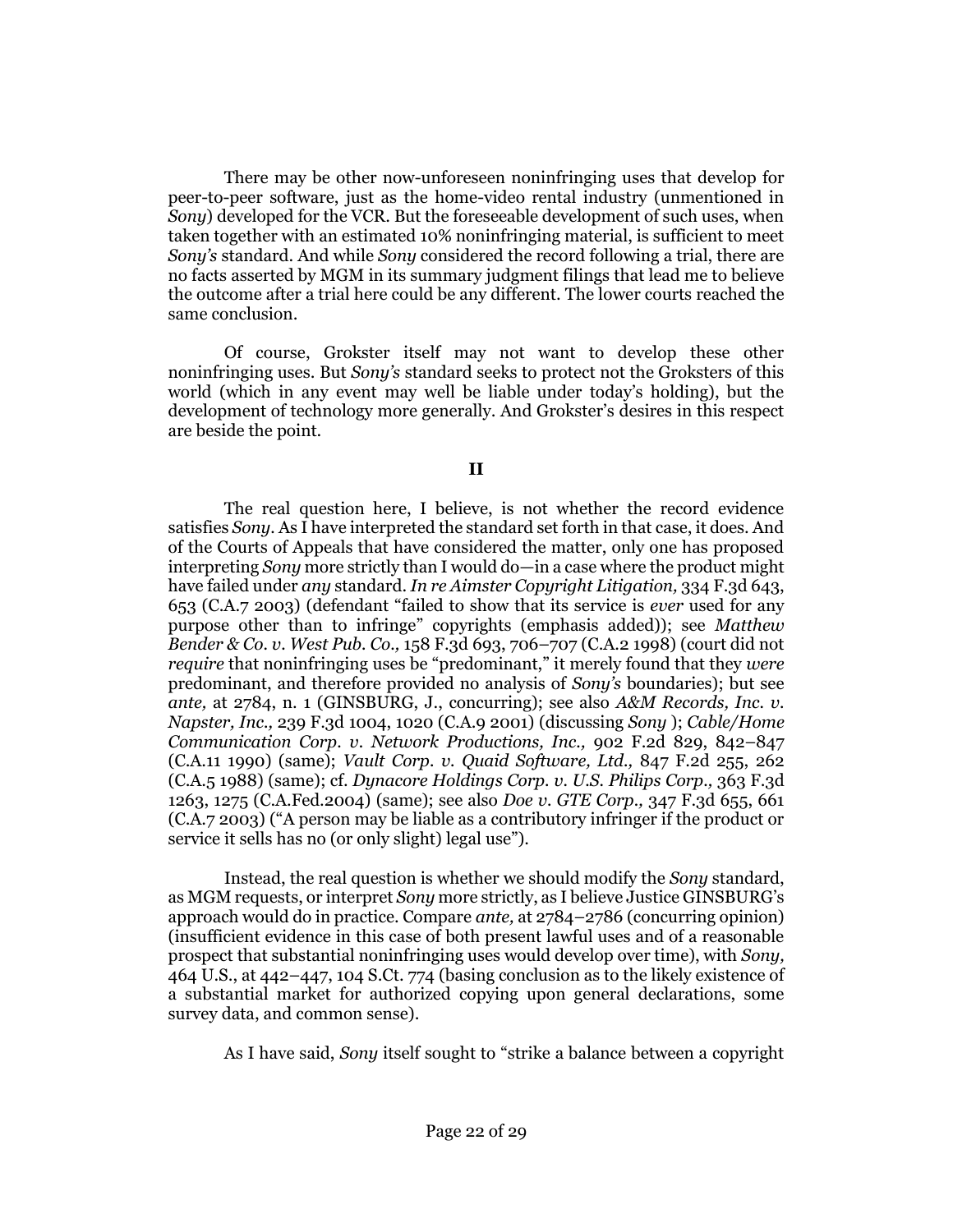holder's legitimate demand for effective—not merely symbolic—protection of the statutory monopoly, and the rights of others freely to engage in substantially unrelated areas of commerce." *Id.,* [at 442, 104 S.Ct. 774.](http://www.westlaw.com/Link/Document/FullText?findType=Y&serNum=1984103021&pubNum=708&originatingDoc=I3fb03e97e5d511d983e7e9deff98dc6f&refType=RP&originationContext=document&vr=3.0&rs=cblt1.0&transitionType=DocumentItem&contextData=(sc.UserEnteredCitation)) Thus, to determine whether modification, or a strict interpretation, of *[Sony](http://www.westlaw.com/Link/Document/FullText?findType=Y&serNum=1984103021&pubNum=708&originatingDoc=I3fb03e97e5d511d983e7e9deff98dc6f&refType=CC&originationContext=document&vr=3.0&rs=cblt1.0&transitionType=DocumentItem&contextData=(sc.UserEnteredCitation))* is needed, I would ask whether MGM has shown that *[Sony](http://www.westlaw.com/Link/Document/FullText?findType=Y&serNum=1984103021&pubNum=708&originatingDoc=I3fb03e97e5d511d983e7e9deff98dc6f&refType=CC&originationContext=document&vr=3.0&rs=cblt1.0&transitionType=DocumentItem&contextData=(sc.UserEnteredCitation))* incorrectly balanced copyright and newtechnology interests. In particular: (1) Has *[Sony](http://www.westlaw.com/Link/Document/FullText?findType=Y&serNum=1984103021&pubNum=708&originatingDoc=I3fb03e97e5d511d983e7e9deff98dc6f&refType=CC&originationContext=document&vr=3.0&rs=cblt1.0&transitionType=DocumentItem&contextData=(sc.UserEnteredCitation))* (as I interpret it) worked to protect new technology? (2) If so, would modification or strict interpretation significantly weaken that protection? (3) If so, would new or necessary copyrightrelated benefits outweigh any such weakening?

## **A**

The first question is the easiest to answer. *[Sony's](http://www.westlaw.com/Link/Document/FullText?findType=Y&serNum=1984103021&pubNum=708&originatingDoc=I3fb03e97e5d511d983e7e9deff98dc6f&refType=CC&originationContext=document&vr=3.0&rs=cblt1.0&transitionType=DocumentItem&contextData=(sc.UserEnteredCitation))* rule, as I interpret it, has provided entrepreneurs with needed assurance that they will be shielded from copyright liability as they bring valuable new technologies to market.

*Sony's rule is clear.* That clarity allows those who develop new products that are capable of substantial noninfringing uses to know, *ex ante,* that distribution of their product will not yield massive monetary liability. At the same time, it helps deter them from distributing products that have no other real function than—or that are specifically intended for—copyright infringement, deterrence that the Court's holding today reinforces (by adding a weapon to the copyright holder's legal arsenal).

*Sony's rule is strongly technology protecting.* The rule deliberately makes it difficult for courts to find secondary liability where new technology is at issue. It establishes that the law will not impose copyright liability upon the distributors of dual-use technologies (who do not themselves engage in unauthorized copying) unless the product in question will be used *almost exclusively* to infringe copyrights (or unless they actively induce infringements as we today describe). *[Sony](http://www.westlaw.com/Link/Document/FullText?findType=Y&serNum=1984103021&pubNum=708&originatingDoc=I3fb03e97e5d511d983e7e9deff98dc6f&refType=CC&originationContext=document&vr=3.0&rs=cblt1.0&transitionType=DocumentItem&contextData=(sc.UserEnteredCitation))* thereby recognizes that the copyright laws are not intended to discourage or to control the emergence of new technologies, including (perhaps especially) those that help disseminate information and ideas more broadly or more efficiently. Thus *[Sony's](http://www.westlaw.com/Link/Document/FullText?findType=Y&serNum=1984103021&pubNum=708&originatingDoc=I3fb03e97e5d511d983e7e9deff98dc6f&refType=CC&originationContext=document&vr=3.0&rs=cblt1.0&transitionType=DocumentItem&contextData=(sc.UserEnteredCitation))* rule shelters VCRs, typewriters, tape recorders, photocopiers, computers, cassette players, compact disc burners, digital video recorders, MP3 players, Internet search engines, and peer-to-peer software. But *[Sony's](http://www.westlaw.com/Link/Document/FullText?findType=Y&serNum=1984103021&pubNum=708&originatingDoc=I3fb03e97e5d511d983e7e9deff98dc6f&refType=CC&originationContext=document&vr=3.0&rs=cblt1.0&transitionType=DocumentItem&contextData=(sc.UserEnteredCitation))* rule does not shelter descramblers, even if one could *theoretically* use a descrambler in a noninfringing way. 464 U.S., at 441–[442, 104 S.Ct. 774.](http://www.westlaw.com/Link/Document/FullText?findType=Y&serNum=1984103021&pubNum=0000708&originatingDoc=I3fb03e97e5d511d983e7e9deff98dc6f&refType=RP&originationContext=document&vr=3.0&rs=cblt1.0&transitionType=DocumentItem&contextData=(sc.UserEnteredCitation)) *Cable/Home Communication Corp., supra,* at 837–850 (developer liable for advertising television signal descrambler), with *Vault Corp., supra,* at 262 (primary use infringing but a substantial noninfringing use).

*Sony's rule is forward looking.* It does not confine its scope to a static snapshot of a product's current uses (thereby threatening technologies that have undeveloped future markets). Rather, as the VCR example makes clear, a product's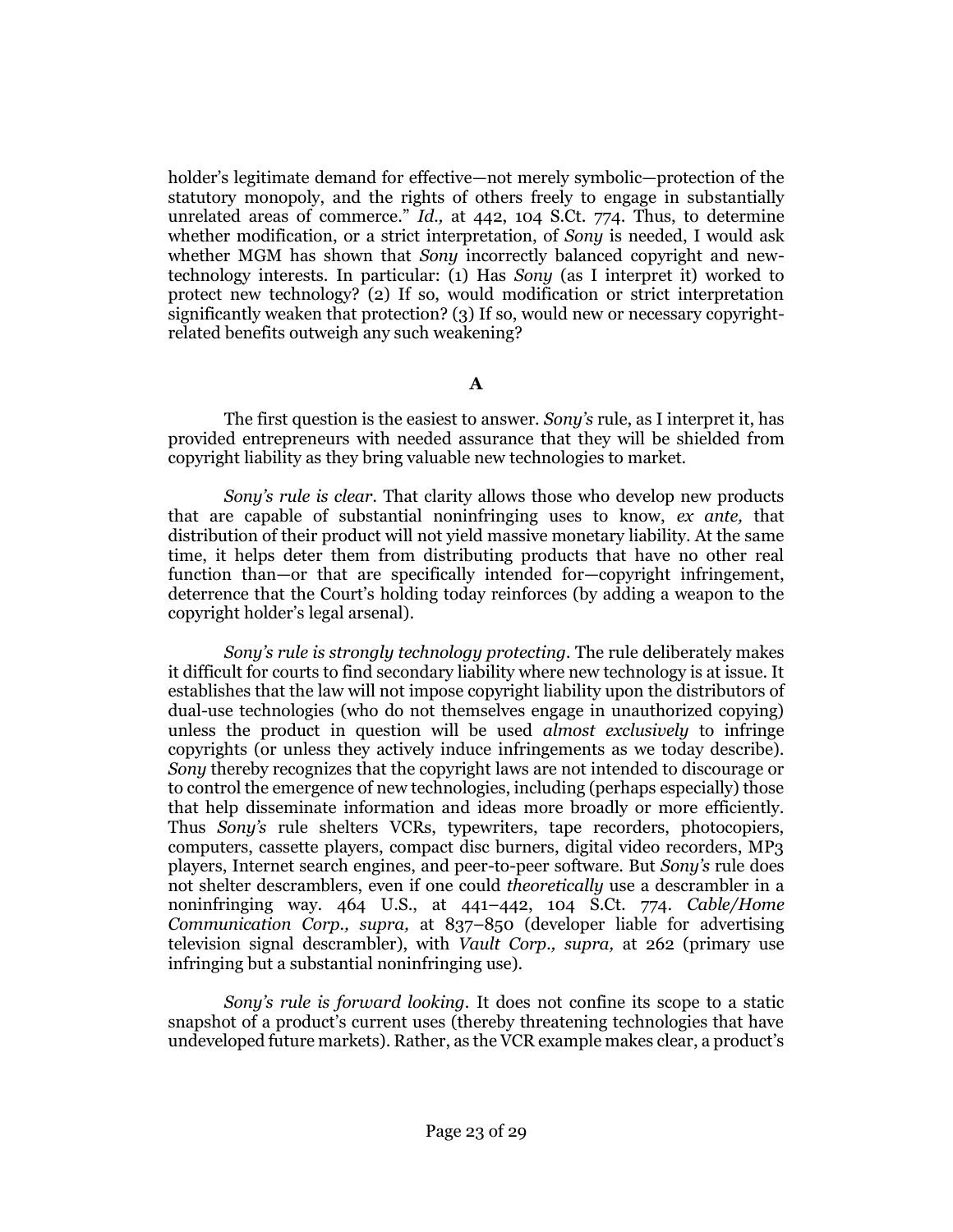market can evolve dramatically over time. And *[Sony](http://www.westlaw.com/Link/Document/FullText?findType=Y&serNum=1984103021&pubNum=708&originatingDoc=I3fb03e97e5d511d983e7e9deff98dc6f&refType=CC&originationContext=document&vr=3.0&rs=cblt1.0&transitionType=DocumentItem&contextData=(sc.UserEnteredCitation))*—by referring to a *capacity* for substantial noninfringing uses—recognizes that fact. *[Sony's](http://www.westlaw.com/Link/Document/FullText?findType=Y&serNum=1984103021&pubNum=708&originatingDoc=I3fb03e97e5d511d983e7e9deff98dc6f&refType=CC&originationContext=document&vr=3.0&rs=cblt1.0&transitionType=DocumentItem&contextData=(sc.UserEnteredCitation))* word "capable" refers to a plausible, not simply a theoretical, likelihood that such uses will come to pass, and that fact anchors *[Sony](http://www.westlaw.com/Link/Document/FullText?findType=Y&serNum=1984103021&pubNum=708&originatingDoc=I3fb03e97e5d511d983e7e9deff98dc6f&refType=CC&originationContext=document&vr=3.0&rs=cblt1.0&transitionType=DocumentItem&contextData=(sc.UserEnteredCitation))* in practical reality. Cf. *Aimster,* [334 F.3d, at 651.](http://www.westlaw.com/Link/Document/FullText?findType=Y&serNum=2003460063&pubNum=0000506&originatingDoc=I3fb03e97e5d511d983e7e9deff98dc6f&refType=RP&fi=co_pp_sp_506_651&originationContext=document&vr=3.0&rs=cblt1.0&transitionType=DocumentItem&contextData=(sc.UserEnteredCitation)#co_pp_sp_506_651)

*Sony's rule is mindful of the limitations facing judges where matters of technology are concerned.* Judges have no specialized technical ability to answer questions about present or future technological feasibility or commercial viability where technology professionals, engineers, and venture capitalists themselves may radically disagree and where answers may differ depending upon whether one focuses upon the time of product development or the time of distribution. Consider, for example, the question whether devices can be added to Grokster's software that will filter out infringing files. MGM tells us this is easy enough to do, as do several *amici* that produce and sell the filtering technology. See, *e.g.,* Brief for Motion Picture Studio and Recording Company Petitioners 11; Brief for Audible Magic Corp. et al. as *Amici Curiae* 3–10. Grokster says it is not at all easy to do, and not an efficient solution in any event, and several apparently disinterested computer science professors agree. See Brief for Respondents 31; Brief for Computer Science Professor Harold Abelson et al. as *Amici Curiae* 6–10, 14–18. Which account should a judge credit? *[Sony](http://www.westlaw.com/Link/Document/FullText?findType=Y&serNum=1984103021&pubNum=708&originatingDoc=I3fb03e97e5d511d983e7e9deff98dc6f&refType=CC&originationContext=document&vr=3.0&rs=cblt1.0&transitionType=DocumentItem&contextData=(sc.UserEnteredCitation))* says that the judge will not necessarily have to decide.

Given the nature of the *[Sony](http://www.westlaw.com/Link/Document/FullText?findType=Y&serNum=1984103021&pubNum=708&originatingDoc=I3fb03e97e5d511d983e7e9deff98dc6f&refType=CC&originationContext=document&vr=3.0&rs=cblt1.0&transitionType=DocumentItem&contextData=(sc.UserEnteredCitation))* rule, it is not surprising that in the last 20 years, there have been relatively few contributory infringement suits—based on a product distribution theory—brought against technology providers (a small handful of federal appellate court cases and perhaps fewer than two dozen District Court cases in the last 20 years). I have found nothing in the briefs or the record that shows that *[Sony](http://www.westlaw.com/Link/Document/FullText?findType=Y&serNum=1984103021&pubNum=708&originatingDoc=I3fb03e97e5d511d983e7e9deff98dc6f&refType=CC&originationContext=document&vr=3.0&rs=cblt1.0&transitionType=DocumentItem&contextData=(sc.UserEnteredCitation))* has failed to achieve its innovation-protecting objective.

#### **B**

The second, more difficult, question is whether a modified *[Sony](http://www.westlaw.com/Link/Document/FullText?findType=Y&serNum=1984103021&pubNum=708&originatingDoc=I3fb03e97e5d511d983e7e9deff98dc6f&refType=CC&originationContext=document&vr=3.0&rs=cblt1.0&transitionType=DocumentItem&contextData=(sc.UserEnteredCitation))* rule (or a strict interpretation) would significantly weaken the law's ability to protect new technology. Justice GINSBURG's approach would require defendants to produce considerably more concrete evidence—more than was presented here—to earn *[Sony's](http://www.westlaw.com/Link/Document/FullText?findType=Y&serNum=1984103021&pubNum=708&originatingDoc=I3fb03e97e5d511d983e7e9deff98dc6f&refType=CC&originationContext=document&vr=3.0&rs=cblt1.0&transitionType=DocumentItem&contextData=(sc.UserEnteredCitation))* shelter. That heavier evidentiary demand, and especially the more dramatic (case-by-case balancing) modifications that MGM and the Government seek, would, I believe, undercut the protection that *[Sony](http://www.westlaw.com/Link/Document/FullText?findType=Y&serNum=1984103021&pubNum=708&originatingDoc=I3fb03e97e5d511d983e7e9deff98dc6f&refType=CC&originationContext=document&vr=3.0&rs=cblt1.0&transitionType=DocumentItem&contextData=(sc.UserEnteredCitation))* now offers.

To require defendants to provide, for example, detailed evidence—say, business plans, profitability estimates, projected technological modifications, and so forth—would doubtless make life easier for copyright holder plaintiffs. But it would simultaneously increase the legal uncertainty that surrounds the creation or development of a new technology capable of being put to infringing uses. Inventors and entrepreneurs (in the garage, the dorm room, the corporate lab, or the boardroom) would have to fear (and in many cases endure) costly and extensive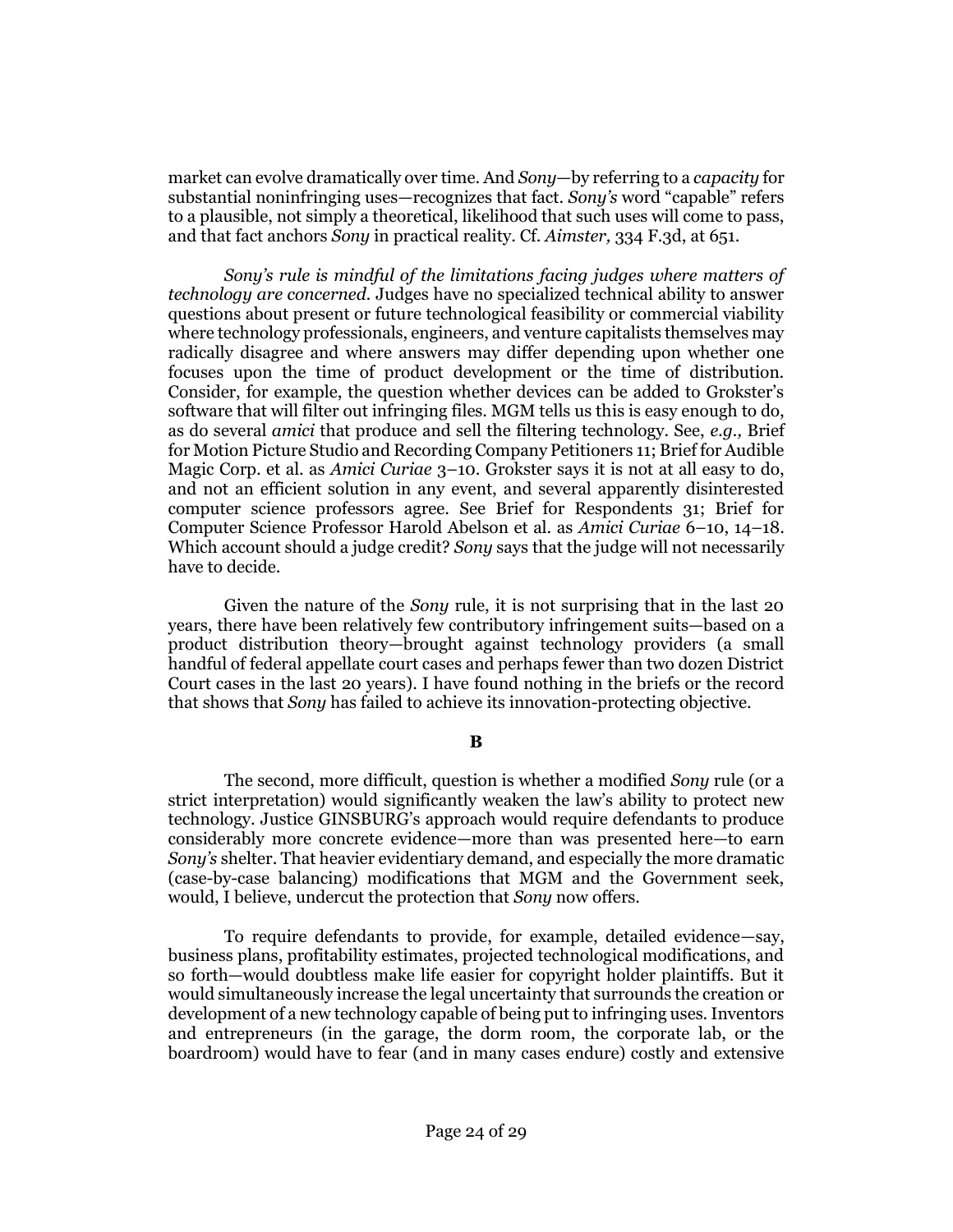trials when they create, produce, or distribute the sort of information technology that can be used for copyright infringement. They would often be left guessing as to how a court, upon later review of the product and its uses, would decide when necessarily rough estimates amounted to sufficient evidence. They would have no way to predict how courts would weigh the respective values of infringing and noninfringing uses; determine the efficiency and advisability of technological changes; or assess a product's potential future markets. The price of a wrong guess—even if it involves a good-faith effort to assess technical and commercial viability—could be large statutory damages (not less than \$750 and up to \$30,000 *per infringed work* ). [17 U.S.C. § 504\(c\)\(1\).](http://www.westlaw.com/Link/Document/FullText?findType=L&pubNum=1000546&cite=17USCAS504&originatingDoc=I3fb03e97e5d511d983e7e9deff98dc6f&refType=RB&originationContext=document&vr=3.0&rs=cblt1.0&transitionType=DocumentItem&contextData=(sc.UserEnteredCitation)#co_pp_10c0000001331) The additional risk and uncertainty would mean a consequent additional chill of technological development.

**C**

The third question—whether a positive copyright impact would outweigh any technology-related loss—I find the most difficult of the three. I do not doubt that a more intrusive *[Sony](http://www.westlaw.com/Link/Document/FullText?findType=Y&serNum=1984103021&pubNum=708&originatingDoc=I3fb03e97e5d511d983e7e9deff98dc6f&refType=CC&originationContext=document&vr=3.0&rs=cblt1.0&transitionType=DocumentItem&contextData=(sc.UserEnteredCitation))* test would generally provide greater revenue security for copyright holders. But it is harder to conclude that the gains on the copyright swings would exceed the losses on the technology roundabouts.

For one thing, the law disfavors equating the two different kinds of gain and loss; rather, it leans in favor of protecting technology. As *[Sony](http://www.westlaw.com/Link/Document/FullText?findType=Y&serNum=1984103021&pubNum=708&originatingDoc=I3fb03e97e5d511d983e7e9deff98dc6f&refType=CC&originationContext=document&vr=3.0&rs=cblt1.0&transitionType=DocumentItem&contextData=(sc.UserEnteredCitation))* itself makes clear, the producer of a technology which *permits* unlawful copying does not himself *engage* in unlawful copying—a fact that makes the attachment of copyright liability to the creation, production, or distribution of the technology an exceptional thing. Se[e 464 U.S., at 431, 104 S.Ct. 774](http://www.westlaw.com/Link/Document/FullText?findType=Y&serNum=1984103021&pubNum=0000708&originatingDoc=I3fb03e97e5d511d983e7e9deff98dc6f&refType=RP&originationContext=document&vr=3.0&rs=cblt1.0&transitionType=DocumentItem&contextData=(sc.UserEnteredCitation)) (courts "must be circumspect" in construing the copyright laws to preclude distribution of new technologies). Moreover, *[Sony](http://www.westlaw.com/Link/Document/FullText?findType=Y&serNum=1984103021&pubNum=708&originatingDoc=I3fb03e97e5d511d983e7e9deff98dc6f&refType=CC&originationContext=document&vr=3.0&rs=cblt1.0&transitionType=DocumentItem&contextData=(sc.UserEnteredCitation))* has been the law for some time. And that fact imposes a serious burden upon copyright holders like MGM to show a need for change in the current rules of the game, including a more strict interpretation of the test. See, *e.g.,* Brief for Motion Picture Studio and Recording Company Petitioners 31 (*[Sony](http://www.westlaw.com/Link/Document/FullText?findType=Y&serNum=1984103021&pubNum=708&originatingDoc=I3fb03e97e5d511d983e7e9deff98dc6f&refType=CC&originationContext=document&vr=3.0&rs=cblt1.0&transitionType=DocumentItem&contextData=(sc.UserEnteredCitation))* should not protect products when the "primary or principal" use is infringing).

In any event, the evidence now available does not, in my view, make out a sufficiently strong case for change. To say this is not to doubt the basic need to protect copyrighted material from infringement. The Constitution itself stresses the vital role that copyright plays in advancing the "useful Arts." Art. I, § 8, cl. 8. No one disputes that "reward to the author or artist serves to induce release to the public of the products of his creative genius." *[United States v. Paramount Pictures,](http://www.westlaw.com/Link/Document/FullText?findType=Y&serNum=1948118957&pubNum=0000708&originatingDoc=I3fb03e97e5d511d983e7e9deff98dc6f&refType=RP&originationContext=document&vr=3.0&rs=cblt1.0&transitionType=DocumentItem&contextData=(sc.UserEnteredCitation))  Inc.,* [334 U.S. 131, 158, 68 S.Ct. 915, 92 L.Ed. 1260 \(1948\).](http://www.westlaw.com/Link/Document/FullText?findType=Y&serNum=1948118957&pubNum=0000708&originatingDoc=I3fb03e97e5d511d983e7e9deff98dc6f&refType=RP&originationContext=document&vr=3.0&rs=cblt1.0&transitionType=DocumentItem&contextData=(sc.UserEnteredCitation)) And deliberate unlawful copying is no less an unlawful taking of property than garden-variety theft. See, *e.g.,* [18 U.S.C. § 2319](http://www.westlaw.com/Link/Document/FullText?findType=L&pubNum=1000546&cite=18USCAS2319&originatingDoc=I3fb03e97e5d511d983e7e9deff98dc6f&refType=LQ&originationContext=document&vr=3.0&rs=cblt1.0&transitionType=DocumentItem&contextData=(sc.UserEnteredCitation)) (2000 ed. and Supp. II) (criminal copyright infringement); § 1961(1)(B) (2000 ed., Supp. II) (copyright infringement can be a predicate act under the Racketeer Influenced and Corrupt Organizations Act);  $\S$  1956(c)(7)(D) (2000 ed., Supp. II) (money laundering includes the receipt of proceeds from copyright infringement). But these highly general principles cannot by themselves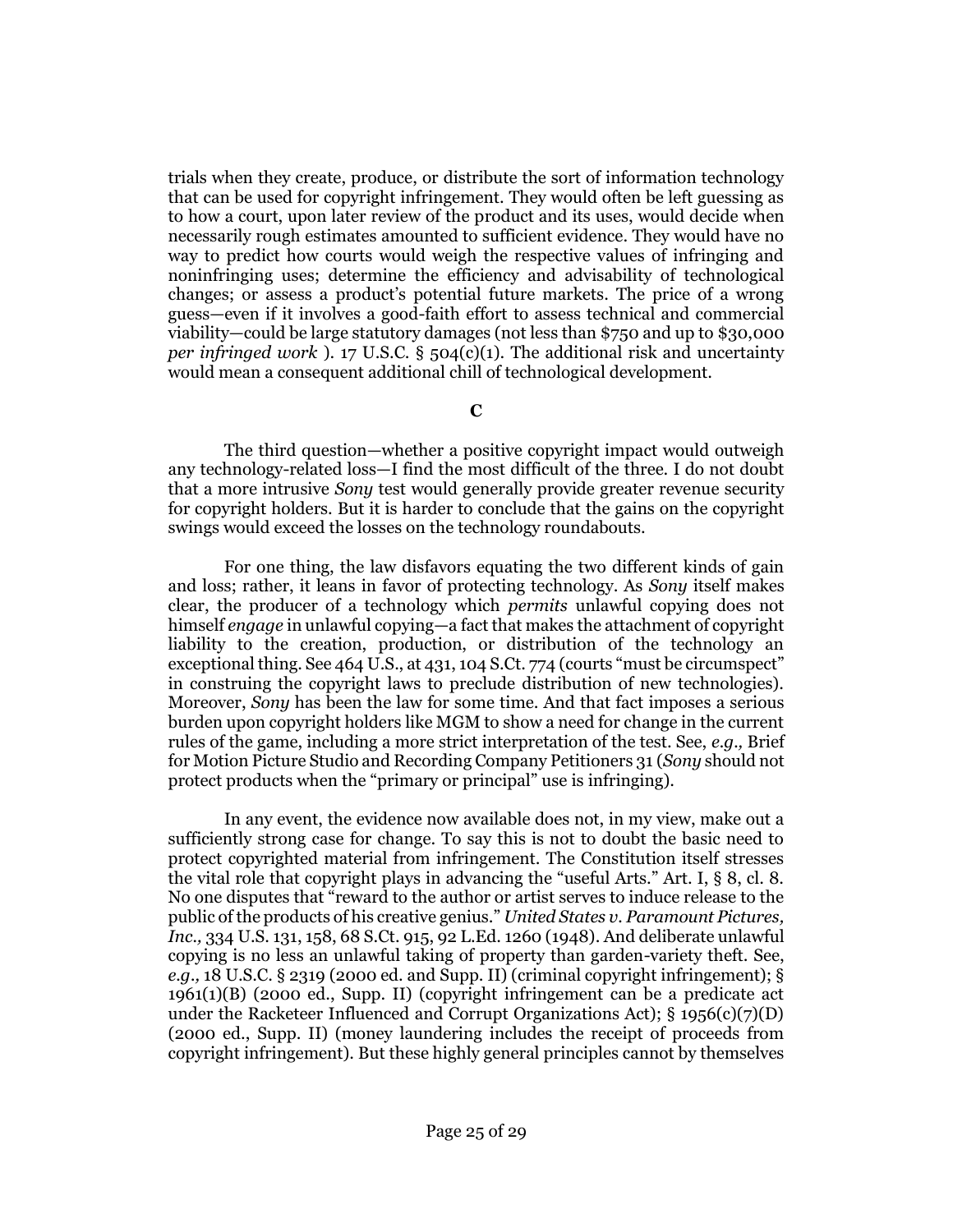tell us how to balance the interests at issue in *[Sony](http://www.westlaw.com/Link/Document/FullText?findType=Y&serNum=1984103021&pubNum=708&originatingDoc=I3fb03e97e5d511d983e7e9deff98dc6f&refType=CC&originationContext=document&vr=3.0&rs=cblt1.0&transitionType=DocumentItem&contextData=(sc.UserEnteredCitation))* or whether *[Sony's](http://www.westlaw.com/Link/Document/FullText?findType=Y&serNum=1984103021&pubNum=708&originatingDoc=I3fb03e97e5d511d983e7e9deff98dc6f&refType=CC&originationContext=document&vr=3.0&rs=cblt1.0&transitionType=DocumentItem&contextData=(sc.UserEnteredCitation))* standard needs modification. And at certain key points, information is lacking.

Will an unmodified *[Sony](http://www.westlaw.com/Link/Document/FullText?findType=Y&serNum=1984103021&pubNum=708&originatingDoc=I3fb03e97e5d511d983e7e9deff98dc6f&refType=CC&originationContext=document&vr=3.0&rs=cblt1.0&transitionType=DocumentItem&contextData=(sc.UserEnteredCitation))* lead to a significant diminution in the amount or quality of creative work produced? Since copyright's basic objective is creation and its revenue objectives but a means to that end, this is the underlying copyright question. See *[Twentieth Century Music Corp. v. Aiken,](http://www.westlaw.com/Link/Document/FullText?findType=Y&serNum=1975129809&pubNum=0000708&originatingDoc=I3fb03e97e5d511d983e7e9deff98dc6f&refType=RP&originationContext=document&vr=3.0&rs=cblt1.0&transitionType=DocumentItem&contextData=(sc.UserEnteredCitation))* 422 U.S. 151, 156, 95 S.Ct. [2040, 45 L.Ed.2d 84 \(1975\)](http://www.westlaw.com/Link/Document/FullText?findType=Y&serNum=1975129809&pubNum=0000708&originatingDoc=I3fb03e97e5d511d983e7e9deff98dc6f&refType=RP&originationContext=document&vr=3.0&rs=cblt1.0&transitionType=DocumentItem&contextData=(sc.UserEnteredCitation)) ("Creative work is to be encouraged and rewarded, but private motivation must ultimately serve the cause of promoting broad public availability of literature, music, and the other arts"). And its answer is far from clear.

Unauthorized copying likely diminishes industry revenue, though it is not clear by how much. Compare S. Liebowitz, Will MP3 Downloads Annihilate the Record Industry? The Evidence So Far 2 (June 2003), http://www.utdallas. edu/liebowit/intprop/records.pdf (all Internet materials as visited June 24, 2005, and available in Clerk of Court's case file) file sharing has caused a decline in music sales), and Press Release, Informa Telecoms & Media, Steady Download Growth Defies P2P (Dec. 6, 2004), http://www.informatm.com (citing Informa Media Group Reports, Music on the Internet (5th ed.2004)) (estimating total lost sales to the music industry in the range of  $$2$  billion annually), with F. Oberholzer & K. Strumpf, The Effect of File Sharing on Record Sales: An Empirical Analysis 24 (Mar. 2004), www.unc. edu/cigar/papers/FileSharing\_March2004.pdf (academic study concluding that "file sharing has no statistically significant effect on purchases of the average album"), and McGuire, Study: File–Sharing No Threat to Music Sales (Mar. 29, 2004), http://www.washingtonpost.com/ac2/wp– dyn/A34300–2004Mar29? language=printer (discussing mixed evidence).

The extent to which related production has actually and resultingly declined remains uncertain, though there is good reason to believe that the decline, if any, is not substantial. See, *e.g.,* M. Madden, Pew Internet & American Life Project, Artists, Musicians, and the Internet 21 (Dec. 5, 2004), http://www. pewinternet.org/pdfs/PIP\_Artists.Musicians\_Report.pdf (nearly 70% of musicians believe that file sharing is a minor threat or no threat at all to creative industries); Benkler, [Sharing Nicely: On Shareable Goods and the Emergence of](http://www.westlaw.com/Link/Document/FullText?findType=Y&serNum=0303057232&pubNum=0001292&originatingDoc=I3fb03e97e5d511d983e7e9deff98dc6f&refType=LR&originationContext=document&vr=3.0&rs=cblt1.0&transitionType=DocumentItem&contextData=(sc.UserEnteredCitation))  [Sharing as a Modality of Economic Production, 114 Yale L. J. 273, 351](http://www.westlaw.com/Link/Document/FullText?findType=Y&serNum=0303057232&pubNum=0001292&originatingDoc=I3fb03e97e5d511d983e7e9deff98dc6f&refType=LR&originationContext=document&vr=3.0&rs=cblt1.0&transitionType=DocumentItem&contextData=(sc.UserEnteredCitation))–352 (2004) ("Much of the actual flow of revenue to artists—from performances and other sources—is stable even assuming a complete displacement of the CD market by peer-to-peer distribution ....[I]t would be silly to think that music, a cultural form without which no human society has existed, will cease to be in our world [because of illegal file swapping]").

More importantly, copyright holders at least potentially have other tools available to reduce piracy and to abate whatever threat it poses to creative production. As today's opinion makes clear, a copyright holder may proceed against a technology provider where a provable specific intent to infringe (of the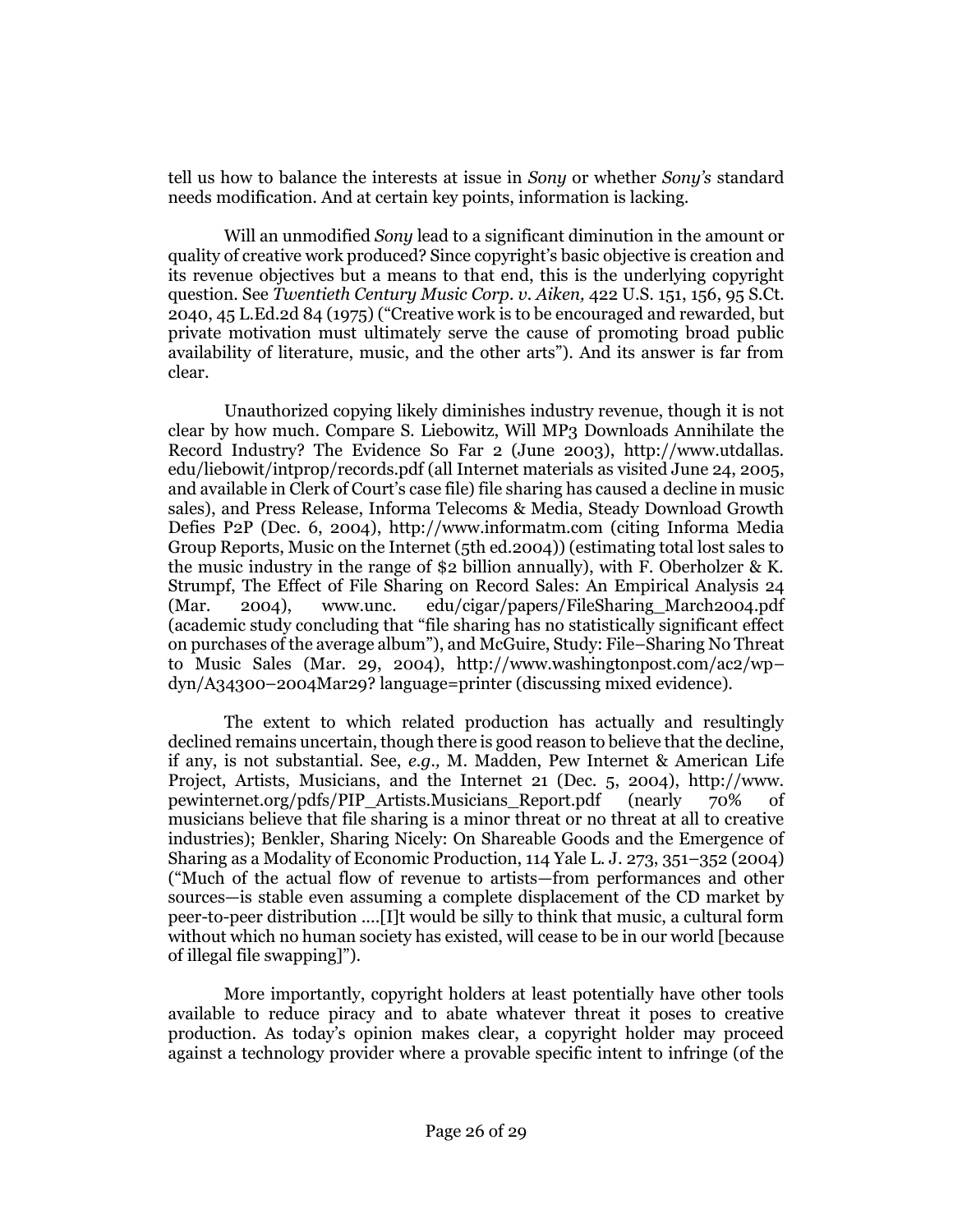kind the Court describes) is present. *Ante,* at 2782. Services like Grokster may well be liable under an inducement theory.

In addition, a copyright holder has always had the legal authority to bring a traditional infringement suit against one who wrongfully copies. Indeed, since September 2003, the Recording Industry Association of America (RIAA) has filed "thousands of suits against people for sharing copyrighted material." Walker, New Movement Hits Universities: Get Legal Music, Washington Post, Mar. 17, 2005, p. E1. These suits have provided copyright holders with damages; have served as a teaching tool, making clear that much file sharing, if done without permission, is unlawful; and apparently have had a real and significant deterrent effect. See, *e.g.,* L. Rainie, M. Madden, D. Hess, & G. Mudd, Pew Internet Project and comScore Media Metrix Data Memo: The state of music downloading and file-sharing online 2, 4, 6, 10 (Apr. 2004), http://www. pewinternet.org/pdfs/PIP\_Filesharing\_April\_04.pdf (number of people downloading files fell from a peak of roughly 35 million to roughly 23 million in the year following the first suits; 38% of current downloaders report downloading fewer files because of the suits); M. Madden & L. Rainie, Pew Internet Project Data Memo: Music and video downloading moves beyond P2P, p. 7 (Mar. 2005), http:// www.pewinternet.org/pdfs/PIP\_Filesharing\_March05.pdf (number of downloaders has "inched up" but "continues to rest well below the peak level"); Note, [Costs and Benefits of the Recording Industry's Litigation Against](http://www.westlaw.com/Link/Document/FullText?findType=Y&serNum=0304106914&pubNum=0111090&originatingDoc=I3fb03e97e5d511d983e7e9deff98dc6f&refType=LR&originationContext=document&vr=3.0&rs=cblt1.0&transitionType=DocumentItem&contextData=(sc.UserEnteredCitation))  [Individuals, 20 Berkeley Tech. L. J. 571](http://www.westlaw.com/Link/Document/FullText?findType=Y&serNum=0304106914&pubNum=0111090&originatingDoc=I3fb03e97e5d511d983e7e9deff98dc6f&refType=LR&originationContext=document&vr=3.0&rs=cblt1.0&transitionType=DocumentItem&contextData=(sc.UserEnteredCitation)) (2005); but see Evangelista, File Sharing; Downloading Music and Movie Files is as Popular as Ever, San Francisco Chronicle, Mar. 28, 2005, p. E1 (referring to the continuing "tide of rampant copyright infringement," while noting that the RIAA says it believes the "campaign of lawsuits and public education has at least contained the problem").

Further, copyright holders may develop new technological devices that will help curb unlawful infringement. Some new technology, called "digital 'watermarking' " and "digital fingerprint[ing]," can encode within the file information about the author and the copyright scope and date, which "fingerprints" can help to expose infringers. RIAA Reveals Method to Madness, Wired News (Aug. 28, 2003), http://www.wired.com/news/digiwood/0,1412, 60222,00.html; Besek, Anti–[Circumvention Laws and Copyright: A Report from](http://www.westlaw.com/Link/Document/FullText?findType=Y&serNum=0300971178&pubNum=0003564&originatingDoc=I3fb03e97e5d511d983e7e9deff98dc6f&refType=LR&fi=co_pp_sp_3564_391&originationContext=document&vr=3.0&rs=cblt1.0&transitionType=DocumentItem&contextData=(sc.UserEnteredCitation)#co_pp_sp_3564_391)  [the Kernochan Center for Law, Media and the Arts, 27 Colum. J. L. & Arts 385, 391,](http://www.westlaw.com/Link/Document/FullText?findType=Y&serNum=0300971178&pubNum=0003564&originatingDoc=I3fb03e97e5d511d983e7e9deff98dc6f&refType=LR&fi=co_pp_sp_3564_391&originationContext=document&vr=3.0&rs=cblt1.0&transitionType=DocumentItem&contextData=(sc.UserEnteredCitation)#co_pp_sp_3564_391)  [451 \(2004\).](http://www.westlaw.com/Link/Document/FullText?findType=Y&serNum=0300971178&pubNum=0003564&originatingDoc=I3fb03e97e5d511d983e7e9deff98dc6f&refType=LR&fi=co_pp_sp_3564_391&originationContext=document&vr=3.0&rs=cblt1.0&transitionType=DocumentItem&contextData=(sc.UserEnteredCitation)#co_pp_sp_3564_391) Other technology can, through encryption, potentially restrict users' ability to make a digital copy. See J. Borland, Tripping the Rippers, C/net News.com (Sept. 28, 2001), http://news.com.com/Tripping+the+rip pers/2009- 1023  $3$ -273619.html; but see Brief for Bridgemar Services, Ltd.  $d/b/a$  iMesh.com as *Amicus Curiae* 5–8 (arguing that peer-to-peer service providers can more easily block unlawful swapping).

At the same time, advances in technology have discouraged unlawful copying by making *lawful* copying (*e.g.,* downloading music with the copyright holder's permission) cheaper and easier to achieve. Several services now sell music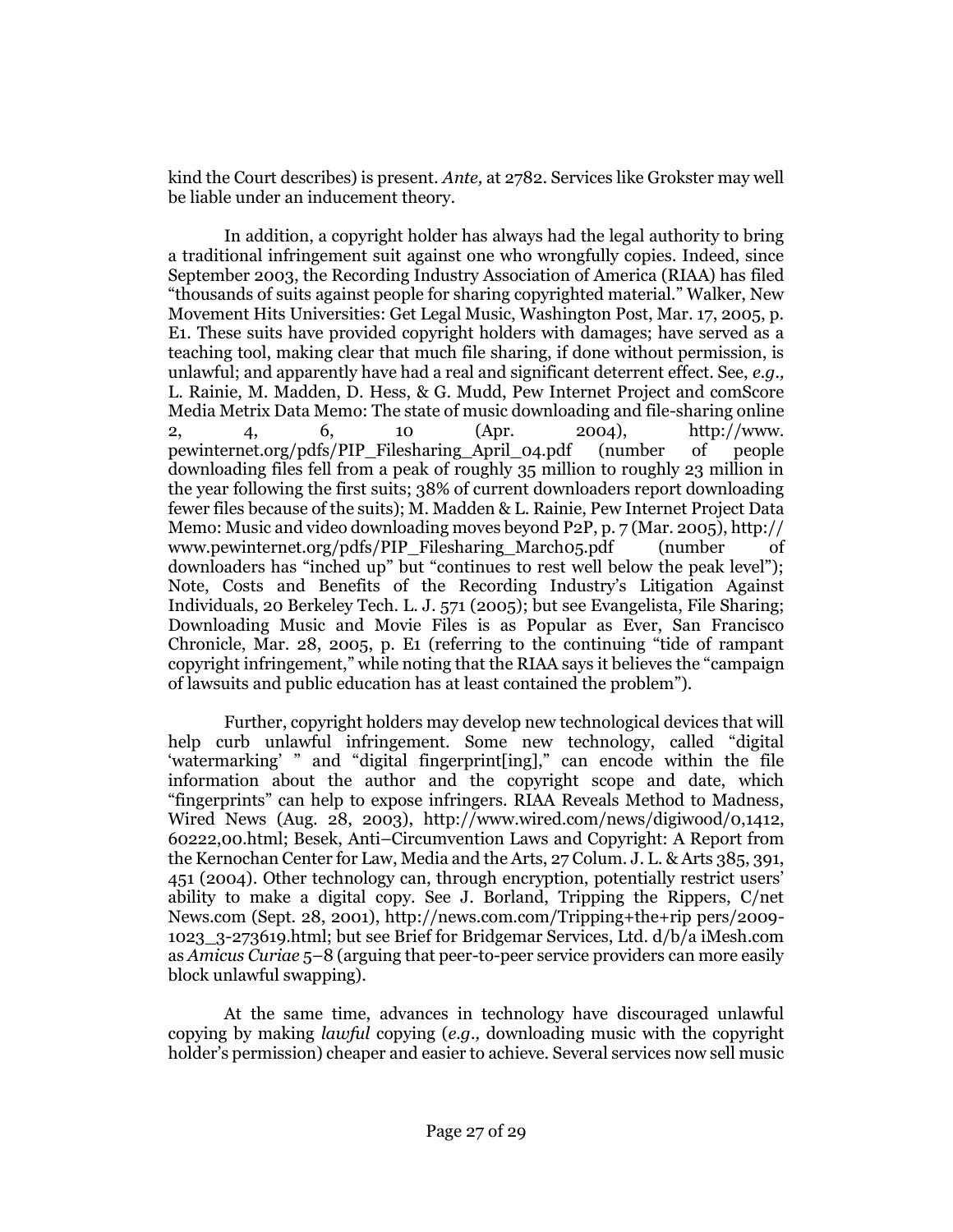for less than \$1 per song. (Walmart.com, for example, charges \$0.88 each.) Consequently, many consumers initially attracted to the convenience and flexibility of services like Grokster are now migrating to lawful paid services (services with copying permission) where they can enjoy at little cost even greater convenience and flexibility without engaging in unlawful swapping. See Wu, [When](http://www.westlaw.com/Link/Document/FullText?findType=Y&serNum=0294591939&pubNum=0001359&originatingDoc=I3fb03e97e5d511d983e7e9deff98dc6f&refType=LR&fi=co_pp_sp_1359_731&originationContext=document&vr=3.0&rs=cblt1.0&transitionType=DocumentItem&contextData=(sc.UserEnteredCitation)#co_pp_sp_1359_731)  [Code Isn't Law, 89 Va. L.Rev. 679, 731–](http://www.westlaw.com/Link/Document/FullText?findType=Y&serNum=0294591939&pubNum=0001359&originatingDoc=I3fb03e97e5d511d983e7e9deff98dc6f&refType=LR&fi=co_pp_sp_1359_731&originationContext=document&vr=3.0&rs=cblt1.0&transitionType=DocumentItem&contextData=(sc.UserEnteredCitation)#co_pp_sp_1359_731)735 (2003) (noting the prevalence of technological problems on unpaid swapping sites); K. Dean, P2P Tilts Toward Legitimacy, Wired News (Nov. 24, 2004), http://www.wired.com/news/digiwood/0,1412,65836,00.html; Madden & Rainie, March 2005 Data Memo, *supra,* at 6–8 (percentage of current downloaders who have used paid services rose from 24% to 43% in a year; number using free services fell from 58% to 41%).

Thus, lawful music downloading services—those that charge the customer for downloading music and pay royalties to the copyright holder—have continued to grow and to produce substantial revenue. See Brief for Internet Law Faculty as *Amicus Curiae* 5–20; Bruno, Digital Entertainment: Piracy Fight Shows Encouraging Signs (Mar. 5, 2005), available at LEXIS, News Library, Billboard File (in 2004, consumers worldwide purchased more than 10 times the number of digital tracks purchased in 2003; global digital music market of \$330 million in 2004 expected to double in 2005); Press Release, Informa Telecoms & Media, Steady Download Growth Defies P2P (global digital revenues will likely exceed \$3 billion in 2010); Ashton, [International Federation of the Phonographic Industry] Predicts Downloads Will Hit the Mainstream, Music Week, Jan. 29, 2005, p. 6 (legal music sites and portable MP3 players "are helping to transform the digital music market" into "an everyday consumer experience"). And more advanced types of *non-*music-oriented peer-to-peer networks have also started to develop, drawing in part on the lessons of Grokster.

Finally, as *[Sony](http://www.westlaw.com/Link/Document/FullText?findType=Y&serNum=1984103021&pubNum=708&originatingDoc=I3fb03e97e5d511d983e7e9deff98dc6f&refType=CC&originationContext=document&vr=3.0&rs=cblt1.0&transitionType=DocumentItem&contextData=(sc.UserEnteredCitation))* recognized, the legislative option remains available. Courts are less well suited than Congress to the task of "accommodat[ing] fully the varied permutations of competing interests that are inevitably implicated by such new technology." *Sony,* [464 U.S., at 431, 104 S.Ct. 774;](http://www.westlaw.com/Link/Document/FullText?findType=Y&serNum=1984103021&pubNum=708&originatingDoc=I3fb03e97e5d511d983e7e9deff98dc6f&refType=RP&originationContext=document&vr=3.0&rs=cblt1.0&transitionType=DocumentItem&contextData=(sc.UserEnteredCitation)) see, *e.g.,* Audio Home Recording Act of 1992, 106 Stat. 4237 (adding 17 U.S.C., ch. 10); Protecting Innovation and Art While Preventing Piracy: Hearing before the Senate Committee on the Judiciary, 108th Cong., 2d Sess. (2004).

I do not know whether these developments and similar alternatives will prove sufficient, but I am reasonably certain that, given their existence, a strong demonstrated need for modifying *[Sony](http://www.westlaw.com/Link/Document/FullText?findType=Y&serNum=1984103021&pubNum=708&originatingDoc=I3fb03e97e5d511d983e7e9deff98dc6f&refType=CC&originationContext=document&vr=3.0&rs=cblt1.0&transitionType=DocumentItem&contextData=(sc.UserEnteredCitation))* (or for interpreting *[Sony's](http://www.westlaw.com/Link/Document/FullText?findType=Y&serNum=1984103021&pubNum=708&originatingDoc=I3fb03e97e5d511d983e7e9deff98dc6f&refType=CC&originationContext=document&vr=3.0&rs=cblt1.0&transitionType=DocumentItem&contextData=(sc.UserEnteredCitation))* standard more strictly) has not yet been shown. That fact, along with the added risks that modification (or strict interpretation) would impose upon technological innovation, leads me to the conclusion that we should maintain *[Sony,](http://www.westlaw.com/Link/Document/FullText?findType=Y&serNum=1984103021&pubNum=708&originatingDoc=I3fb03e97e5d511d983e7e9deff98dc6f&refType=CC&originationContext=document&vr=3.0&rs=cblt1.0&transitionType=DocumentItem&contextData=(sc.UserEnteredCitation))* reading its standard as I have read it. As so read, it requires affirmance of the Ninth Circuit's determination of the relevant aspects of the *[Sony](http://www.westlaw.com/Link/Document/FullText?findType=Y&serNum=1984103021&pubNum=708&originatingDoc=I3fb03e97e5d511d983e7e9deff98dc6f&refType=CC&originationContext=document&vr=3.0&rs=cblt1.0&transitionType=DocumentItem&contextData=(sc.UserEnteredCitation))* question.